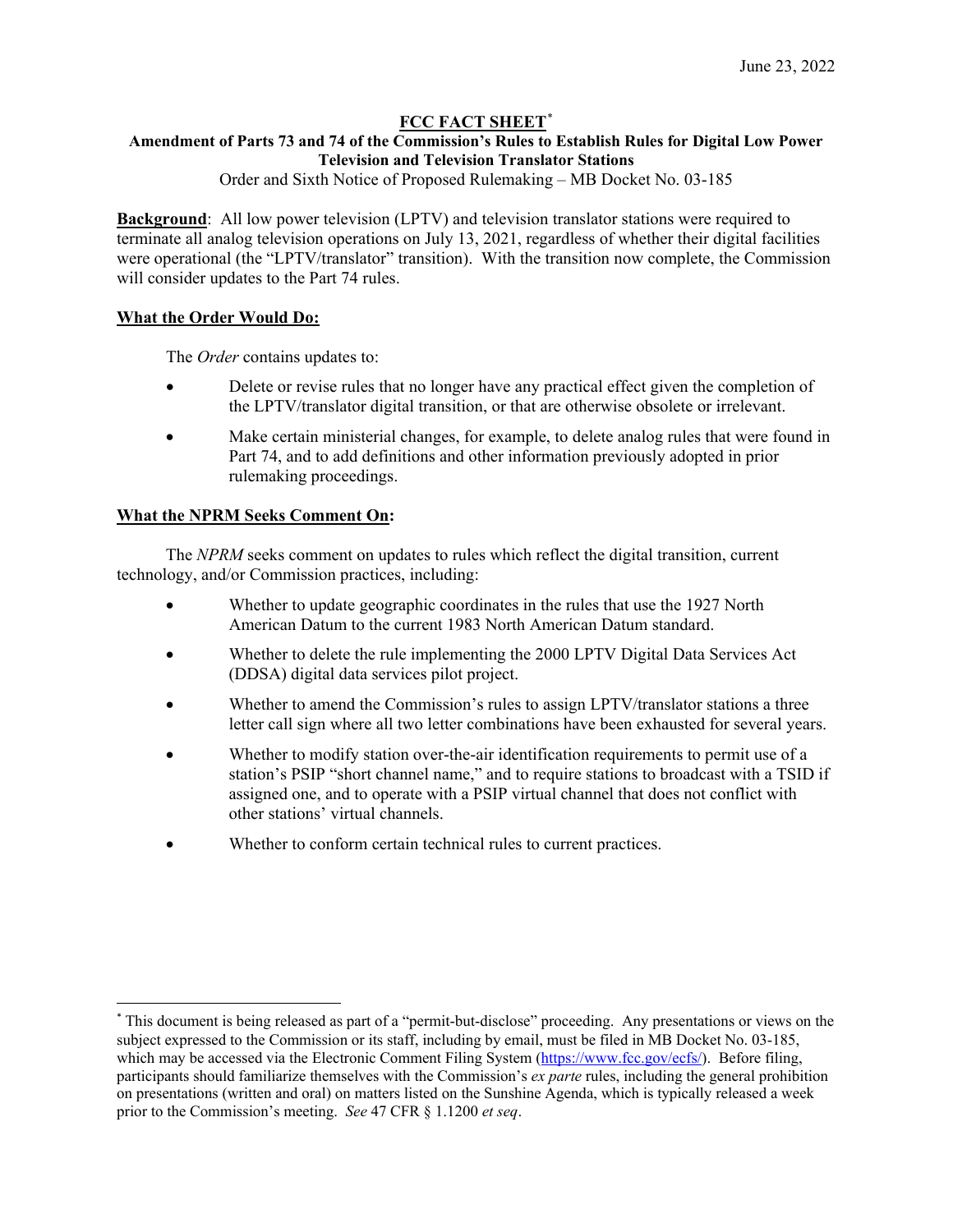## **Before the Federal Communications Commission Washington, D.C. 20554**

| In the Matter of                                  |                      |
|---------------------------------------------------|----------------------|
|                                                   |                      |
| Amendment of Parts 73 and 74 of the               | MB Docket No. 03-185 |
| Commission's Rules to Establish Rules for Digital |                      |
| Low Power Television and Television Translator    |                      |
| <b>Stations</b>                                   |                      |

## **ORDER AND SIXTH NOTICE OF PROPOSED RULEMAKING**[∗](#page-1-0)

# **Comment Date: [30 Days After Publication in the Federal Register] Reply Comment Date: [45 Days After Publication in the Federal Register]**

By the Commission

#### **I. INTRODUCTION**

1. In this Order and Sixth Notice of Proposed Rulemaking (*Order* and *NPRM*), we seek to update Part 74 rules for low power television (LPTV) and TV translator services (collectively "LPTV/translator")<sup>[1](#page-1-1)</sup> to reflect the current operating environment, including the termination of analog operations in the LPTV/translator service as of July 13, 2021.<sup>2</sup> In the *Order*, we delete or revise Commission rules that no longer have any practical effect given the completion of the LPTV/translator digital transition, or that are otherwise obsolete or irrelevant. We also make certain ministerial changes, for example, to delete analog rules that were found in Part 74, and add definitions and other information previously adopted in rulemaking proceedings but inadvertently omitted through oversight. In the *NPRM*, we seek comment on additional amendments, including proposing to adopt rules previously applicable to analog operations for digital operations, updating geographic coordinates to the current North American Datum (NAD) standard, modifying station identification requirements, requiring LPTV stations to transmit with a virtual channel that avoids conflicts with other stations, updating the process for filing applications with the Commission, and making certain technical modifications.

**Adopted: [] Released: []**

<span id="page-1-0"></span><sup>∗</sup> This document has been circulated for tentative consideration by the Commission at its July 2022 open meeting. The issues referenced in this document and the Commission's ultimate resolutions of those issues remain under consideration and subject to change. This document does not constitute any official action by the Commission. However, the Chairwoman has determined that, in the interest of promoting the public's ability to understand the nature and scope of issues under consideration, the public interest would be served by making this document publicly available. The Commission's ex parte rules apply and presentations are subject to "permit-but-disclose" ex parte rules. *See, e.g.,* 47 CFR §§ 1.1206, 1.1200(a). Participants in this proceeding should familiarize themselves with the Commission's ex parte rules, including the general prohibition on presentations (written and oral) on matters listed on the Sunshine Agenda, which is typically released a week prior to the Commission's meeting. *See* 47 CFR §§ 1.1200(a), 1.1203.

<span id="page-1-1"></span><sup>&</sup>lt;sup>1</sup> 47 CFR, Part 74, Subpart G (Low Power TV, TV Translator, and TV Booster Stations).

<span id="page-1-2"></span><sup>2</sup> *See* 47 CFR § 74.731(m) (July 13, 2021 LPTV/translator digital conversion deadline).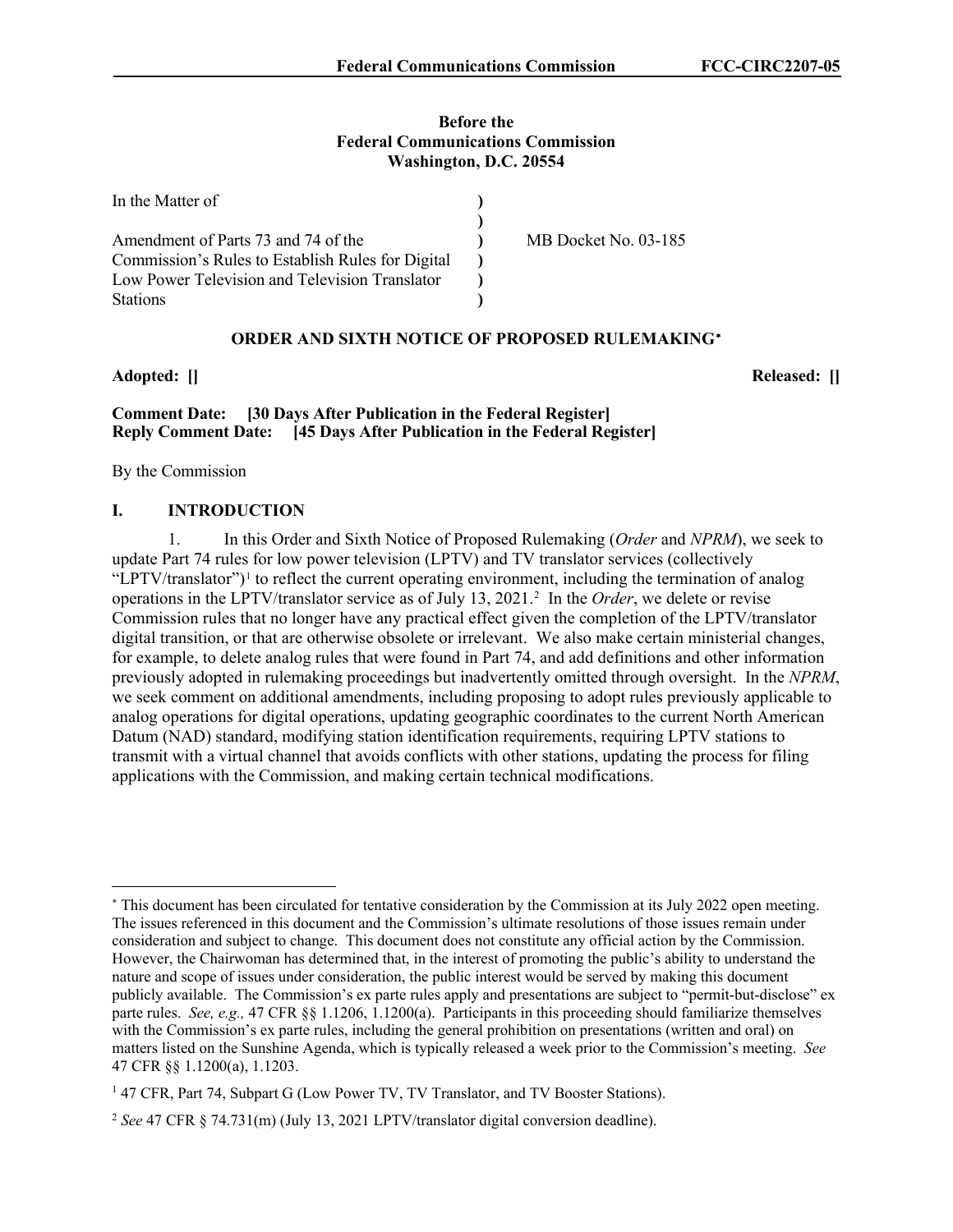# **II. BACKGROUND**

2. On October 25, 2021, in connection with the completion of the incentive auction and broadcast television spectrum repacking authorized by the Middle Class Tax Relief and Job Creation Act,[3](#page-2-0) the Commission adopted a new Table of TV Allotments for full power television stations<sup>[4](#page-2-1)</sup> and also amended Part 74 to remove references to channels and frequency bands that are no longer in-core television spectrum and/or references to analog TV operations which were no longer permitted.<sup>5</sup> The Commission stated that "[a]s part of its ongoing efforts to ensure that its rules are current, [it] will, in a future proceeding, conduct a review of its rules to delete provisions relating to analog television and update other rules pertaining to television."<sup>[6](#page-2-3)</sup> This item is part of that ongoing effort.<sup>[7](#page-2-4)</sup>

3. *The Digital Transition and Analog Termination Deadlines.* Full power television stations largely completed their transition from analog to digital operations by June 12, 2009, $\frac{8}{3}$  and Class A television stations did the same by September 1, 2015.[9](#page-2-6) In 2011, when the Commission first adopted a digital transition deadline for LPTV/translators and established September 1, 2015 as the deadline (the "original transition deadline"), it found that "the Communications Act compelled low power television stations ultimately to convert to digital operation."[10](#page-2-7) The Commission reasoned that "allowing low power stations to continue operating in analog . . . would prevent consumers from enjoying the benefits of digital broadcast technology, including improved picture and sound quality, and additional program offerings through multicasting."<sup>11</sup>

4. In the 2015 *LPTV DTV Third R&O,* the Commission recognized that the incentive auction would likely have a significant impact on LPTV/translator digital conversion plans<sup>[12](#page-2-9)</sup> and therefore extended the original transition deadline to 12 months after the completion of the 39-month post-incentive auction transition period, which became July 13, 2021.<sup>13</sup> The Commission also set July 13,

<span id="page-2-0"></span><sup>3</sup> The Middle Class Tax Relief and Job Creation Act of 2012, Pub. L. No. 112-96, §§ 6402 (codified at 47 U.S.C. § 309(j)(8)(G)), 6403 (codified at 47 U.S.C. § 1452), 126 Stat. 156 (2012) (Spectrum Act).

<span id="page-2-1"></span><sup>4</sup> 47 CFR § 73.622(j).

<span id="page-2-2"></span><sup>5</sup> *See Expanding the Economic and Innovation Opportunities of Spectrum Through Incentive Auction*, GN Docket No. 12-268, Order, FCC 21-111, para. 14 and n.48 (rel. Oct. 25, 2021).

<span id="page-2-3"></span><sup>6</sup> *Id*. at para. 10, n.35.

<span id="page-2-4"></span><sup>7</sup> We will consider a future Order updating, *inter alia*, rules in Part 73, Subparts E (Television Broadcast Stations); H (Rules Applicable to All Broadcast Stations); and J (Class A Television Broadcast Stations). Among other things, in the future Order we will delete the cross-references in Part 73 to various Part 74 rules that are being deleted in this Order, and vice versa.

<span id="page-2-5"></span><sup>8</sup> *See DTV Delay Act*, Pub. L. No.111-4, 123 Stat. 112 (2009); Digital Television Transition and Public Safety Act of 2005, which is Title III of the Deficit Reduction Act of 2005, Pub. L. No. 109-171, 120 Stat. 4 (2006) (*codified at* 47 U.S.C. §§ 309(j)(14) and 337(e)).

<span id="page-2-6"></span><sup>9</sup> *See Amendment of Parts 73 and 74 of the Commission's Rules to Establish Rules for Digital Low Power Television, Television Translator, and Television Booster Stations and to Amend Rules for Digital Class A Television Stations*, MB Docket No. 03-185, Second Report and Order, 26 FCC Rcd 10732, 10735, para. 7 (2011) (*LPTV DTV Second R&O*).

<span id="page-2-7"></span><sup>10</sup> *Id.* at 10738, para. 12 (also noting that "[the Communications Act] forbids permitting low power television stations to forever avoid converting to digital").

<span id="page-2-8"></span><sup>11</sup> *Id.* at 10738-39, para. 12.

<span id="page-2-9"></span><sup>12</sup> *See Amendment of Parts 73 and 74 of the Commission's Rules to Establish Rules for Digital Low Power Television and Television Translator Stations,* MB Docket No. 03-185, Third Report and Order and Fourth Notice of Proposed Rulemaking, 30 FCC Rcd 14927, 14932, para. 8 (2015) (*LPTV DTV Third R&O*).

<span id="page-2-10"></span><sup>13</sup> *See LPTV DTV Third R&O*, 30 FCC Rcd at 14932-33, para. 9. *See also Incentive Auction Closing and Channel Reassignment Public Notice: The Broadcast Television Incentive Auction Closes; Reverse Auction and Forward* 

(continued….)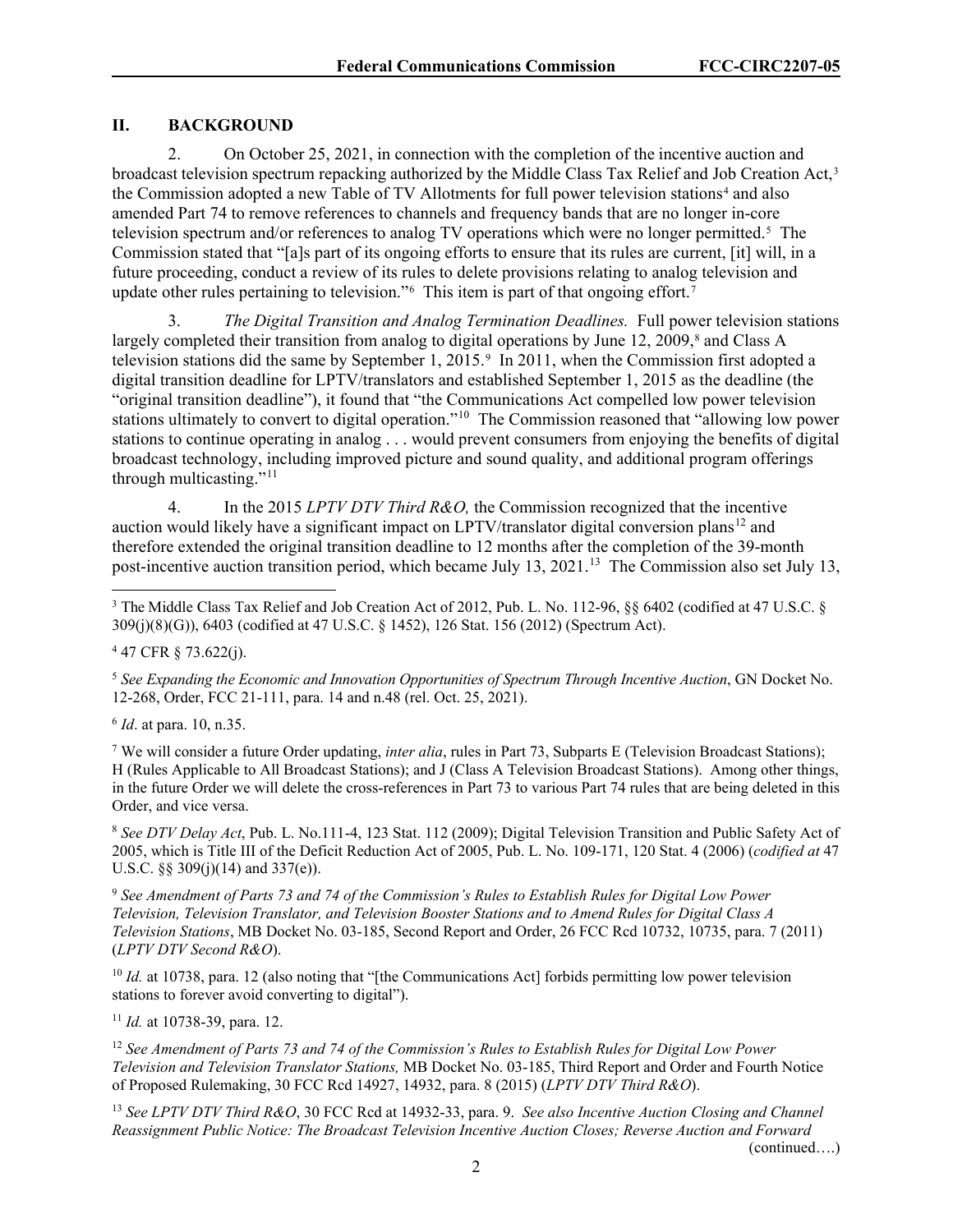2021 as the analog termination deadline – the date by which all LPTV/translator stations were required to terminate all analog television operations regardless of whether their digital facilities were operational.<sup>14</sup> When extending the digital transition and analog termination deadline in 2015, the Commission affirmed its commitment to completing the LPTV/translator digital transition by a date certain, concluding that the new deadline must continue to be a "hard deadline" when all LPTV/translator stations terminate all analog operations regardless of whether their digital facilities are operational.<sup>15</sup> The LPTV/translator transition was successfully completed, [16](#page-3-2) and the vast majority (97%) of LPTV/translator stations completed their transition and are now operating in digital. [17](#page-3-3) Thus, analog television is now a legacy service.

#### **III. ORDER**

#### **A. Deletion of Obsolete Rules Recognizing the Digital Transition.**

5. Given that LPTV/translator stations have ceased analog operations, we adopt revisions to certain Part 74 rules as set forth in Appendix A and further described below. Because these revisions to the rules described in this section of the *Order* merely eliminate provisions of the rules that are obsolete due to the conversion from analog to digital television technology, we find good cause to conclude that notice and comment procedures are unnecessary and would not serve any useful purpose.<sup>[18](#page-3-4)</sup> Specifically, we eliminate in their entirety rules that provide for analog-to-analog and analog-to-digital interference protection requirements and other analog operating requirements. [19](#page-3-5) We also eliminate the viewer

<span id="page-3-0"></span><sup>14</sup> *See* 47 CFR § 74.731(m). In accordance with our rules, all licenses for analog operations automatically cancelled after 11:59 p.m. on July 13, 2021, without any affirmative action by the Commission. *Id.*

<span id="page-3-1"></span><sup>15</sup> *LPTV DTV Third R&O*, 30 FCC Rcd at 14934-35, para. 14 (noting that "this requirement is necessary in order to ensure that analog LPTV and TV translator stations take all steps necessary to complete their digital construction in a timely manner").

<span id="page-3-2"></span><sup>16</sup> We note that a small number of TV translator stations licensed to the State of Alaska (the Alaska translator stations) remain operating in analog pursuant to a Commission waiver of the analog termination date. *See State of Alaska - Request for Waiver of Section 74.731(m) of the Commission's Rules*, 36 FCC Rcd 10765 (2021); *see also* Letter to State of Alaska from Barbara A. Kreisman, Chief, Video Division (Jan. 26, 2022), a copy of which is available at LMS File Nos. 0000179529, 0000179531, 0000179528, 0000179535, 0000179536, 0000179527, 0000179526, 0000179534, and 0000179533. We understand the Licensee of these translator stations is actively transitioning, and anticipates terminating analog service in the near future. In the event any of the Alaska translator stations have not completed their digital transition by the effective date of these rule changes discussed herein, we direct the Media Bureau to follow appropriate procedures to impose any necessary conditions on the station's authorization to continue analog operations.

<span id="page-3-3"></span><sup>17</sup> We note that some analog LPTV and translator stations have not yet completed construction of their digital facilities and have been granted additional time to do so. Since analog television operations are no longer permitted, except for the few Alaska translator stations noted above, these LPTV and translator stations must remain silent until such time as they complete construction.

<span id="page-3-4"></span><sup>18</sup> 5 U.S.C. § 553(b)(3)(B) (providing that notice and comment are not required "when the agency for good cause finds . . . that notice and public procedure thereon are impracticable, unnecessary, or contrary to the public interest.").

<span id="page-3-5"></span><sup>19</sup> 47 CFR §§ 74.706 (Digital TV (DTV) station protection); 74.707 (Low power TV and TV translator station protection); and 74.761 (Frequency tolerance). Where these rules are referred to in other rules, the digital licensing rule number is substituted. *See*, *e.g.*, 47 CFR § 74.703(a) (Interference). The digital-to-digital interference protection standards are found in Sections 74.792 (Low power TV and TV translator station protected contour) and 74.793(b) (Low power TV and TV translator station protection of broadcast stations) of the rules. The "Purpose and (continued….)

<sup>(</sup>Continued from previous page)

*Auction Results Announced; Final Television Band Channel Assignments Announced; Post-Auction Deadlines Announced*, GN Docket No. 12-268, Public Notice, 32 FCC Rcd 2786 (WTB/MB 2017) (*Closing and Channel Reassignment Public Notice*). Given the April 13, 2017 release date of the *Closing and Channel Reassignment Public Notice*, the LPTV/translator digital transition date was July 13, 2021.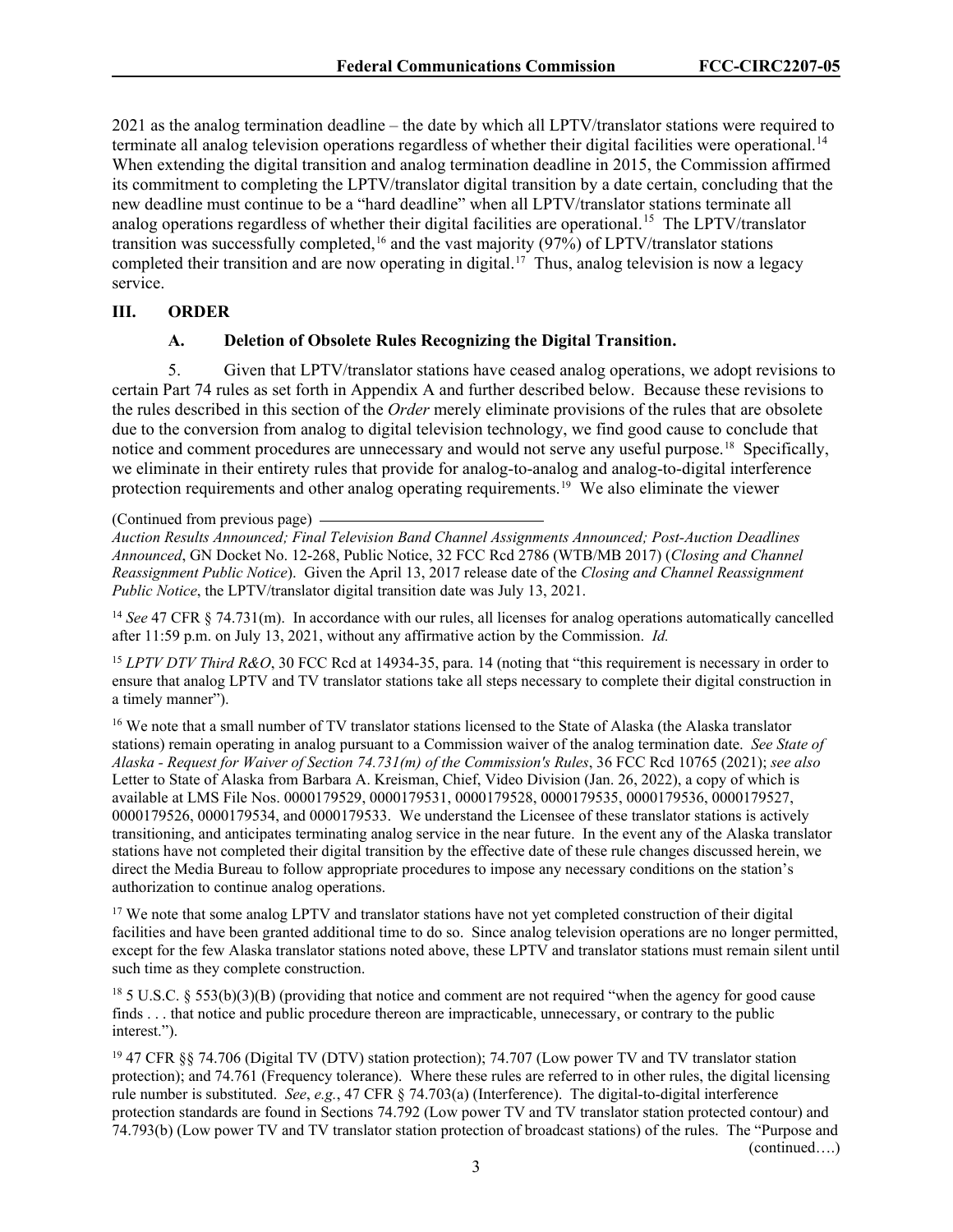notification requirement that terminated at the end of the digital transition on July 13, 2021, and the pretransition digital construction period processing procedures. [20](#page-4-0) 

6. We also amend rule titles and language in rules to remove references to DTV, digital, and analog television service. Because LPTV/translators transitioned from analog to digital operations, there is no further need to differentiate between digital and analog or to reference analog service in the rules.<sup>[21](#page-4-1)</sup> We similarly delete references to analog interference rules.<sup>22</sup> Finally, we amend rule titles and language in rules to eliminate references to television boosters and UHF translator signal boosters, which were analog services, [23](#page-4-3) and to delete references to companion digital channels, which referred to digital

<span id="page-4-0"></span><sup>20</sup> 47 CFR § 74.798 (Digital television transition notices by broadcasters). This rule required stations to notify viewers of their transition from analog to digital and that requirement ended with the LPTV/translator successful transition to digital operations. Since all stations were required to complete their digital conversion by July 13, 2021 and are either operating in digital or are silent, the rule is now obsolete. *See also supra* n.16. We also delete 47 CFR § 74.788 (Digital construction period). This rule provided, in part, for certain LPTV/translator stations to apply for a single six-month extension of their digital construction permit past the July 13, 2021 digital transition deadline, and set out construction responsibilities of Class A and LPTV/translator stations holding both analog and digital construction permits. The extended six-month time period ended January 10, 2022. LPTV/translator permittees, and licensees holding construction permits, are subject to the three year construction period and tolling provisions set forth in 47 CFR § 73.3598(a) and (b).

<span id="page-4-1"></span><sup>21</sup> 47 CFR §§ 74.701(b) (Definitions – Primary station); (j) (Digital television broadcast translator station); (k) (Digital low power TV station); (m) (Existing low power television or television translator station); (n) (Suitable in core channel); 74.735(b) (Power limitations); 74.787(a)-(b) (Digital licensing). Digital replacement translators and digital-to-digital replacement translators may continue to seek displacement if necessary under § 74.787(a)(4) (Displacement applications), even though the specific language in  $\S$  74.787(a)(5)(i) is being removed because it is obsolete. In addition, because LPTV/translator permittees and licensees holding construction permits are subject to the three year construction period and tolling provision set forth in 47 CFR  $\S$  73.3598(a) and (b), the requirements set forth in 47 CFR  $\S$  74.787(a)(5)(ii) are obsolete. We similarly remove the differentiations between digital and analog and references to analog service in 47 CFR §§ 74.790(a)-(k) (Permissible service of digital TV translator and LPTV stations); 74.791(a)-(c) (Digital call signs); 74.793(a)-(b) (Digital low power TV and TV translator station protection of broadcast stations); 74.794(a)(1) (Digital emissions); 74.795(a)-(b) (Digital low power TV and TV translator transmission system facilities); and 74.796(a) (Modification of digital transmission systems and analog transmission systems for digital operation).

## <span id="page-4-2"></span><sup>22</sup> 47 CFR  $\S$  74.735(c) (Power limitations).

<span id="page-4-3"></span><sup>23</sup> 47 CFR Part 74, Subpart G, Title; 47 CFR §§ 74.701(i) (Definitions – Television broadcast booster station); 74.702(c) (Channel assignments); 74.703(a)-(c) and (i) (Interference); 74.732(g)-(h) (Eligibility and licensing requirements); 74.734(a) (Attended and unattended operation); 74.735(b) (Power limitations); 74.751(b)(1) (Modification of transmission systems); 74.763(a) and (c) (Time of operation); 74.780 (Title – Broadcast regulations applicable to translators, and low power and booster stations); 74.781(a) and (c) (Station records); 74.784(d) (Rebroadcasts); 74.792(a) (Digital low power TV and TV translator station protected contour); 74.733 (UHF translator signal boosters); and 74.701(e) (Definitions – UHF translator signal booster). Analog UHF translator signal boosters were first authorized in 1963, 28 FR 13722, 13724 (1963), decades before the advent of digital television. At that time, the Commission also adopted rules that distinguished between VHF (channels 2 through 13) and UHF (channels 70 through 83) translators, *id*., which did not carry over into digital processing and operations. Accordingly, we also delete 47 CFR § 74.701(c)-(d) (Definitions – VHF Translator and UHF Translator) and language in 47 CFR  $\S$  74.702(a)(1)-(2) (Channel assignments) that refers to these facilities.

<sup>(</sup>Continued from previous page)

permissible service requirements" currently found in Section 74.731 will now be found in Section 74.790 (Permissible service of TV translator and LPTV stations). We also delete 47 CFR § 74.736 (Emissions and bandwidth) which applies solely to analog television broadcasting, and remove analog references from 47 CFR §  $74.793(b)-(c)$ , (f), and (h).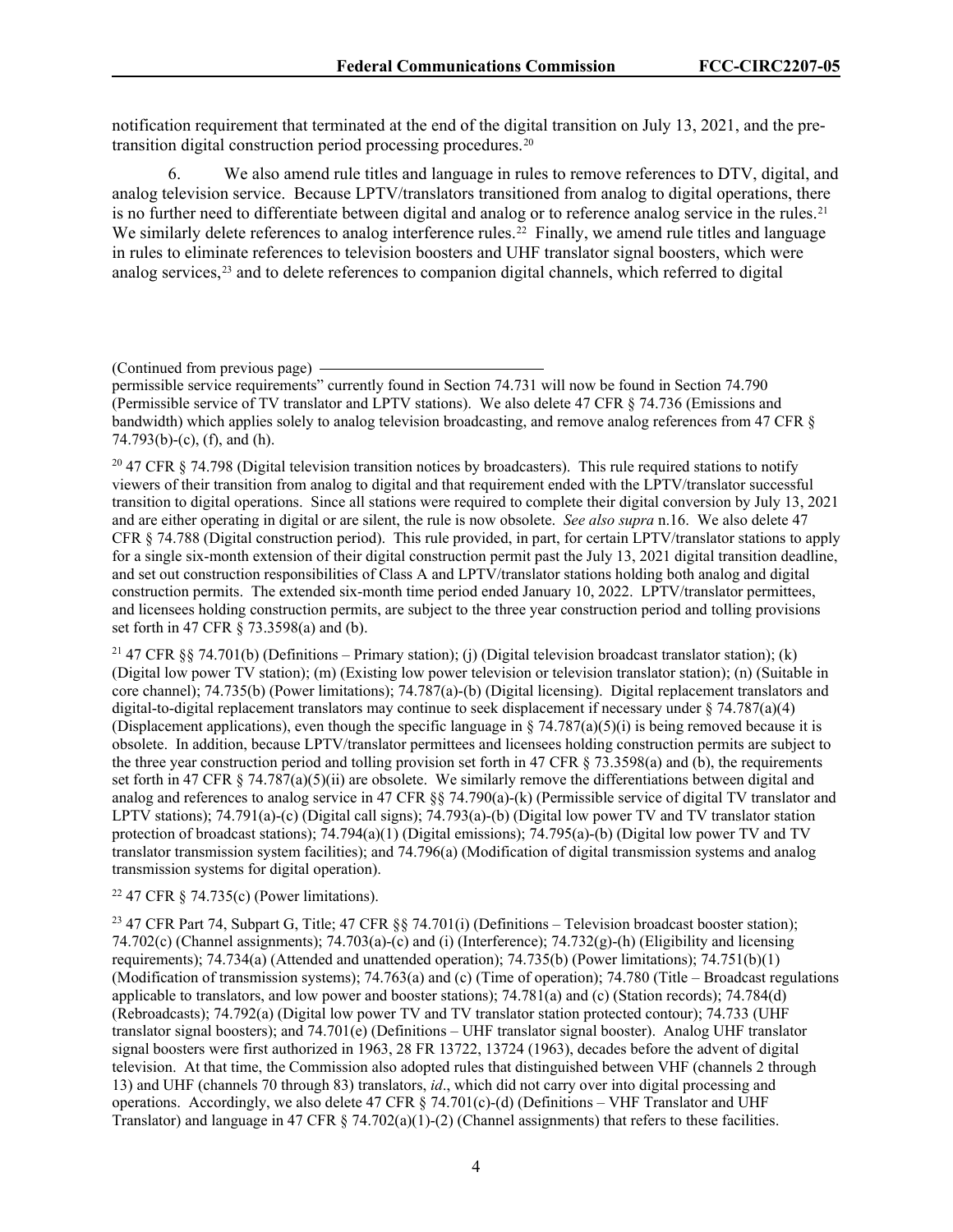channels associated with stations' authorized analog channels, and digital conversion channels, which referred to previously authorized analog channels that were converted to digital operations.<sup>24</sup>

## **B. Additional Ministerial Rule Updates**

7. We adopt additional non-substantive, technical revisions to certain Part 74 rules as set forth in Appendix A, and further described below. We amend certain rules to provide LPTV/translator licensees and permittees with accurate information about current Commission forms.<sup>25</sup> We also delete duplicate sections that were contained in both the analog and digital portions of Part 74 of the rules. [26](#page-5-2) We also add definitions of analog-to-digital replacement translators (DRTs) and digital-to-digital replacement translators (DTDRTs).[27](#page-5-3) 

8. We also add an explanatory note to Section 74.709 to reference and explain the existence of a granted waiver with respect to the community of Los Angeles, California. Section 74.709 of the rules[28](#page-5-4) requires LPTV/translator stations to protect certain channels for use by the land mobile radio service (LMRS) in thirteen U.S. cities listed in the rule. In 2008, the Commission's Public Safety and Homeland Security Bureau (PSHSB) granted a waiver pursuant to Section 337(c) of the Communications Act, as amended,<sup>[29](#page-5-5)</sup> allowing the County of Los Angeles to use channel 15 in Los Angeles for public safety communications.<sup>[30](#page-5-6)</sup> Because this channel is adjacent to two channels contained in Section 74.709, we believe the public interest is served by including a Note explaining the existence of the 2008 waiver.

## **IV. SIXTH NOTICE OF PROPOSED RULEMAKING**

9. In this *NPRM*, we propose and seek comment on adjustments to certain Part 74 rules as set forth in Appendix B, including proposing to adopt certain Part 74 rules for digital LPTV/translator

<span id="page-5-2"></span><sup>26</sup> 47 CFR § 74.701(g) (Program origination). This section mirrored the digital-specific rule in 47 CFR § 74.701(l) (Digital program origination), which we retain. We modify 47 CFR §§ 74.789 (Broadcast regulations applicable to digital low power television and television translators), 74.787(a)(5)(viii), and 74.780 of the Commission's rules (Broadcast regulations applicable to translators, low power, and booster stations) to delete some rules that no longer exist and correct the titles of some rules. We also delete 47 CFR § 74.731 (Purpose and permissible service) because it is largely repeated at 47 CFR § 74.790 (Permissible service of digital TV translator and LPTV stations), with the exception of Section 74.731(m), which has been moved to Section 74.790(m). Finally, we retain pertinent text from 47 CFR § 74.790(f), and move it to paragraph (l) of that section, and make non-substantive editorial changes for clarity.

<span id="page-5-3"></span><sup>27</sup> *See* 47 CFR §§ 74.701 and 74.787(a)(5). The definitions were adopted in the Commission's order creating the digital-to-digital translator service in *Amendment of Parts 73 and 74 of the Commission's Rules to Establish Rules for Digital Low Power Television and Television Translator Stations*, MB Docket No. 03-185, Third Report and Order and Fourth Notice of Proposed Rulemaking, 30 FCC Rcd 14927, 14956-57, para. 65 (2015) and in the order creating the analog-to-digital replacement translator service in *Amendment of Parts 73 and 74 of the Commission's Rules to Establish Rules for Replacement Digital Low Power Television Translator Stations*, MB Docket No. 08- 253, Report and Order, 24 FCC Rcd 5931, 5933, para. 4 (2009).

<span id="page-5-4"></span><sup>28</sup> 47 CFR § 74.709 (Land mobile station protection).

<span id="page-5-5"></span> $29$  47 U.S.C. § 337(c).

<span id="page-5-0"></span><sup>&</sup>lt;sup>24</sup> 47 CFR §§ 74.701(o)-(p) (Definitions – Companion digital channel and Digital conversion channel); and 74.787(a)(1)-(2) (Digital licensing – Applications for digital conversion and Applications for companion digital channel).

<span id="page-5-1"></span><sup>&</sup>lt;sup>25</sup> 47 CFR §§ 74.751(b) (Modification of transmission systems); 74.787(a)(3)-(4) (Digital licensing); and 74.797 (Biennial Ownership Reports). We note that the numbering of our forms has changed with the transition of the Commission's broadcast licensing database from the Consolidated Database System (CDBS) to the Licensing and Management System (LMS). *See also* 47 CFR § 74.703(a) (updating location of Commission's main office).

<span id="page-5-6"></span><sup>30</sup> *See Request for Waiver of the Commission's Rules to Authorize Public Safety Communications in the 476-482 MHz Band (County of Los Angeles, California)*, Order, 23 FCC Rcd 18389 (PSHSB 2008).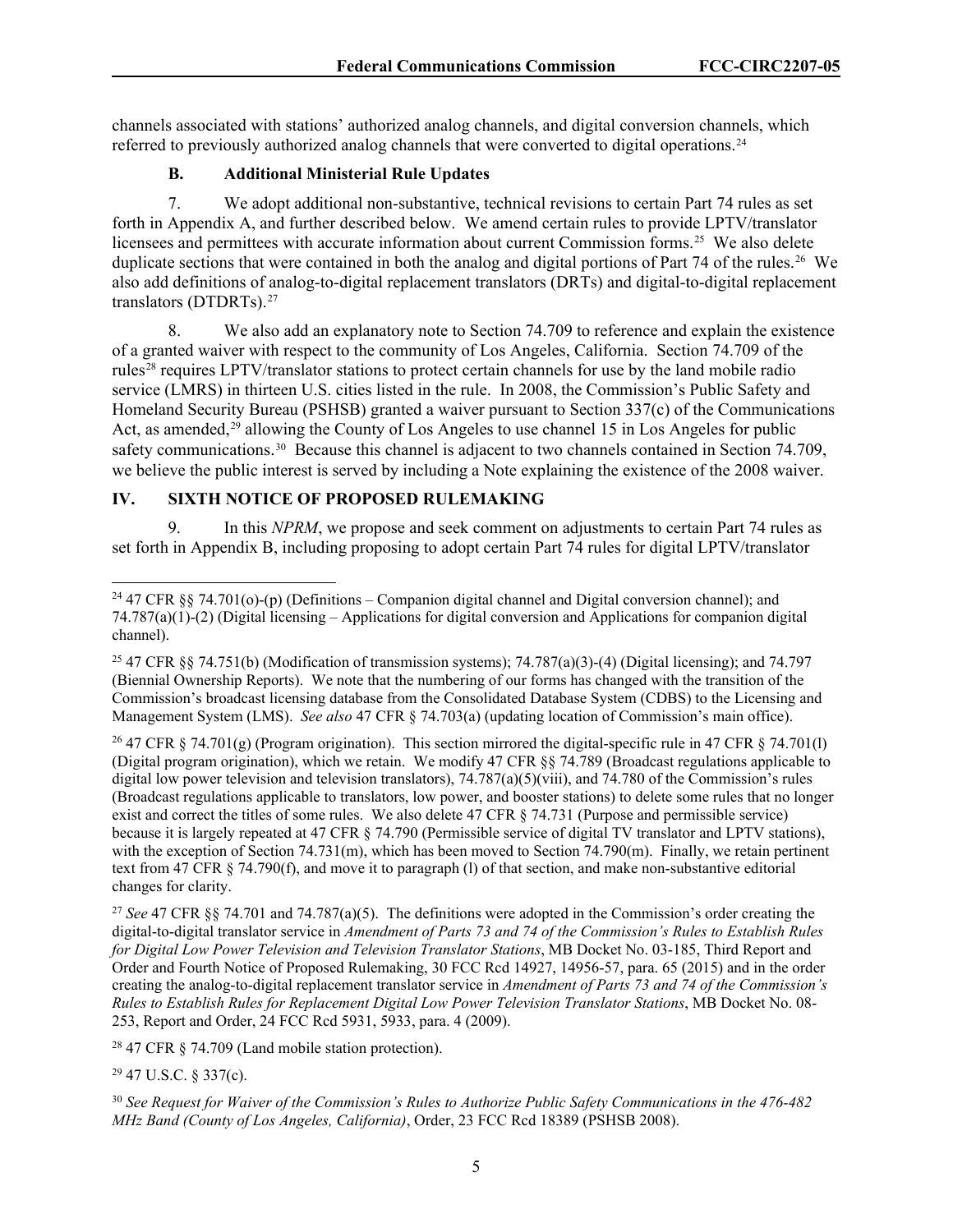operations that were previously applicable to analog operations and removing or amending certain analog elements of those rules, updating coordinates used to determine predicted interference, clarifying how stations may identify their broadcasts over the air, requiring LPTV stations to transmit with a virtual channel that avoids conflicts with other stations, and making clarifications concerning certain procedures, including the use of the Commission's Licensing and Management System (LMS).

## **A. Rules Applicable to LPTV/Translator Digital Operations**

10. When the Commission initially adopted rules for digital LPTV/translators in 2004, it did not apply all of the Part 74 rules to digital LPTV/translators but instead adopted eleven rules specifically for digital LPTV/Translator stations<sup>[31](#page-6-0)</sup> and identified in Section 74.789 which of the Part 74 rules applicable to analog LPTV/translator operations would also apply to digital LPTV/translator operations.<sup>[32](#page-6-1)</sup> Now that the LPTV/translator digital transition is completed, in order to maintain the status quo, we believe it is necessary and appropriate to apply the additional Part 74 rules not specifically identified in Section 74.789 to digital LPTV/translator operations, modified as necessary for digital operations, and propose to eliminate the analog versions of those rules. These changes are reflected in Appendix B. We do not believe the transition to digital operation provides any basis to relieve LPTV/translator stations of these obligations and that their continued applicability is in the public interest. Specifically, we tentatively conclude that revised Section 74.702(b), which describes LPTV/translator station's secondary status with respect to a primary station's proposal to change the Table of TV Allotments, should apply to digital LPTV/translator stations, consistent with existing practice. In addition, Section 74.702(a) and Section 74.786 reflect the same information pertaining to channel assignments. We tentatively conclude to retain the requirements in Section 74.702(a) and delete Section 74.786. Similarly, we tentatively conclude that Section 74.750, regarding the certification of equipment, should continue to apply to digital LPTV/translator stations with certain proposed changes designed to reflect the completion of the LPTV/translator analog to digital transition. We also tentatively conclude that in order to ensure the orderly organization of our rules, we should move certain aspects of technical requirements contained in Section 74.750(c) (subsections (c)(5) and (c)(8)) to digital rule Section 74.795(b)(6)-(b)(7). We seek comment on these tentative conclusions and proposed rules. We further tentatively conclude that we should adopt and apply to digital LPTV/translator stations the following rules, each which would track and replace corresponding rules that have previously applied to analog LPTV/translator stations, including: a new Section 74.737 regarding antenna location, and a new Section 74.762 regarding frequency measurements.[33](#page-6-2)

11. In conjunction with the changes proposed above, we also tentatively conclude that we should delete Sections 74.789 and 74.787(a)(5)(viii). Given the changes adopted in the *Order* and the proposed changes in the *NPRM*, we tentatively conclude that there is no need to have rules specifying which Part 74 rules apply to digital LPTV/translators, as with the elimination and proposed elimination of the analog rules, all rules in Part 74 will apply to digital. We seek comment on this tentative conclusion.

## **B. LPTV/Translator Protection of Land Mobile Radio Service**

12. As discussed above, sections  $74.709(a)$  and (b) of the Commission's rules<sup>[34](#page-6-3)</sup> require LPTV/translator stations to protect certain channels for use by LMRS in thirteen U.S. cities listed in the

<span id="page-6-0"></span><sup>31</sup> *See* 47 CFR §§ 74.786 through 74.796.

<span id="page-6-1"></span><sup>32</sup> *See generally Amendment of Parts 73 and 74 of the Commission's Rules to Establish Rules for Digital Low Power Television, Television Translator, and Television Booster Stations and to Amend Rules for Digital Class A Television Stations*, MB Docket No. 03-185, Report and Order, 19 FCC Rcd 19331 (2004) (*2004 Order*) (subsequent history omitted).

<span id="page-6-2"></span><sup>&</sup>lt;sup>33</sup> We propose to adopt new station identification requirements in 47 CFR  $\S$  74.783 that apply to digital operations, as discussed *infra*.

<span id="page-6-3"></span><sup>34</sup> 47 CFR § 74.709 (Land mobile station protection).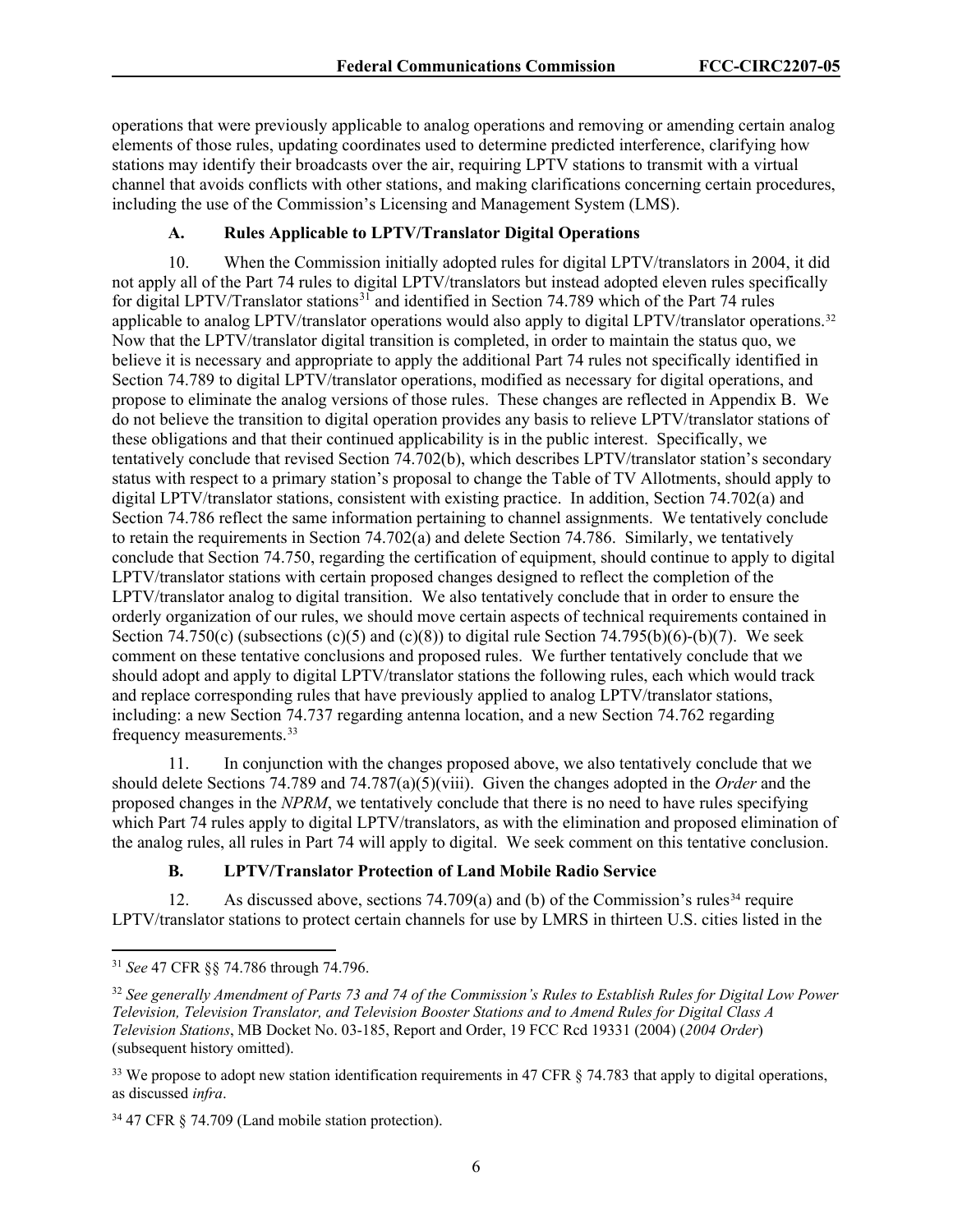rule, which specifies a 130 kilometer radius from the coordinates for these cities as a threshold for determining interference. The 130 kilometer radius around each set of coordinates was calculated based on the 1927 North American Datum ("NAD 27"). As a result of improvements in technology and measuring capabilities, NAD 27 has been superseded by the 1983 North American Datum ("NAD 83"). The Commission's Office of Engineering and Technology and Office of the Managing Director have previously explained that "[g]eodetic datum is a set of constants specifying the coordinate system used for calculating the coordinates of points on the Earth. NAD 83 was developed based on satellite and remotesensing measurement techniques, and provides greater accuracy than the older NAD 27."[35](#page-7-0) Because it provides greater accuracy and the older NAD 27 is outdated, we propose to amend the rule to use NAD 83 for purposes of specifying these coordinates.<sup>[36](#page-7-1)</sup> We further tentatively conclude that updating the coordinates in the rule to NAD 83 would serve the public interest by conforming the values with the coordinate system used in the Commission's LMS database and with those found in Section 90.303(b) of the rules, which define the service that Section 74.709 protects.<sup>[37](#page-7-2)</sup> As such, our proposal to conform the values in Section 74.709(a) to those of Section 90.303(b) would help to ensure that land mobile operations are appropriately considered and protected from LPTV/translator operations. There is no equivalent to Section 74.709(b) in the Part 90 rules, so we therefore propose to convert these values to NAD 83 by conforming them to the as-filed coordinates for the associated television station if the associated station still exists at the same location, or if it does not, converting them directly to NAD 83.

While we believe the coordinate updates proposed are in the public interest for the reasons discussed above, we do not anticipate that the proposed changes will alter the actual interference protection between LPTV/translator stations and LMRS. The coordinates in the rule are used only to determine whether an LPTV/translator application is outside of the relevant LMRS protected zone for the potentially affected channel and community. Another section of the rules separately requires the resolution of actual interference which may occur to land mobile operations.[38](#page-7-3) We seek comment on these tentative conclusions and proposed changes.

# **C. LPTV Digital Data Services Act**

14. We propose to delete the rule requiring LPTV stations that avail themselves of the provisions set forth in the LPTV Digital Data Services Act (DDSA) digital data service pilot project to comply with rules implementing the DDSA.<sup>39</sup> The DDSA mandated that the Commission issue regulations establishing a pilot project pursuant to which twelve specified LPTV stations could provide digital data services to demonstrate the feasibility of using LPTV stations to provide high-speed wireless digital data service, including Internet access, to unserved areas. When the Commission implemented the DDSA in 2002, [40](#page-7-5) the Commission had not yet authorized Class A or LPTV/translator stations to operate digital facilities. The DDSA and Section 74.785 of the rules therefore required the designated stations to

<span id="page-7-1"></span><sup>36</sup> *Id*.

<span id="page-7-3"></span><sup>38</sup> 47 CFR § 74.703(e) (Interference) provides that "[LPTV/translator] stations are being authorized on a secondary basis to existing land mobile uses and must correct whatever interference they cause to land mobile stations or cease operation."

<span id="page-7-4"></span><sup>39</sup> *See* LPTV Digital Data Services Act (P.L. 106-554, 114 Stat. 4577, Dec. 21, 2000 (DDSA); 47 CFR § 74.785 (DDSA or digital pilot program).

<span id="page-7-5"></span><sup>40</sup> The DDSA was implemented by the Commission in *Implementation of LPTV Digital Data Services Pilot Project*, Order, 16 FCC Rcd 9734 (2001); Order on Reconsideration, 17 FCC Rcd 2988 (2002); 47 CFR § 74.785.

<span id="page-7-0"></span><sup>35</sup> *Amendment of Parts 1, 2, 25, 73, 74, 90, and 97 of the Commission's Rules to Make Non-Substantive Editorial Revisions to the Table of Frequency Allocations and to Various Service Rules*, Memorandum Opinion and Order, 23 FCC Rcd 3775, 3796, para. 61, n.101 (OET/OMD 2008).

<span id="page-7-2"></span><sup>&</sup>lt;sup>37</sup> Section 90.303(b) defines the specific center points used to permit land mobile operations, which represent the specific locations that Section 74.709(a) is designed to protect. *See* 47 CFR § 90.303(a) (stating that "coordinates are referenced to the North American Datum 1983 (NAD83).") and (b).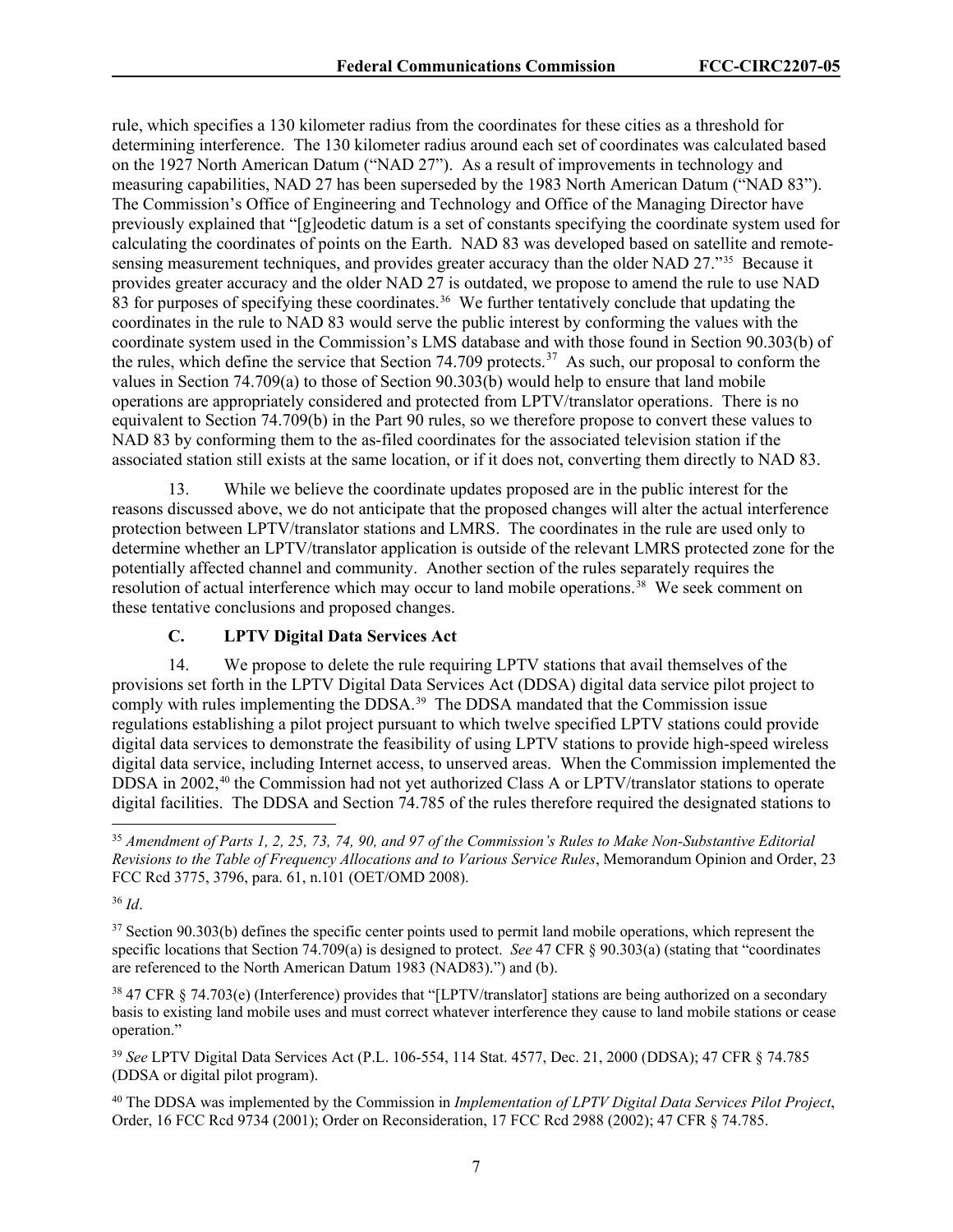comply with Commission rules that implemented the DDSA if they sought to participate in the digital pilot program. As previously noted, in 2004, the Commission authorized all LPTV/translator stations to operate in digital.[41](#page-8-0) Currently, all LPTV stations must operate in digital and may offer ancillary and supplementary services, including the services contained in the pilot project of the DDSA.<sup>[42](#page-8-1)</sup> We note that none of the stations identified in the statute are currently providing service pursuant to an experimental authorization issued under the DDSA, and that some of the stations have been cancelled.[43](#page-8-2) For these reasons, we believe that this rule currently serves no useful purpose. Therefore, we tentatively conclude that a rule requiring stations to comply with the Commission's order implementing the DDSA should be deleted, and we seek comment on those tentative conclusions.

#### **D. Station Identification**

15. Section 74.783(a) requires analog LPTV/translator stations not originating local programming to provide station identification.<sup>[44](#page-8-3)</sup> When the Commission adopted its rules for digital LPTV/translator operations in 2004, it declined to adopt a separate rule for digital stations, choosing instead to allow such LPTV/translator stations the flexibility to identify themselves in different manners including following the analog station identification provisions in Section  $74.783(a)$ .<sup>[45](#page-8-4)</sup> Now that the LPTV/translator digital transition is complete and analog operations have terminated, we tentatively conclude that we should require digital LPTV/translator stations to comply with the station identification provisions set forth in Section 74.783 applicable to analog operations, which we now propose to update to reflect digital operations. We do not believe the transition to digital operation provides any basis to relieve LPTV/translator stations of the station identification obligation and we believe the continued application of the established rule for station identification is in the public interest. We seek comment on these tentative conclusions and the proposed rule in Appendix B.

16. In addition, proposed Section 74.783(a)(1) provides alternative methods for stations to identify their broadcasts over the air.  $46$  In Sections 74.783(a)(1) and (c), we propose to include the option for LPTV/translator stations to use the Program and System Information Protocol (PSIP) to transmit the station's call sign as the "short channel name" on at least one stream of programming that the

<span id="page-8-0"></span><sup>41</sup> *See 2004 Order*.

<span id="page-8-1"></span><sup>42</sup> *See* 47 CFR §§ 74.790(i); 73.624(c) and (e). The Commission's ancillary and supplementary rules provide that broadcasters may offer services that "include, but are not limited to computer software distribution, data transmissions, teletext, interactive materials, aural messages, paging services, audio signals, subscription video, and any other services that do not derogate DTV broadcast stations' obligations under paragraph (b) of this section." 47 CFR §§ 73.624(c). *See also* 47 CFR § 74.790(i). One difference between the Commission's ancillary and supplementary rules and the DDSA is that the rules require that ancillary and supplementary services may not derogate the station's required signal to viewers, while the DDSA does not.

<span id="page-8-2"></span><sup>&</sup>lt;sup>43</sup> At the time the statute was enacted, the LPTV stations to which it applied were KHLM-LP, Houston, Texas; WTAM-LP, Tampa, Florida; WWRJ-LP, Jacksonville, Florida; WVBG-LP, Albany, New York; KHHI-LP, Honolulu, Hawaii; KPHE-LP (K19DD), Phoenix, Arizona; K34FI, Bozeman, Montana; WXOB-LP, Richmond, Virginia**;** WIIW-LP, Nashville, Tennessee; and "[a] station and repeaters . . . [to provide] service to communities in the Kenai Peninsula Borough and Matanuska Susitna Borough." According to LMS, two of these stations (K34FI and K44GE (formerly K65GZ)) have been cancelled. According to Bureau staff, no LPTV stations in Alaska expressed an interest in participating in the digital pilot program. In addition, one of the stations is now a Class A television station and the DDSA only applies to LPTV stations.

<span id="page-8-3"></span><sup>44</sup> *See* 47 CFR § 74.783(a). Proposed 47 CFR § 74.783(c) governs station identification requirements for LPTV stations originating local programming.

<span id="page-8-4"></span><sup>45</sup> *See 2004 Order*, 19 FCC Rcd at 19395, para. 192 (declining to establish identification requirements for digital LPTV and TV translator stations).

<span id="page-8-5"></span><sup>46</sup> 47 CFR § 74.783(a)(1) (Station identification).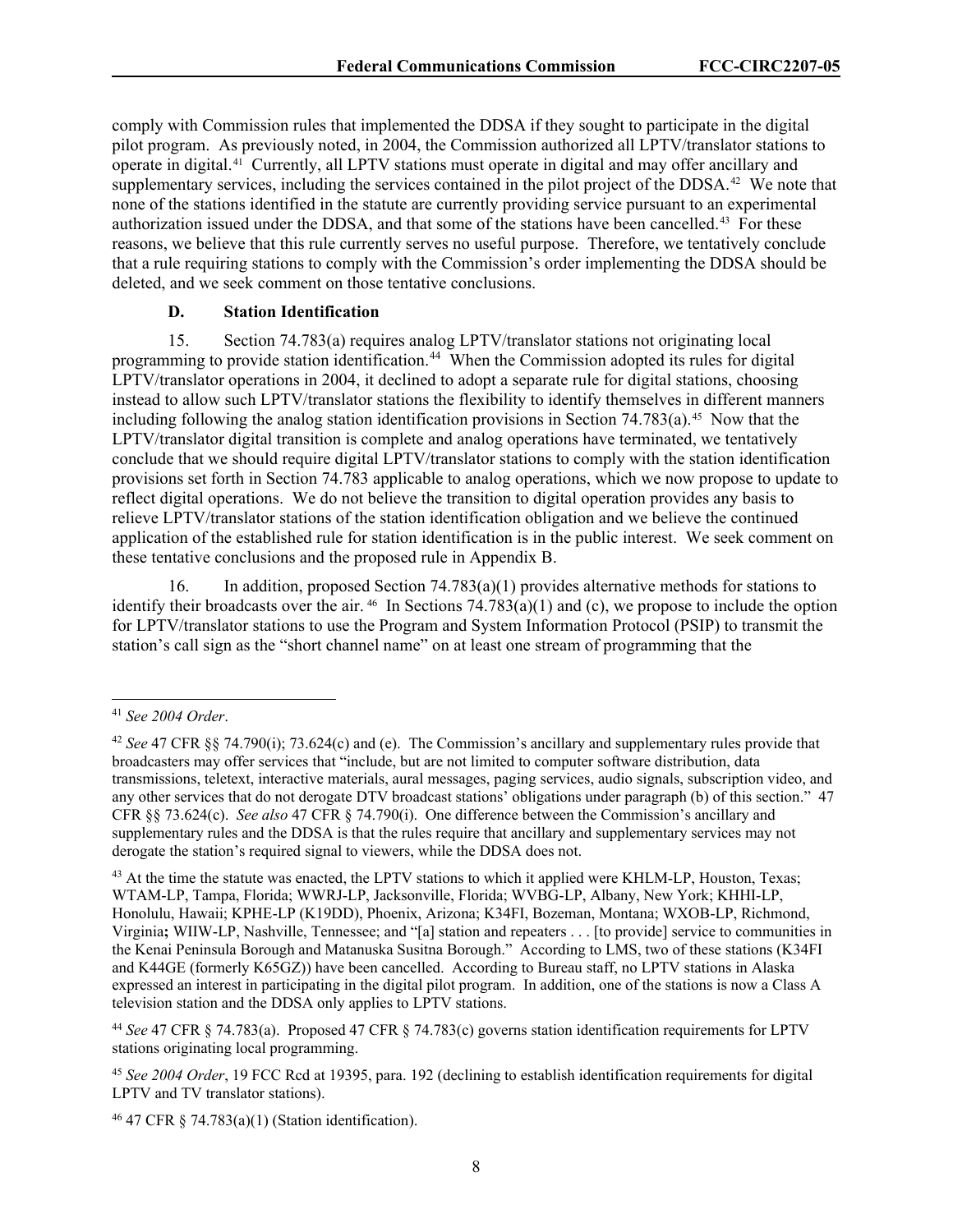$LPTV/translator$  station transmits.<sup>[47](#page-9-0)</sup> We seek comment on this proposed change.

17. We note that in order to identify a station using the PSIP short channel name, a station must request and be assigned a transport stream ID (TSID). If a station has requested and been assigned a TSID, we propose to require the LPTV/translator station to broadcast with the station's assigned TSID during its hours of operation.<sup>48</sup> The TSID requirement would be in addition to, and not in place of, one of the other identification requirements. We propose the same requirement with respect to a station's bit stream ID (BSID), which has the same function as the TSID, but in the ATSC 3.0 context. We seek comment on these proposals.

18. We also seek comment on codifying the Bureau's practice of requiring LPTV stations to transmit with a virtual channel that avoids conflicts with any full power or Class A station's virtual channel in cases where a contour overlap would arise, or with virtual channels chosen by other LPTV stations. [49](#page-9-2) LPTV licensees are not required to comply with the virtual channel assignment methodology found in ATSC A/65C Annex B,<sup>[50](#page-9-3)</sup> as full power and Class A stations are, and we are not proposing to require them to do so. However, absent this rule change, LPTV stations could potentially create contour overlap with full power and Class A stations leading to virtual channel conflicts.

19. Furthermore, we tentatively conclude that we should adopt Section 74.791(d), as stated in Appendix B, to reflect the staff's current call sign assignment protocol for LPTV/translator stations. Section 74.783(d) provides that an LPTV/translator station call sign will be made up of the letters K or W, the station's channel number, and "two additional letters."<sup>[51](#page-9-4)</sup> For certain channel numbers, however, all two letter combinations have been exhausted for several years, and consistent with the Commission's policy that all stations have a unique call sign, stations have been assigned a three letter call sign beginning with "AAA." This three letter protocol is built into the Commission's LMS system. Considering the necessity of modifying the two letter protocol due to the exhaustion of such combinations, and the fact that any change would affect the staff's ability to continue timely processing applications, we tentatively conclude that we should amend Section 74.791 to add paragraph (d) to reflect the staff's current call sign assignment protocol. We seek comment on these tentative conclusions.

#### **E. Technical Modifications**

20. Section 74.708(b) requires LPTV/translator stations to protect previously filed Class A applications, and Section 74.710(a) requires LPTV/translator stations to protect previously filed LPTV/translator applications.<sup>52</sup> These subsections reference the Bureau's practice that if two applications are filed on different days and otherwise have equal processing priority, the filing earlier in time will receive priority. We tentatively conclude that these requirements should be maintained in the rules but moved into the Commission's digital rules in Section 74.787(c).<sup>[53](#page-9-6)</sup> We seek comment on this tentative conclusion.

<span id="page-9-6"></span><sup>53</sup> 47 CFR § 74.787(c).

<span id="page-9-0"></span><sup>&</sup>lt;sup>47</sup> ATSC  $A/65C$  defines the standard protocol – referred to as PSIP -- for the transmission of data tables compatible with digital multiplex bit streams via terrestrial broadcasts. The "short channel name" is a seven character field in the Terrestrial Virtual Channel Table that stations use to comply with the digital transmission standard set forth in ATSC A/65C as incorporated in Section 73.682(d) of our rules. *See* 47 CFR § 73.682(d). For example, a station would enter in the short channel name field the station's call sign, *e.g*., K20DA-D.

<span id="page-9-1"></span><sup>48</sup> *See* proposed Section 74.783(d).

<span id="page-9-2"></span><sup>49</sup> *2004 Order*, 19 FCC at 19413, para. 243. *See* proposed Section 74.790(n).

<span id="page-9-3"></span><sup>50</sup> ATSC A/65C, Annex B (2006); 47 CFR § 73.682(d) (incorporating the 2006 version of Annex B into the Commission's rules by reference).

<span id="page-9-4"></span><sup>51</sup> *See* 47 CFR § 74.783(d).

<span id="page-9-5"></span><sup>52</sup> 47 CFR §§ 74.708(b) and 74.710(a).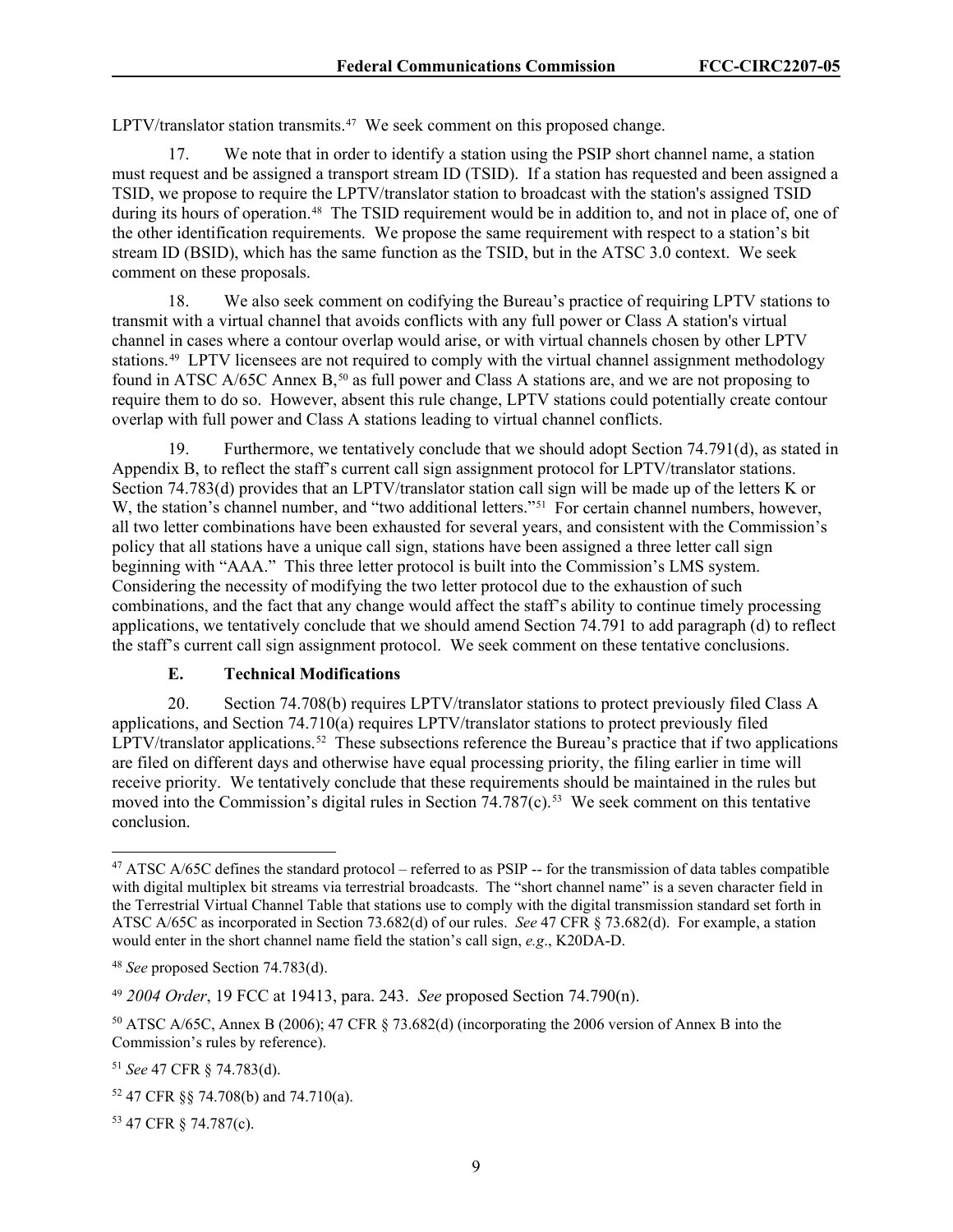21. Sections 74.735(c) and 74.750(f) of the rules reference vertically polarized transmitting antennas.[54](#page-10-0) We note that despite the reference, the Commission's LMS filing system does not and has not allowed stations to specify a vertical antenna. Further, television viewers' home receive antennas are generally horizontally, not vertically, polarized. Given these limitations, we propose to modify the language in Sections 74.735(c) and in revised 74.750(f) to remove the reference to vertical-only antennas. We also propose to clarify, consistent with the similar rule applicable to full-power stations,<sup>[55](#page-10-1)</sup> that the horizontal power is to be higher than or equal to the vertical power in all directions, and require documentation that the antenna meets this requirement. [56](#page-10-2) We seek comment on these proposals.

Next, Section  $74.735(c)(4)$  currently requires that horizontal plane patterns be plotted "to" the largest scale possible on unglazed letter-size polar coordinate paper."[57](#page-10-3) This requirement is outdated and not consistent with current licensee and Commission staff practices. We propose to instead require licensees to submit patterns in the form of a .pdf attachment to an application filed in LMS, and propose to clarify that similar plots are required for elevation or matrix patterns submitted in the LMS form.[58](#page-10-4)  This approach would provide flexibility to applicants and conform to modern practices. We seek comment on this proposal.

23. Section 74.751(b) permits a licensee to relocate facilities less than 500 feet (152.4 meters) without requesting prior authorization.<sup>59</sup> The language of the rule, however, is in conflict with the Commission staff's standard processing practice, which is to require a licensee to file a minor modification application whenever a station seeks to relocate its antenna. OET Bulletin No. 69 (OET Bulletin)<sup>[60](#page-10-6)</sup> provides guidance on the use of Longley-Rice methodology for evaluating TV service coverage and interference in accordance with the Commission's rules.<sup>61</sup> When the LPTV/translator stations were authorized for digital transmission in 2004, the rules permitted the use of the OET Bulletin as opposed to contour analysis.<sup>[62](#page-10-8)</sup> Because the most precise antenna location provides the most accurate results when using the OET Bulletin, the staff has consistently required a minor modification application for all antenna relocations and the industry has routinely submitted such minor modification applications. We propose to revise the language of the rule to reflect current staff practice and modify Section 74.751(b)(4) to require LPTV/translator licensees and permittees to file an application in LMS on FCC Form 2100, Schedule C, requesting authorization for all station relocations. We seek comment on this proposal.

24. We also propose to delete two subsections of Section 74.751(b) as irrelevant and unnecessary. Section 74.751(b)(6)<sup>[63](#page-10-9)</sup> permits relocation of a station's transmitter without authorization in

<span id="page-10-0"></span><sup>54</sup> 47 CFR §§ 74.735(c) (Power limitations) and 74.750(f) (Transmission system facilities).

<span id="page-10-1"></span><sup>55</sup> *See* 47 CFR § 73.682(a)(14) (TV transmission standards) ("It shall be standard to employ horizontal polarization."). *See also* 47 CFR § 73.316(a) (FM antenna systems).

<span id="page-10-2"></span><sup>56</sup> This proposed requirement is consistent with stations being primarily horizontal, with a possible vertical component less than or equal to the horizontal component.

<span id="page-10-3"></span><sup>57</sup> 47 CFR § 74.735(c)(4).

<span id="page-10-4"></span><sup>58</sup> *See* proposed Sections 74.735(c)(6) and 74.735(c)(7).

<span id="page-10-5"></span><sup>59</sup> 47 CFR § 74.751(b)(4)(i) (Modification of transmission systems).

<span id="page-10-6"></span><sup>60</sup> *See* 47 CFR § 74.793(b) (referencing the OET Bulletin No. 69 in Section 73.623(c)); *see also* 47 CFR § 74.793(e) (citing to Section  $73.622(e)$ ).

<span id="page-10-7"></span><sup>61</sup> *See* OET Bulletin No. 69, "Longley-Rice Methodology for Evaluating TV Coverage and Interference," Feb. 6, 2004, [https://transition.fcc.gov/oet/info/documents/bulletins/oet69/oet69.pdf.](https://transition.fcc.gov/oet/info/documents/bulletins/oet69/oet69.pdf) The OET Bulletin was adopted in 1997 and updated in February 2004. *Id*.

<span id="page-10-8"></span><sup>62</sup> *2004 Order*, 19 FCC at 19368, para. 105.

<span id="page-10-9"></span><sup>63</sup> 47 CFR § 74.751(b)(6).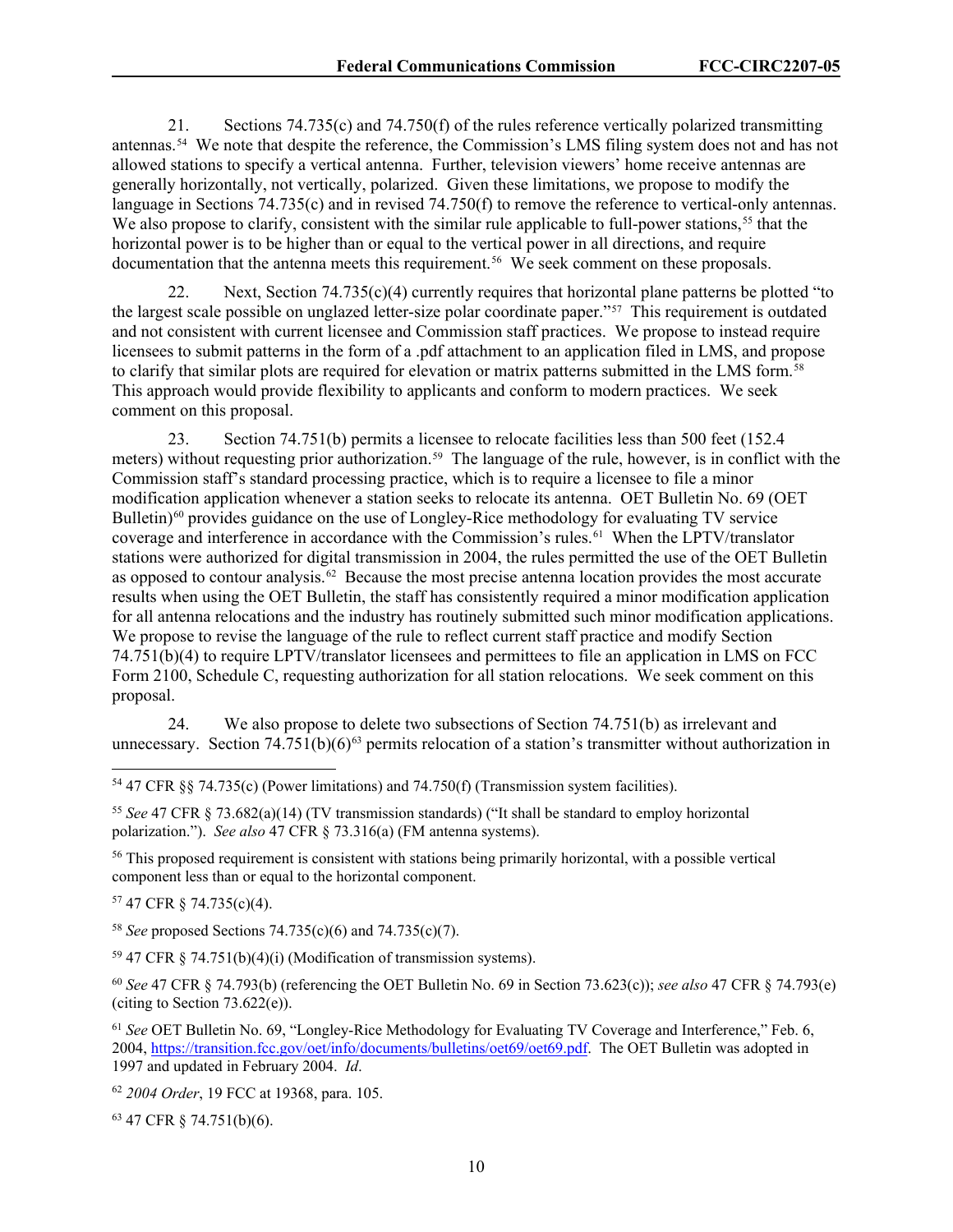only certain instances. Because the antenna location, rather than the transmitter location, is the relevant consideration in determining interference, service, and loss as required by the Commission's rules and policies, we propose to delete Section  $74.751(b)(6)$  entirely regarding the transmitter's location, as it is not relevant in this analysis. Section 74.751(c) requires LPTV/translator licensees to notify the Commission in writing of any other equipment changes they make that are not specifically referenced in paragraphs (a) and (b) of this section. $64 \text{ }\text{We}$  $64 \text{ }\text{We}$  do not believe this information is relevant to the Commission's application decision-making processes, and we note that staff does not routinely receive such notifications. Therefore we propose to delete the subsection. We seek comment on these proposals.

Section  $74.790(g)(3)$  provides that "LPTV station[s] must transmit an over-the-air video program signal at no direct charge to viewers at least comparable in resolution to that of its associated analog (NTSC) LPTV station or, in the case of an on-channel digital conversion, that of its former analog LPTV station."<sup>[65](#page-11-1)</sup> We propose to update the quality standard set forth in the rule to reflect that 480i video resolution is "comparable in resolution to analog television programming," consistent with the update the Commission made to its full power station rules in § 73.624(b).<sup>[66](#page-11-2)</sup> We seek comment on whether this proposed quality standard is an appropriate standard for LPTV stations, and whether there is any reason to have different standards for LPTV and full power stations. Furthermore, we tentatively conclude that the D/U ratios for ATSC 3.0 into TV and vice versa for predicting interference to stations are assumed to be similar, and need not be differentiated in the rules beyond TV service. We seek comment on this tentative conclusion.

26. Finally, certain rules specify the filing of a letter or similar submissions for relief with the Commission. We propose to update such rules to instead require submission in LMS, the Commission's broadcast licensing database. Doing so is consistent with current licensee and Commission staff practices for both LPTV/translators and full power licensees and permittees. Specifically, we propose to amend our rules to require LPTV/translator licensees and permittees to file written reports, submissions, letters, notifications, or other required filings in LMS. [67](#page-11-3) We believe that this proposed amendment is in the public interest because it will streamline application submission, processing, and record keeping, and provide a centralized location for public inspection of all licensing-related matters. We seek comment on these proposals.

## **F. Cost-Benefit and Diversity, Equity and Inclusion Analysis**

27. Finally, we seek comment on the benefits and costs associated with adopting the proposals set forth in this *NPRM*. In addition to any benefits to the public at large, are there also benefits to industry through adoption of any of our proposals? We also seek comment on any potential costs that would be imposed on licensees, regulatees, and the public if we adopt the proposals contained in this *NPRM*. Comments should be accompanied by specific data and analysis supporting claimed costs and benefits.

28. As part of our continuing effort to advance digital equity for all,<sup>[68](#page-11-4)</sup> including people of color, persons with disabilities, persons who live in rural or Tribal areas, and others who are or have been

<span id="page-11-0"></span><sup>64</sup> 47 CFR § 74.751(c).

<span id="page-11-1"></span><sup>65</sup> 47 CFR § 74.790(g)(3); *see also 2004 Order*, 19 FCC Rcd at 19348-9, para. 51.

<span id="page-11-2"></span><sup>66</sup> *See Promoting Broadcast Internet Innovation through ATSC 3.0*, MB Docket No. 20-145, Report and Order, 35 FCC Rcd 14492, 14507, para. 30 (2020).

<span id="page-11-3"></span> $67$  47 CFR §§ 74.703(h) (Interference); 74.734(a)(4) (Attended and unattended operation); 74.751(c) (Modification of transmission systems); 74.763(b) (Time of operation); and 74.784(b) (Rebroadcasts).

<span id="page-11-4"></span><sup>68</sup> Section 1 of the Communications Act of 1934, as amended, provides that the FCC "regulat[es] interstate and foreign commerce in communication by wire and radio so as to make [such service] available, so far as possible, to all the people of the United States, without discrimination on the basis of race, color, religion, national origin, or sex." 47 U.S.C. § 151.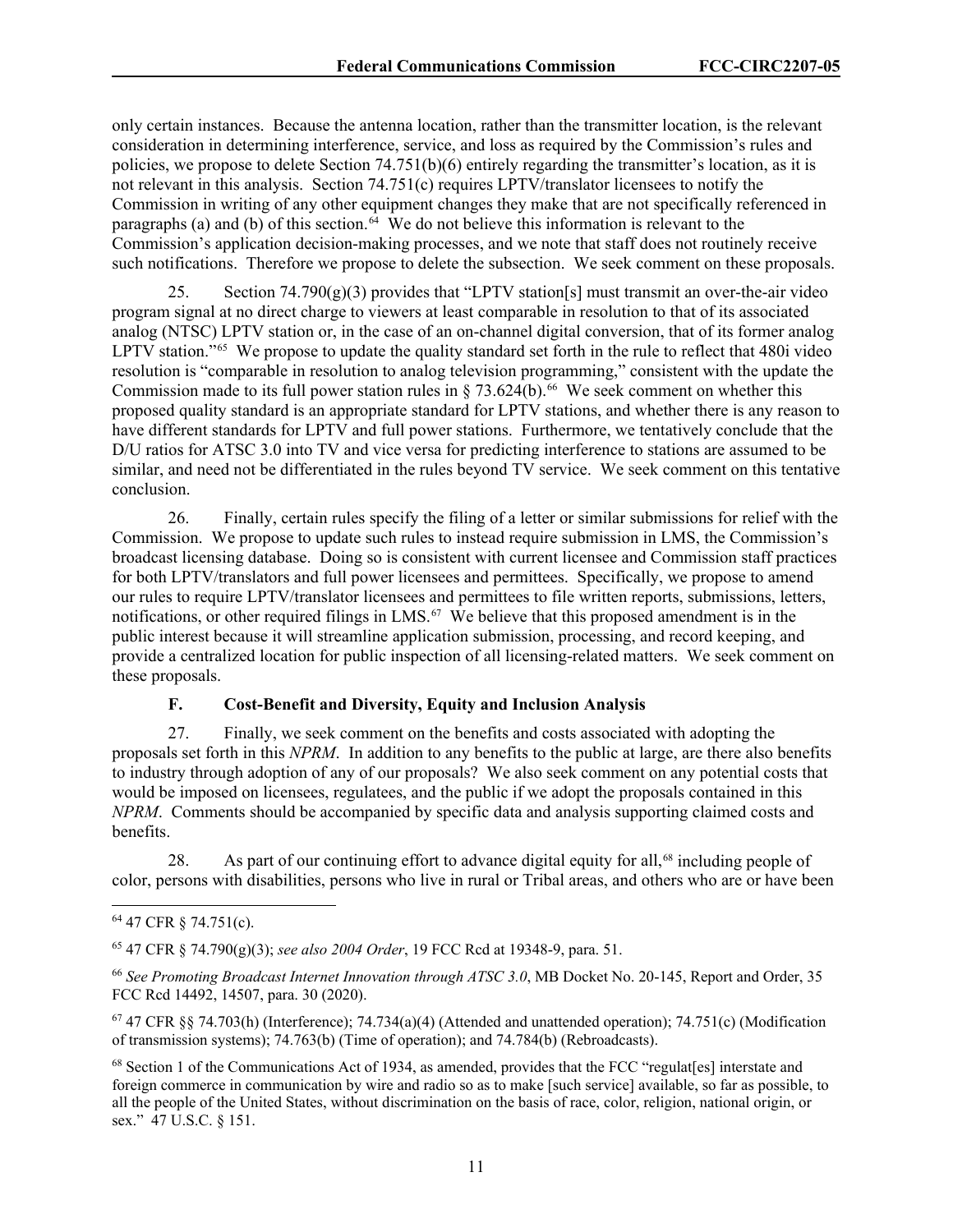historically underserved, marginalized, or adversely affected by persistent poverty or inequality, we invite comment on how the proposals set forth in the *NPRM* can advance equity in the provision of broadcast services for all people of the United States, without discrimination on the basis of race, color, religion, national origin, sex, or disability.<sup>69</sup> Specifically, we seek comment on how our proposals may promote or inhibit advances in diversity, equity, inclusion, and accessibility, as well the scope of the Commission's relevant legal authority.

## **V. PROCEDURAL MATTERS**

29. *Ex Parte Rules - Permit-But-Disclose*. The proceeding this Notice initiates shall be treated as a "permit-but-disclose" proceeding in accordance with the Commission's *ex parte* rules.[70](#page-12-1) Persons making *ex parte* presentations must file a copy of any written presentation or a memorandum summarizing any oral presentation within two business days after the presentation (unless a different deadline applicable to the Sunshine period applies). Persons making oral *ex parte* presentations are reminded that memoranda summarizing the presentation must (1) list all persons attending or otherwise participating in the meeting at which the *ex parte* presentation was made, and (2) summarize all data presented and arguments made during the presentation. If the presentation consisted in whole or in part of the presentation of data or arguments already reflected in the presenter's written comments, memoranda, or other filings in the proceeding, the presenter may provide citations to such data or arguments in his or her prior comments, memoranda, or other filings (specifying the relevant page and/or paragraph numbers where such data or arguments can be found) in lieu of summarizing them in the memorandum. Documents shown or given to Commission staff during *ex parte* meetings are deemed to be written *ex parte* presentations and must be filed consistent with rule 1.1206(b). In proceedings governed by rule 1.49(f) or for which the Commission has made available a method of electronic filing, written *ex parte* presentations and memoranda summarizing oral *ex parte* presentations, and all attachments thereto, must be filed through the electronic comment filing system available for that proceeding, and must be filed in their native format (e.g., .doc, .xml, .ppt, searchable .pdf). Participants in this proceeding should familiarize themselves with the Commission's *ex parte* rules.

30. *Filing Requirements—Comments and Replies*. Pursuant to sections 1.415 and 1.419 of the Commission's rules, 47 CFR §§ 1.415, 1.419, interested parties may file comments and reply comments on or before the dates indicated on the first page of this document. Comments may be filed using the Commission's Electronic Comment Filing System (ECFS). *See Electronic Filing of Documents in Rulemaking Proceedings*, 63 FR 24121 (1998).

- Electronic Filers: Comments may be filed electronically using the Internet by accessing the ECFS: http://apps.fcc.gov/ecfs/.
- Paper Filers: Parties who choose to file by paper must file an original and one copy of each filing.
- Filings can be sent by commercial overnight courier, or by first-class or overnight U.S. Postal Service mail. All filings must be addressed to the Commission's Secretary, Office of the Secretary, Federal Communications Commission.

<span id="page-12-0"></span> $69$  The term "equity" is used here consistent with Executive Order 13985 as the consistent and systematic fair, just, and impartial treatment of all individuals, including individuals who belong to underserved communities that have been denied such treatment, such as Black, Latino, and Indigenous and Native American persons, Asian Americans and Pacific Islanders and other persons of color; members of religious minorities; lesbian, gay, bisexual, transgender, and queer (LGBTQ+) persons; persons with disabilities; persons who live in rural areas; and persons otherwise adversely affected by persistent poverty or inequality. *See* Exec. Order No. 13985, 86 Fed. Reg. 7009, Executive Order on Advancing Racial Equity and Support for Underserved Communities Through the Federal Government (Jan. 20, 2021).

<span id="page-12-1"></span><sup>70</sup> 47 CFR §§ 1.1200 *et seq.*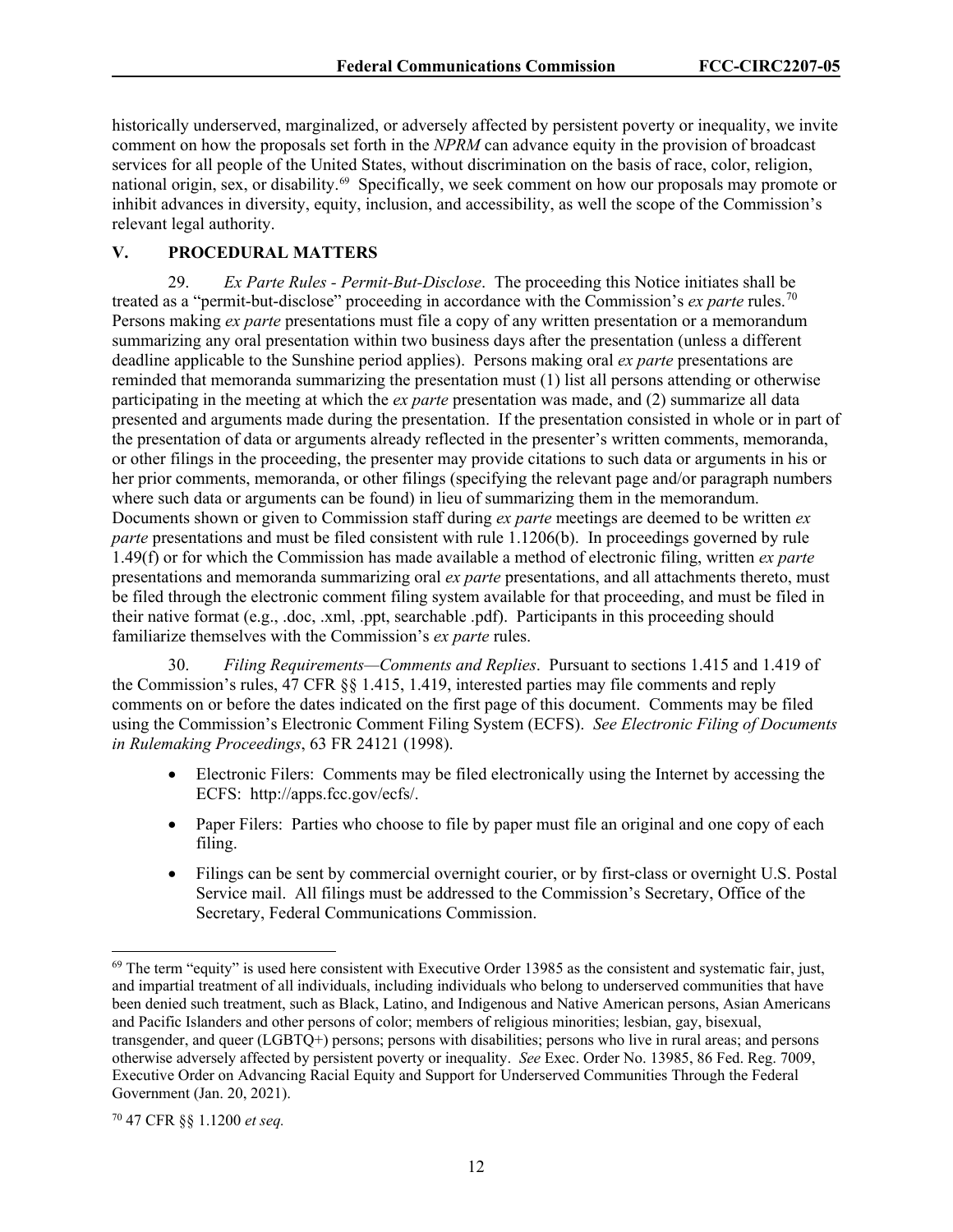- o Commercial overnight mail (other than U.S. Postal Service Express Mail and Priority Mail) must be sent to 9050 Junction Drive, Annapolis Junction, MD 20701.
- o Postal Service first-class, Express, and Priority mail must be addressed to 45 L Street, NE, Washington, DC 20554.
- Effective March 19, 2020, and until further notice, the Commission no longer accepts any hand or messenger delivered filings. This is a temporary measure taken to help protect the health and safety of individuals, and to mitigate the transmission of COVID-19.<sup>71</sup>
- During the time the Commission's building is closed to the general public and until further notice, if more than one docket or rulemaking number appears in the caption of a proceeding, paper filers need not submit two additional copies for each additional docket or rulemaking number; an original and one copy are sufficient.

31. *Final Regulatory Flexibility Act Analysis.* Because the rule changes in the *Order* are being adopted without notice and comment, the Regulatory Flexibility Act<sup>[72](#page-13-1)</sup> does not apply.

32. *Initial Regulatory Flexibility Act Analysis*. As required by the Regulatory Flexibility Act of 1980, the Commission has prepared an Initial Regulatory Flexibility Analysis (IRFA) of the possible significant economic impact on small entities of the policies and rules addressed in the Sixth Notice of Proposed Rulemaking. The IRFA is set forth in Appendix C. Written public comments are requested in the IRFA. These comments must be filed in accordance with the same filing deadlines as comments filed in response to the Sixth Notice of Proposed Rulemaking, as set forth on the first page of this document and have a separate and distinct heading designating them as responses to the IRFA.

33. *Paperwork Reduction Act*. The *Order* does not contain any new or modified information collection requirements subject to the Paperwork Reduction Act of 1995 (PRA).[73](#page-13-2) In addition, therefore, it does not contain any new or modified information collection burden for small business concerns with fewer than 25 employees, pursuant to the Small Business Paperwork Relief Act of 2002.[74](#page-13-3)

34. The Sixth Notice of Proposed Rulemaking proposes new or modified information collection requirements. The Commission, as part of its continuing effort to reduce paperwork burdens and pursuant to the Paperwork Reduction Act of 1995, Public Law 104-13, invites the general public and the Office of Management and Budget (OMB) to comment on these information collection requirements. In addition, pursuant to the Small Business Paperwork Relief Act of 2002, Public Law 107-198, *see* 44 U.S.C.  $\S 3506(c)(4)$ , we seek specific comment on how we might further reduce the information collection burden for small business concerns with fewer than 25 employees.

35. *Congressional Review Act*. [The Commission will submit this draft *Order* to the Administrator of the Office of Information and Regulatory Affairs, Office of Management and Budget, for concurrence as to whether this rule is "major" or "non-major" under the Congressional Review Act, 5 U.S.C. § 804(2).] The Commission will send a copy of this *Order* to Congress and the Government Accountability office, pursuant to 5 U.S.C. §  $801(a)(1)(A)$ .

<span id="page-13-0"></span><sup>71</sup> See FCC Announces Closure of FCC Headquarters Open Window and Change in Hand-Delivery Policy, Public Notice, 35 FCC Rcd 2788 (2020).

<span id="page-13-1"></span><sup>72</sup> 5 U.S.C. § 601 *et seq. See id.* § 601(2).

<span id="page-13-2"></span><sup>73</sup> The Paperwork Reduction Act of 1995, Pub. L. No. 104-13, 109 Stat. 163 (1995) (codified in Chapter 35 of title 44 U.S.C.).

<span id="page-13-3"></span><sup>74</sup> The Small Business Paperwork Relief Act of 2002 (SBPRA), Pub. L. No. 107-198, 116 Stat. 729 (2002) (codified in Chapter 35 of title 44 U.S.C.); *see* 44 U.S.C. 3506(c)(4).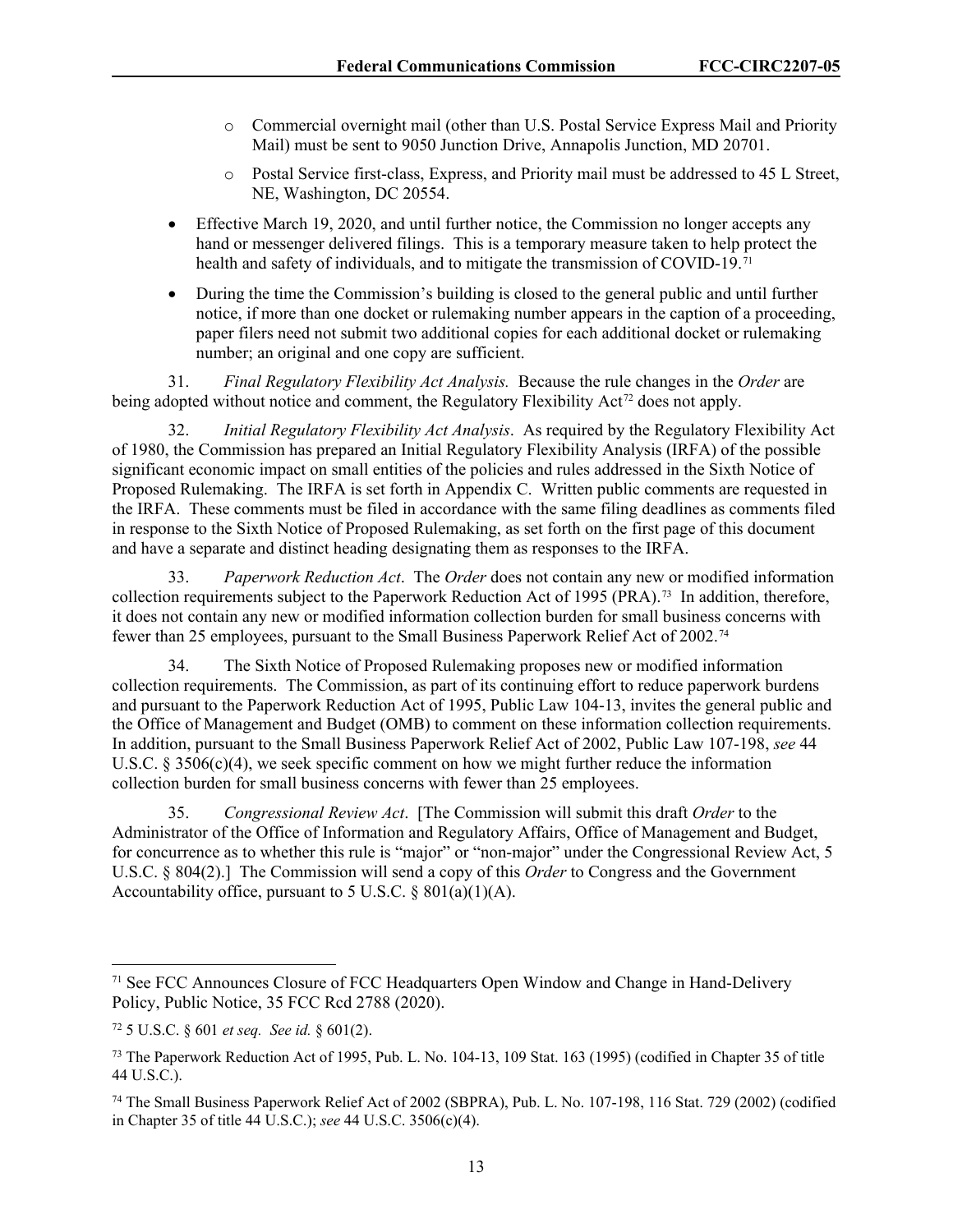36. *People with Disabilities*. To request materials in accessible formats for people with disabilities (braille, large print, electronic files, audio format), send an e-mail to [fcc504@fcc.gov](about:blank) or call the Consumer and Governmental Affairs Bureau at (202) 418-0530.

37. *Additional Information*. For additional information on this proceeding, please contact Joyce Bernstein, Video Division, Media Bureau at (202) 418-1647 or [Joyce.Bernstein@fcc.gov,](mailto:Joyce.Bernstein@fcc.gov) or Mark Colombo, Video Division, Media Bureau at (202) 418-7611 or [Mark.Colombo@fcc.gov.](mailto:Mark.Colombo@fcc.gov)

## **VI. ORDERING CLAUSES**

38. Accordingly, **IT IS ORDERED**, pursuant to the authority contained in sections 1, 4, 301, 303, 307, 308, 309, 310, 316, 319, 336, and 403 of the Communications Act of 1934, as amended, 47 U.S.C. §§ 151, 154, 301, 303, 307, 308, 309, 310, 316, 319, 336, and 403, this Order and Sixth Notice of Proposed Rulemaking **IS ADOPTED**.

39. **IT IS FURTHER ORDERED** that, pursuant to the authority contained in sections 1, 4, 301, 303, 307, 308, 309, 310, 316, 319, and 336 of the Communications Act of 1934, as amended, 47 U.S.C. §§ 151, 154, 301, 303, 307, 308, 309, 310, 316, 319, 336, and in section 553(b)(3)(B) of the Administrative Procedure Act, 5 U.S.C § 553(b)(3)(B), part 74 of the Commission's rules, 47 CFR part 74, **IS AMENDED** as set forth in Appendix A, and such rule amendments shall be effective thirty (30) days after the date of publication in the Federal Register.

40. **IT IS FURTHER ORDERED** that the Commission's Consumer and Governmental Affairs Bureau, Reference Information Center, **SHALL SEND** a copy of the Order and Sixth Notice of Proposed Rulemaking, including the Initial Regulatory Flexibility Analysis, to the Chief Counsel for Advocacy of the Small Business Administration.

41. **IT IS FURTHER ORDERED**, that pursuant to section 801(a)(1)(A) of the Congressional Review Act, 5 U.S.C. § 801(a)(1)(A), the Commission **SHALL SEND** a copy of this Order and Sixth Notice of Proposed Rulemaking to Congress and to the Government Accountability Office.

#### FEDERAL COMMUNICATIONS COMMISSION

 Marlene H. Dortch Secretary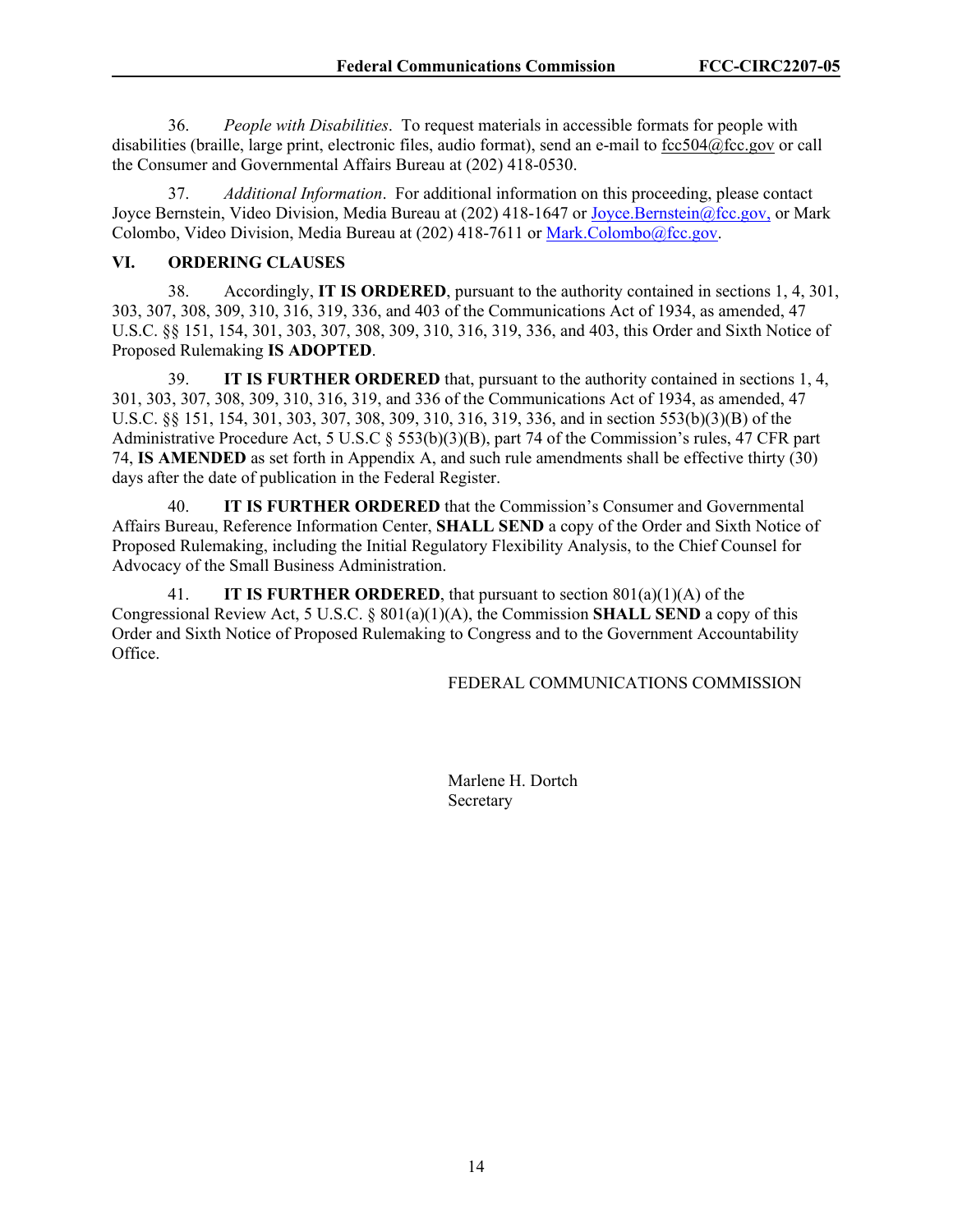# **APPENDIX A**

## **Final Rules**

Deleted text is marked with a strikethrough and bolded. Other text is current and remains part of the Commission's rules.

Part 74 of Title 47 of the U.S. Code of Federal Regulations is amended to read as follows:

1. The authority for Part 74 continues to read as follows:

AUTHORITY: 47 U.S.C. 154, 302a, 303, 307, 309, 310, 336, and 554.

2. The title of Part 74, Subpart G is revised as follows:

Part 74, Subpart G: Low Power TV and TV Translator **and TV Booster Stations**

3. Section 74.701 is amended to delete paragraphs (e), (g), (i), and (n)-(p). Section 74.701 is also amended to revise paragraphs  $(b)-(d)$ ,  $(i)-(k)$ , and  $(m)$  as follows:

\* \* \* \* \*

(b) *Primary station.* The **analog** *television broadcast station (TV broadcast) or digital* television station **(DTV)** which provides the programs and signals being retransmitted by a television broadcast translator station.

(c) *VHF translator.* **A television broadcast translator station operating on a VHF television broadcast channel**. *Analog to Digital Replacement Translator (DRT)* – **a television translator licensed to a full power television station that allows it to restore service to any loss areas that may have occurred as a result of its transition from analog to digital.**

(d) *UHF translator.* **A television broadcast translator station operating on a UHF television broadcast channel.** *Digital to Digital Replacement Translator (DTDRT)* – **a television translator licensed to a full power television station that allows it to restore service to any loss areas that may have occurred as a result of the station being assigned a new channel pursuant to the Incentive Auction and repacking process.**

(e) *UHF translator signal booster.* **A station in the broadcasting service operated for the sole purpose of retransmitting the signals of the UHF translator station by amplifying and reradiating such signals which have been received directly through space, without significantly altering any characteristic of the incoming signal other than its amplitude.** [Reserved]

\* \* \* \* \*

(g) *Program origination.* **For purposes of this part, program origination shall be any transmissions other than the simultaneous retransmission of the programs and signals of a TV broadcast station. Origination shall include locally generated television program signals and program signals obtained via video recordings (tapes and discs), microwave, common carrier circuits, or other sources.** [Reserved]

\* \* \* \* \*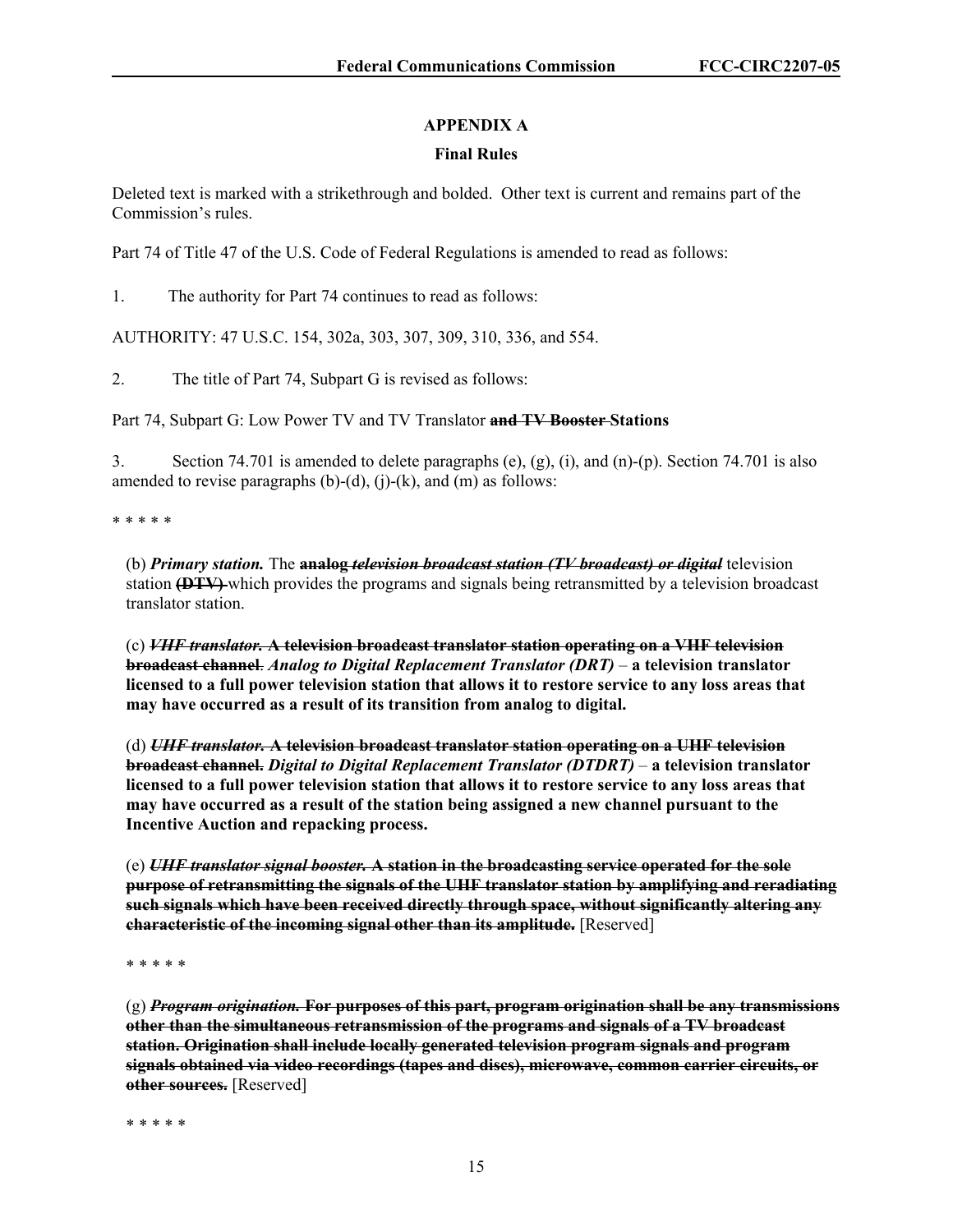(i) *Television broadcast booster station.* **A station in the broadcast service operated by the licensee or permittee of a full service television broadcast station for the purpose of retransmitting the programs and signals of such primary station without significantly altering any characteristic of the original signal other than its amplitude. A television broadcast booster station may only be located such that its entire service area is located within the protected contour of the primary station it retransmits. For purposes of this paragraph, the service area of the booster and the protected contour of the primary station will be determined by the methods prescribed in § 74.705(c).** [Reserved]

(j) *Digital tTelevision broadcast translator station ("TV translator station").* A station operated for the purpose of retransmitting the programs and signals of a **digital** television **(DTV)** broadcast station, without significantly altering any characteristic of the original signal other than its frequency**and amplitude**, for the purpose of providing **DTV** television reception to the general public.

(k) *Digital lLow power TV station (" LPTV station").* A station authorized under the provisions of this subpart that may retransmit the programs and signals of a **DTV** television broadcast station, may originate programming in any amount greater than 30 seconds per hour for the purpose of providing **digital** television **(DTV)** reception to the general public and, subject to a minimum video program service requirement, may offer services of an ancillary or supplementary nature, including subscriptionbased services. (*See* § 74.790).

\* \* \* \* \*

(m) *Existing low power television or television translator station.* When used in subpart G of this part, the terms existing low power television and existing television translator station refer to **a an analog or digital** low power television station or television translator station that is either licensed or has a valid construction permit.

(n) *Suitable in core channel.* **When used in subpart G of this part, the term "suitable in core channel" refers to a channel that would enable a digital low power television or television translator station to produce a protected service area comparable to that of its associated analog LPTV or TV translator station.**

 (o) *Companion digital channel.* **When used in subpart G of this part, the term "companion digital channel" refers to a digital channel authorized to an existing low power television or television translator station to be associated with the station's analog channel.**

 (p) *Digital conversion channel.* **When used in subpart G of this part, the term "digital conversion channel" refers to a channel previously authorized to an existing low power television or television translator station that has been converted to digital operation.**

4. Section 74.702 is amended by revising paragraphs (a)(1)-(2) as follows and deleting paragraph (c):

 $(a) * * *$ 

(1) Any one of the 12 standard VHF Channels (2 to 13 inclusive) may be assigned to a **VHF** low power TV or TV translator station.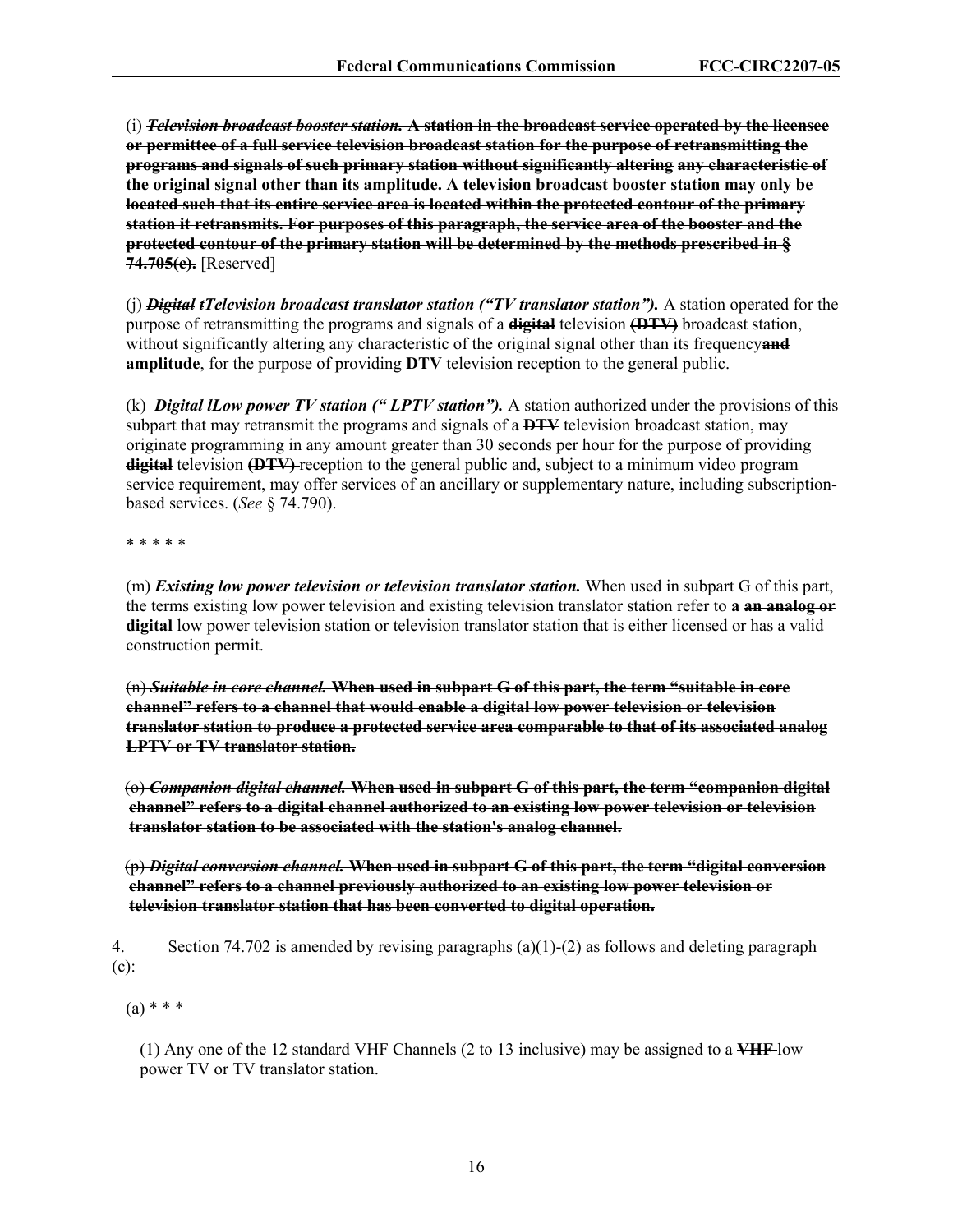(2) Any one of the UHF Channels from 14 to 36, inclusive, may be assigned to a **UHF** low power TV or TV translator station. In accordance with § 73.603(c) of this chapter, Channel 37 will not be assigned to such stations.

**\* \* \*** \* \*

## (c) **A television broadcast booster station will be authorized on the channel assigned to its primary station.** [Reserved]

5. Section 74.703 is amended by revising paragraphs (a)-(c) as follows and deleting paragraph (i):

(a) An application for a new low power TV **or** TV translator**, or TV booster** station or for a change in the facilities of such an authorized station will not be granted when it is apparent that interference will be caused. Except where there is a written agreement between the affected parties to accept interference, or where it can be shown that interference will not occur due to terrain shielding and/or Longley-Rice terrain dependent propagation methods, the licensee of a new low power TV **or** TV translator **station**, **or TV booster** shall protect existing low power TV and TV translator stations from interference within the protected contour defined in § **74.707 74.792** and shall protect existing Class A TV **and digital Class A TV** stations within the protected contours defined in § 73.6010 of this chapter. Such written agreement shall accompany the application. Copies of OET Bulletin No. 69 may be inspected during normal business hours at the Federal Communications Commission's Reference Information Center, located at the address of the FCC's main office indicated in 47 CFR 0.401(a). **Copies of OET Bulletin No. 69 may be inspected during normal business hours at the: Federal Communications Commission, 445 12th Street, S.W., Reference Information Center (Room CY-A257), Washington, DC 20554.** \* \* \*

(b) It shall be the responsibility of the licensee of a low power TV **or** TV translator**, or TV booster** station to correct at its expense any condition of interference to the direct reception of the signal of any **other full-power** TV broadcast **analog station and DTV** station operating on the same channel as that used by the low power TV, **or** TV translator**, or TV booster** station or an adjacent channel which occurs as a result of the operation of the low power TV **or**, TV translator**, or TV booster** station. Interference will be considered to occur whenever reception of a regularly used signal is impaired by the signals radiated by the low power TV**, or** TV translator**, or TV booster** station, regardless of the quality of the reception or the strength of the signal so used. If the interference cannot be promptly eliminated by the application of suitable techniques, operation of the offending low power TV, **or** TV translator**, or TV booster** station shall be suspended and shall not be resumed until the interference has been eliminated. If the complainant refuses to permit the low **Pp**ower TV, **or** TV translator **station, or TV booster station** to apply remedial techniques that demonstrably will eliminate the interference without impairment of the original reception, the licensee of the low power TV**, or** TV translator**, or TV booster** station is absolved of further responsibility. **TV booster stations will be exempt from the provisions of this paragraph to the extent that they may cause limited interference to their primary stations' signal subject to the conditions of paragraph (g) of this section.**

(c) It shall be the responsibility of the licensee of a low power TV**, or** TV translator**, or TV booster** station to correct any condition of interference which results from the radiation of radio frequency energy outside its assigned channel. \*\*\*

\* \* \* \* \*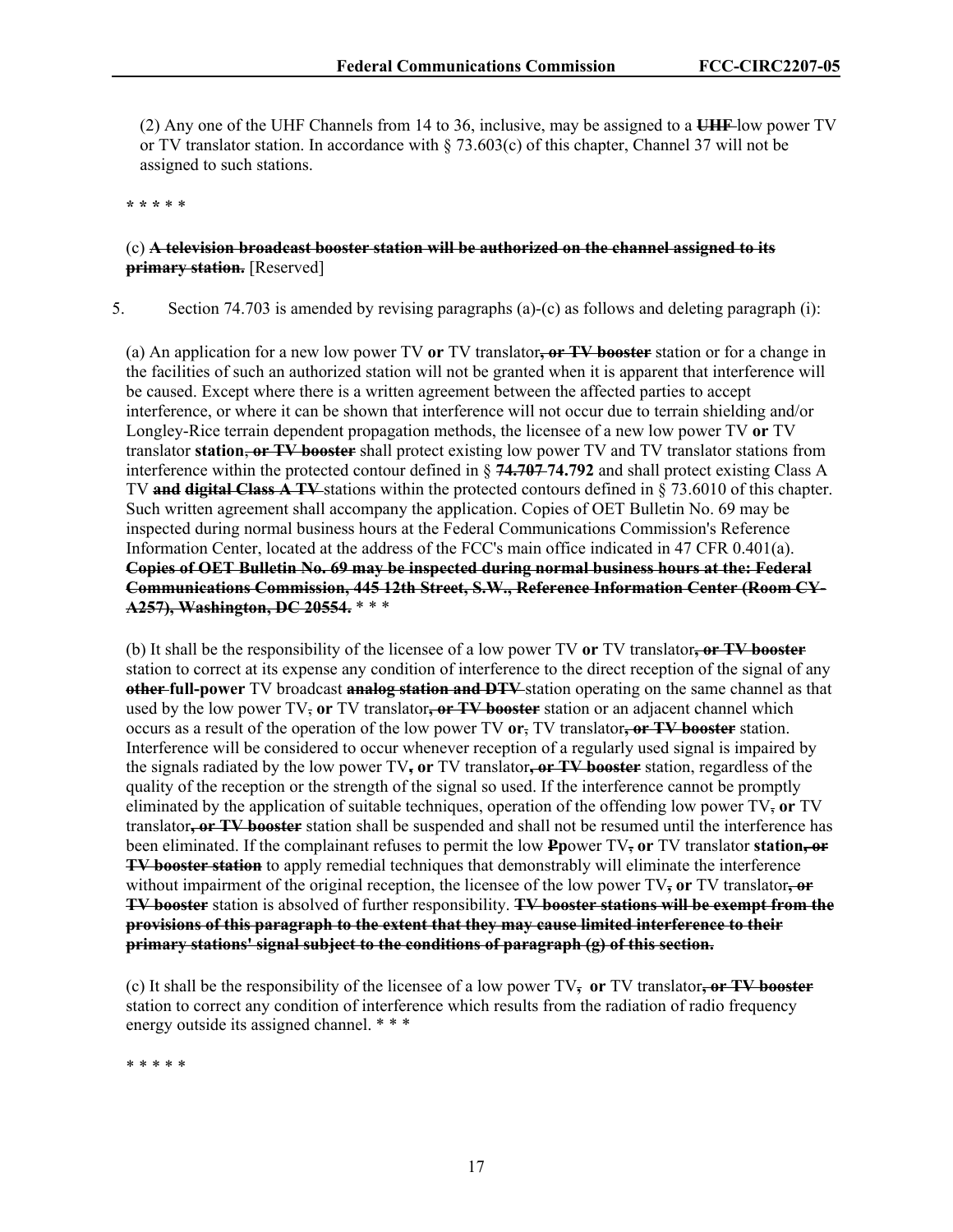(i) **A TV booster station may not disrupt the existing service of its primary station nor may it cause interference to the signal provided by the primary station within the principal community to be served**. [Reserved]

6. Remove § 74.706.

§ 74.706 **Digital TV (DTV) station protection.** [Reserved]

**(a) For purposes of this section, the DTV full power television station protected service area is the geographic-area in which the field strength of the station's signal exceeds the noise-limited service levels specified in § 73.622(e) of this chapter. The extremity of this area (noise-limited perimeter) is calculated from the authorized maximum radiated power (without depression angle correction), the horizontal radiation pattern, and height above average terrain in the pertinent direction, using the signal propagation method specified in § 73.625(b) of this chapter.**

**(b)** 

**(1) An application to construct a new low power TV or TV translator station or change the facilities of an existing station will not be accepted if it specifies a site which is located within the noise-limited service perimeter of a co-channel DTV full power television station.** 

**(2) Due to the frequency spacing which exists between TV channels 4 and 5, between Channels 6 and 7, and between Channels 13 and 14, adjacent channel protection standards shall not be applicable to these pairs of channels.** 

**(c) The low power TV, or TV translator or TV booster station field strength is calculated from the proposed effective radiated power (ERP) and the antenna height above average terrain (HAAT) in pertinent directions.** 

**(1) For co-channel protection, the field strength is calculated using Figure 9a, 10a, or 10c of § 73.699 (F(50,10) charts) of part 73 of this chapter.**

**(2) For adjacent channel protection, the field strength is calculated using Figure 9, 10, or 10b of § 73.699 (F(50,50) charts) of part 73 of this chapter.**

**(d) A low power TV, TV translator or TV booster station application will not be accepted if the ratio in dB of its field strength to that of the DTV station (L/D ratio) fails to meet the following:** 

**(1) −2 dB or less for co-channel operations. This maximum L/D ratio for co-channel interference to DTV service is only valid at locations where the signal-to-noise (S/N) ratio is 25 dB or greater. At the edge of the noise-limited service area, where the S/N ratio is 16 dB, the maximum L/D ratio for co-channel interference from analog low power TV, TV translator or TV booster service into DTV service is −21 dB. At locations where the S/N ratio is greater than 16 dB but less than 25 dB, the maximum L/D field strength ratios are found from the following Table (for values between measured values, linear interpolation can be used):** 

**Signal-to-noise ratio(dB) DTV-to-low power ratio (dB)** 

**16.00 21.00**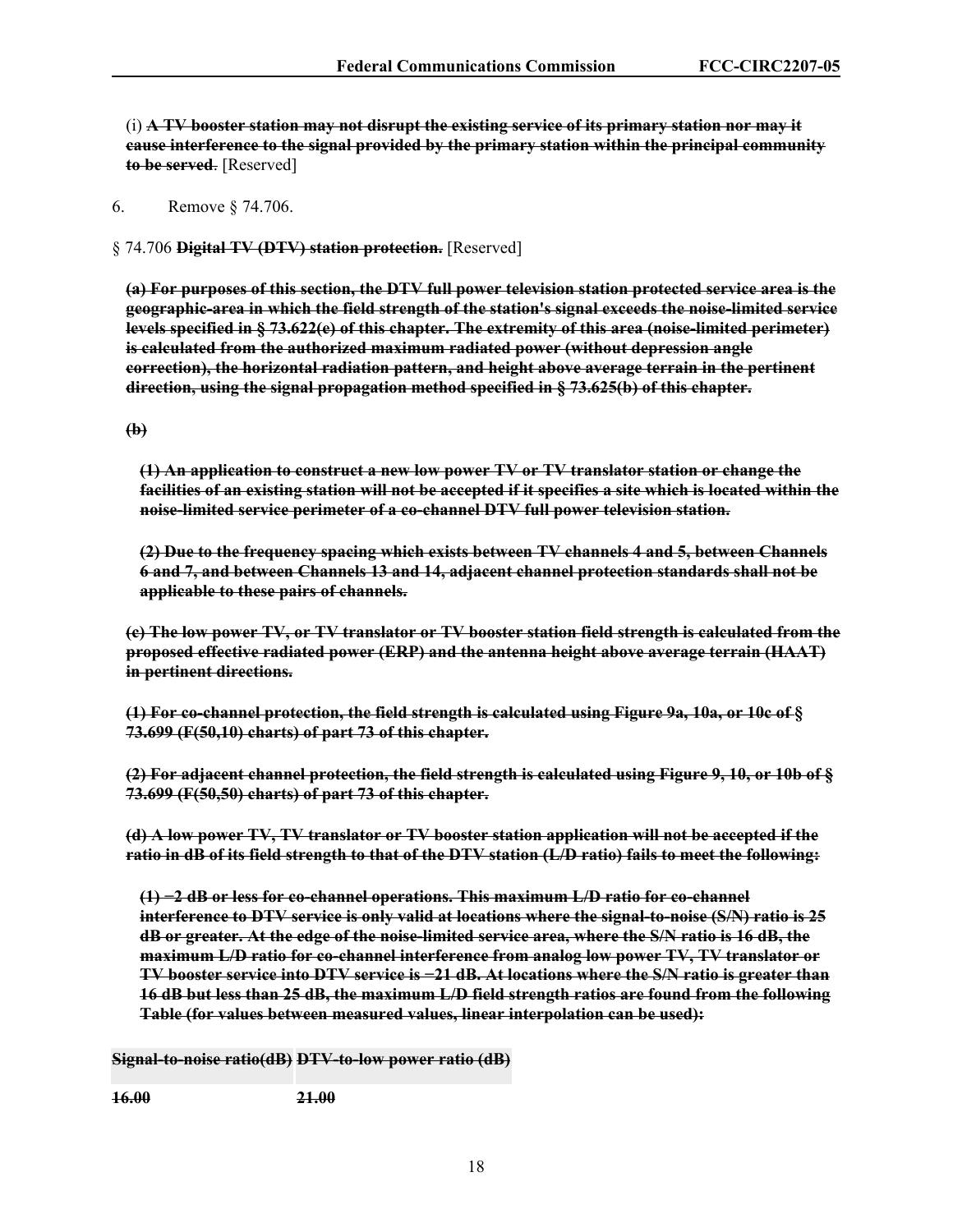| 16.35 | 19.94 |
|-------|-------|
| 17.35 | 17.69 |
| 18.35 | 16.44 |
| 19.35 | 7.19  |
| 20.35 | 4.69  |
| 21.35 | 3.69  |
| 22.35 | 2.94  |
| 23.35 | 2.44  |
| 25.00 | 2.00  |

**Signal-to-noise ratio(dB) DTV-to-low power ratio (dB)** 

**(2) + 48 dB for adjacent channel operations at:** 

**(i) The DTV noise-limited perimeter if a low power TV, TV translator or TV booster station is located outside that perimeter.** 

**(ii) At all points within the DTV noise-limited area if a low power TV or TV translator is located within the DTV noise-limited perimeter, as demonstrated by the applicant.** 

§ 74.707 **Low power TV and TV translator station protection**. [Reserved]

**(1) A low power TV or TV translator will be protected from interference from other low power TV or TV translator stations, or TV booster stations within the following predicted contours:** 

**(i) 62 dBu for stations on Channels 2 through 6;** 

- **(ii) 68 dBu for stations on Channels 7 through 13; and**
- **(iii) 74 dBu for stations on Channels 14 through 69**

**(A) Existing licensees and permittees that did not furnish sufficient data required to calculate the above contours by April 15, 1983 are assigned protected contours having the following radii:** 

**(***1***) Up to 0.001 kW VHF/UHF - 1 mile (1.6 km) from transmitter site** 

**(***2***) Up to 0.01 kW VHF; up to 0.1 k/W UHF - 2 miles (3.2 km) from transmitter site** 

<sup>7.</sup> Remove § 74.707.

**<sup>(</sup>a)**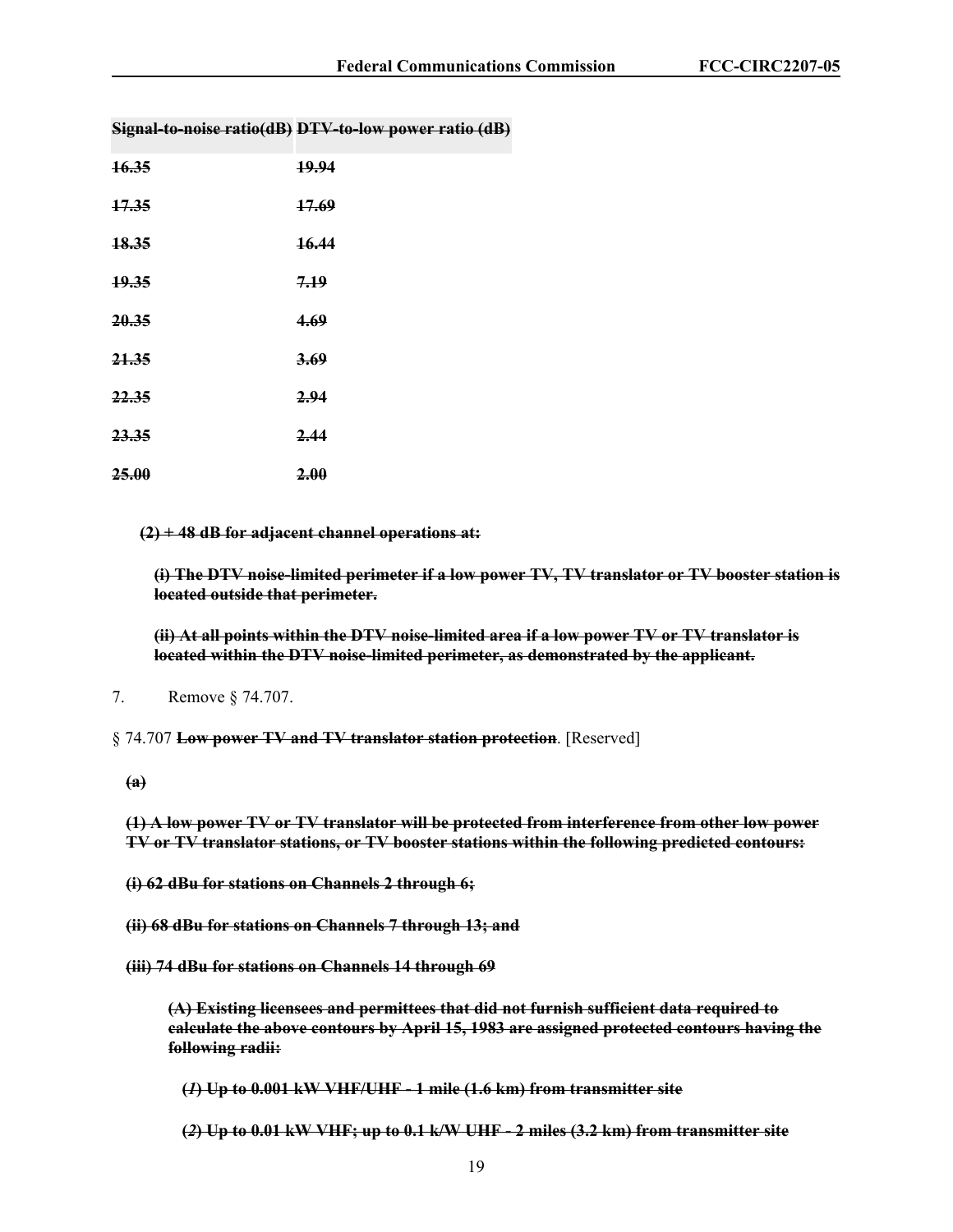**(***3***) Up to 0.1 kW VHF; up to 1 kW UHF - 4 miles (6.4 km) from transmitter site** 

**(B) New applicants must submit the required information; they cannot rely on paragraphs (a)(1)(iii)(A)(***1)* **through (***3)* **of this section.** 

**(b)** 

**(1) An application to construct a new low power TV, or TV translator, or TV booster station or change the facilities of an existing station will not be accepted if it specifies a site which is within the protected contour of a co-channel or first adjacent channel low power TV, or TV translator, or TV booster station, except that a TV booster station may be located within the protected contour of its co-channel primary station.**

**(2) Due to the frequency spacing which exists between TV Channels 4 and 5, between Channels 6 and 7, and between Channels 13 and 14, adjacent channel protection standards shall not be applicable to these pairs of channels. (See § 73.603(a) of Part 73 of this chapter.)** 

**(3) A UHF low power TV, or TV translator, or TV booster construction permit application will not be accepted if it specifies a site within the UHF low power TV, or TV translator, or TV booster station's protected contour and proposes operation on a channel that is 15 channels above the channel in use by the low power TV, or TV translator, or TV booster station.** 

**(c) The low power TV, TV translator, or TV booster construction permit application field strength is calculated from the proposed effective radiated power (ERP) and the antenna above average terrain (HAAT) in pertinent directions.** 

**(1) For co-channel protection, the field strength is calculated using Figure 9a, 10a, or 10c of § 73.699 (F(50,10) charts) of Part 73 of this chapter.** 

**(2) For low power TV, or TV translator, or TV booster applications that do not specify the same channel as the low power TV or TV translator, or TV booster station to be protected, the field strength is calculated using Figure 9, 10, or 10b of § 73.699 (F(50,50) charts) of Part 73 of this chapter.** 

**(d) A low power TV, TV translator, or TV booster station application will not be accepted if the ratio in dB of its field strength to that of the authorized low power TV, TV translator, or TV booster station at its protected contour fails to meet the following:** 

**(1) −45 dB for co-channel operations without offset carrier frequency operation or −28 dB for offset carrier frequency operation. An application requesting offset carrier frequency operation must include the following:** 

**(i) A requested offset designation (zero, plus, or minus) identifying the proposed direction of the 10 kHz offset from the standard carrier frequencies of the requested channel. If the offset designation is not different from that of the station being protected, or if the station being protected is not maintaining its frequencies within the tolerance specified in § 74.761 for offset operation, the −45 dB ratio must be used.** 

**(ii) A description of the means by which the low power TV, TV translator, or TV booster station's frequencies will be maintained within the tolerances specified in § 74.761 for offset operation.**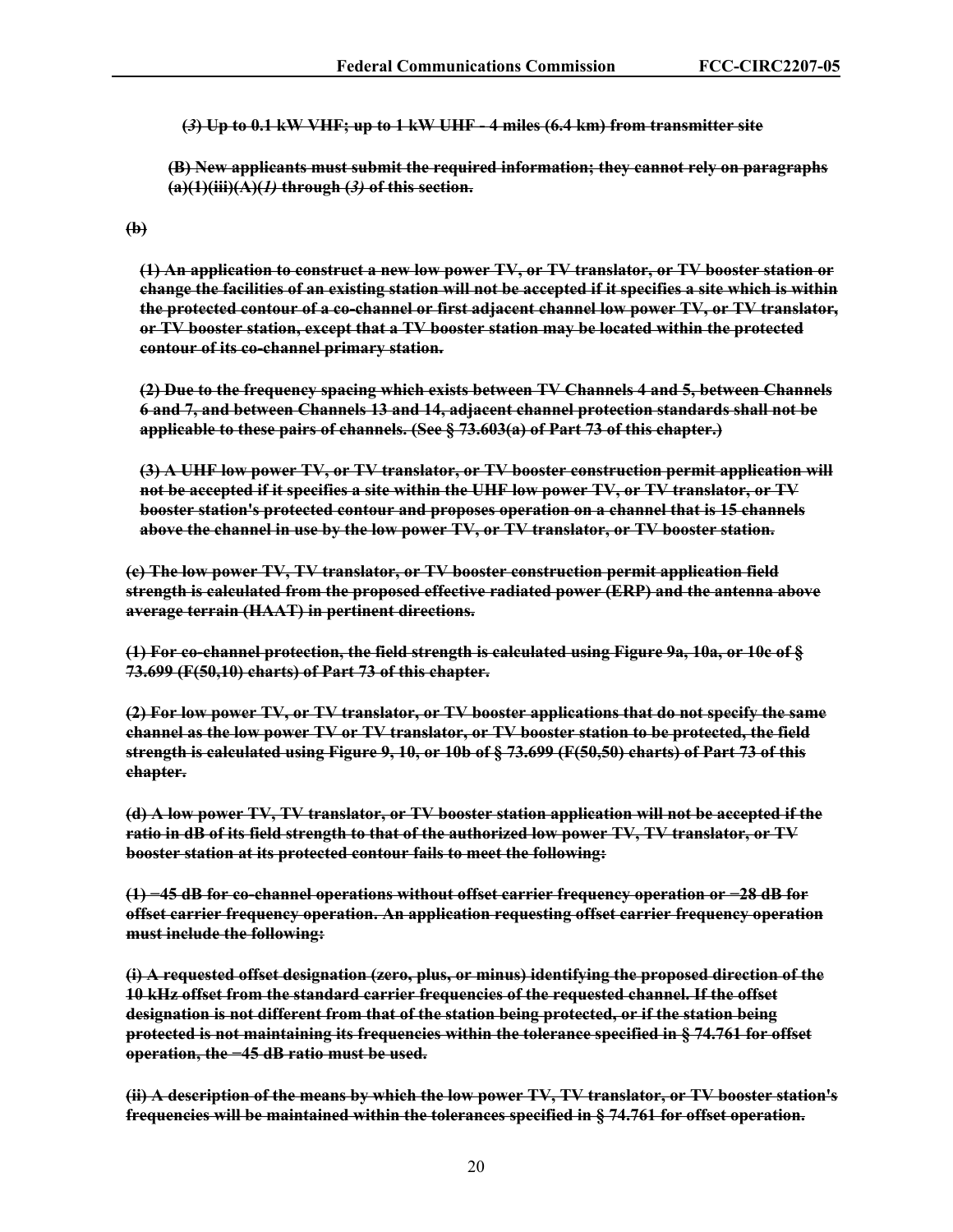**(2) 6 dB when the protected low power TV or TV translator station operates on a VHF channel that is one channel above the requested channel.** 

**(3) 12 dB when the protected low power TV or TV translator station operates on a VHF channel that is one channel below the requested channel.** 

**(4) 15 dB when the protected low power TV or TV translator station operates on a UHF channel that is one channel above or below the requested channel.** 

**(5) 6 dB when the protected low power TV or TV translator station operates on a UHF channel that is fifteen channels below the requested channel.** 

**(e) As an alternative to the preceding paragraphs of § 74.707, an applicant for a low power TV or TV translator station may make full use of terrain shielding and Longley-Rice terrain dependent propagation prediction methods to demonstrate that the proposed facility would not be likely to cause interference to low power TV, and TV translator and TV booster stations. Guidance on using the Longley-Rice methodology is provided in** *OET Bulletin No. 69* **(but also** *see* **§ 74.793(d)). Copies of OET Bulletin No. 69 may be inspected during normal business hours at the Federal Communications Commission's Reference Information Center, located at the address of the FCC's main office indicated in 47 CFR 0.401(a). This document is also available through the Internet on the FCC Home Page at** *http://www.fcc.gov.*

8. Section 74.709 is amended to add a Note:

#### \* \* \* \* \*

**NOTE: The Chief, Public Safety and Homeland Security Bureau waived the rules to allow channel 15 to be used for land mobile operation in Los Angeles County, CA (DA 08-2823; adopted December 30, 2008). Notwithstanding the channels listed in (a) or in (b)(2), the waiver requires LPTV and translator stations to protect this land mobile operation.**

9. Remove § 74.731.

**[§ 74.731 Purpose and permissible service.](https://www.ecfr.gov/current/title-47/section-74.731)** [Reserved]

**(a) Television broadcast translator stations and television broadcast booster stations provide a means whereby the signals of television broadcast stations may be retransmitted to areas in which direct reception of such television broadcast stations is unsatisfactory due to distance or intervening terrain barriers.** 

**(b) Except as provided in paragraph (f) of this section, a television broadcast translator station or television broadcast booster station may be used only to receive the signals of a full power or low power television broadcast station, another television broadcast translator station, a television translator relay station, a television intercity relay station, a television STL station, or other suitable source such as a CARS or common carrier microwave station, for the simultaneous retransmission of the programs and signals of a television broadcast station. Such retransmissions may be accomplished by either:** 

**(1) Reception of the television programs and signals of a television broadcast station directly through space, conversion to a different channel by simple heterodyne frequency conversion and suitable amplification; or,**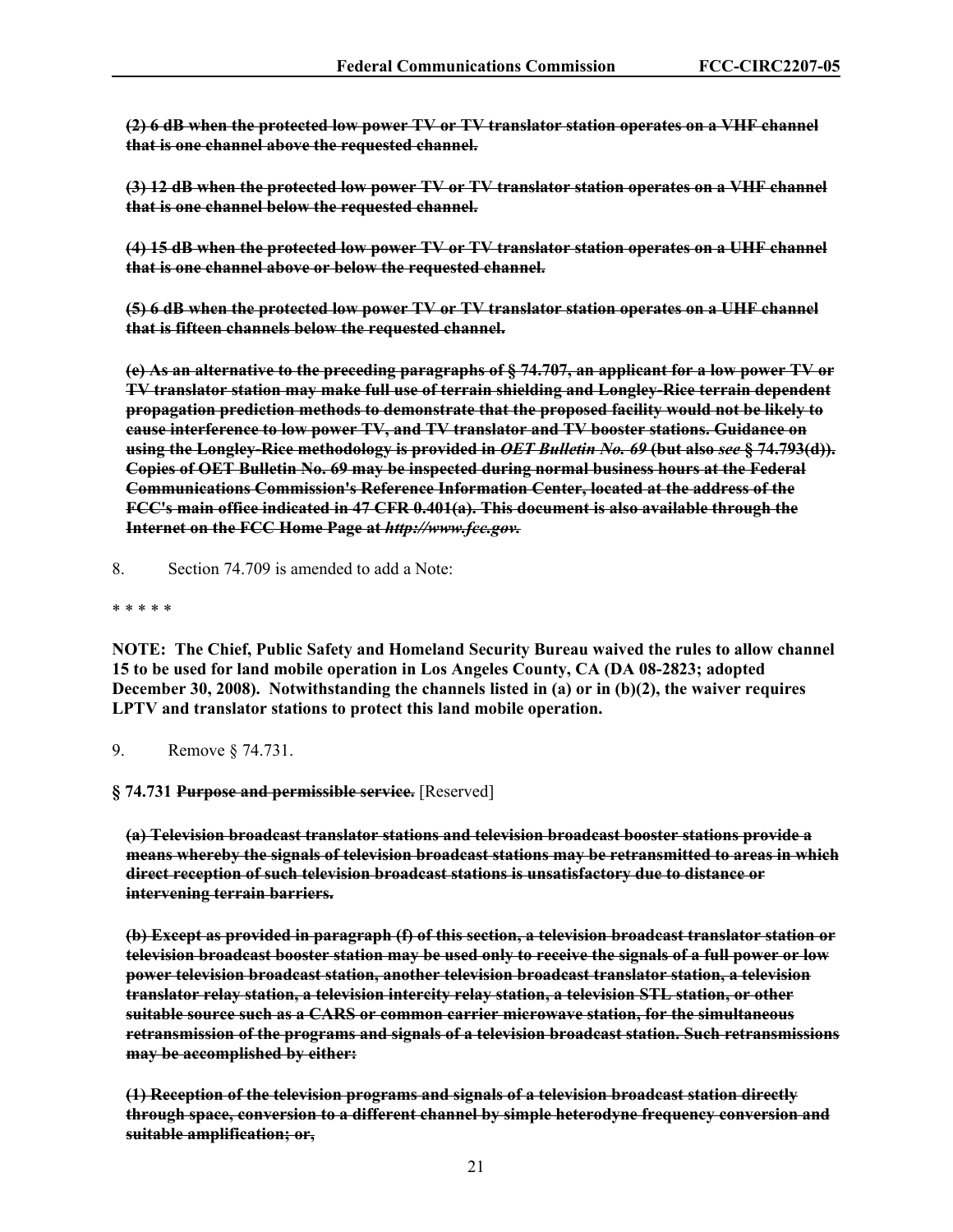**(2) Modulation and amplification of a video and audio feed, in which case modulating equipment meeting the requirements of § 74.750(d) shall be used.** 

**(c) The transmissions of each television broadcast translator station shall be intended for direct reception by the general public and any other use shall be incidental thereto. A television broadcast translator station shall not be operated solely for the purpose of relaying signals to one or more fixed receiving points for retransmission, distribution, or further relaying.** 

**(d) The technical characteristics of the retransmitted signals shall not be deliberately altered so as to hinder reception on conventional television broadcast receivers.** 

**(e) A television broadcast translator station shall not deliberately retransmit the signals of any station other than the station it is authorized by license to retransmit. Precautions shall be taken to avoid unintentional retransmission of such other signals.** 

**(f) A locally generated radio frequency signal similar to that of a TV broadcast station and modulated with visual and aural information may be connected to the input terminals of a television broadcast translator or low power station for the purposes of transmitting still photographs, slides and voice announcements. The radio frequency signals shall be on the same channel as the normally used off-the-air signal being rebroadcast. When transmitting originations concerning financial support or public service announcements, connection of the locally generated signals shall be made automatically either by means of a time switch or upon receipt of a control signal from the TV station being rebroadcast designed to actuate the switching circuit. The switching circuit will be so designed that the input circuit will be returned to the off-the-air signal within 30 seconds. The connection for emergency transmissions may be made manually. The apparatus used to generate the local signal which is used to modulate the translator or low power station must be capable of producing a visual or aural signal or both which will provide acceptable reception on television receivers designed for the transmission standards employed by TV broadcast stations. The visual and aural materials so transmitted shall be limited to emergency warnings of imminent danger, to local public service announcements and to seeking or acknowledging financial support deemed necessary to the continued operation of the station. Accordingly, the originations concerning financial support and PSAs are limited to 30 seconds each, no more than once per hour. Acknowledgements of financial support may include identification of the contributors, the size and nature of the contribution and advertising messages of contributors. Emergency transmissions shall be no longer or more frequent than necessary to protect life and property.** 

**(g) Low power TV stations may operate under the following modes of service:** 

**(1) As a TV translator station, subject to the requirements of this part;** 

**(2) For origination of programming and commercial matter as defined in § 74.701(f);** 

**(3) For the transmission of subscription television broadcast (STV) programs, intended to be received in intelligible form by members of the public for a fee or charge subject to the provisions of §§ 73.642(e) and 73.644.** 

**(h) A low power TV station may not be operated solely for the purpose of relaying signals to one or more fixed receiving points for retransmission, distribution or relaying.**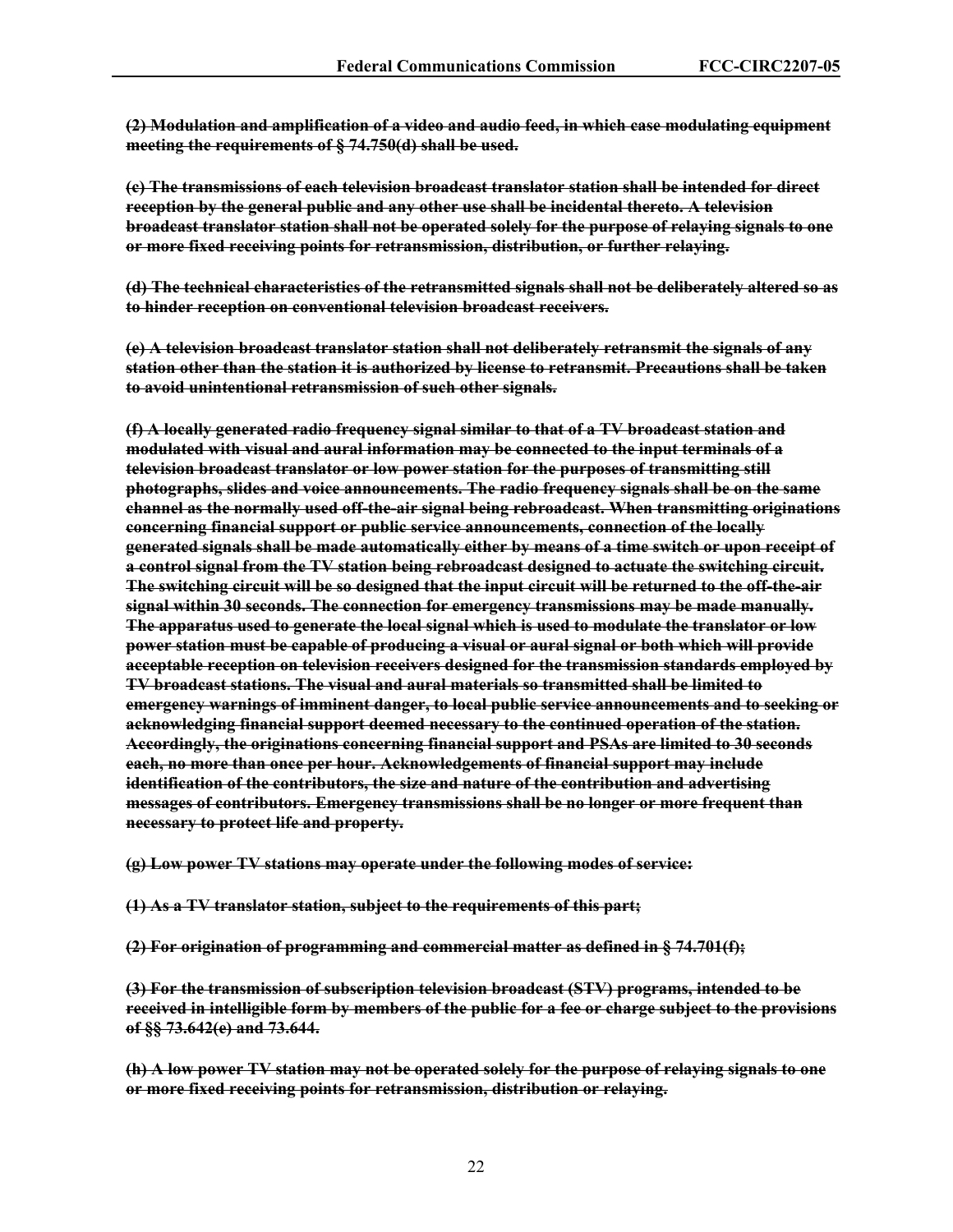**(i) Low power TV stations are subject to no minimum required hours of operation and may operate in any of the 3 modes described in paragraph (g) of this section for any number of hours.** 

**(j) Television broadcast booster stations provide a means whereby the licensee of a television broadcast station may provide service to areas of low signal strength in any region within the primary station's Grade B contour. The booster station may not be located outside the predicted Grade B of its primary station nor may the predicted Grade B signal of the television booster station extend beyond the predicted Grade B contour of the primary station. A television broadcast booster station is authorized to retransmit only the signals of its primary station; it shall not retransmit the signals of any other stations nor make independent transmissions. However, locally generated signals may be used to excite the booster apparatus for the purpose of conducting tests and measurements essential to the proper installation and maintenance of the apparatus.** 

**(k) The transmissions of a television broadcast booster station shall be intended for direct reception by the general public. Such stations will not be permitted to establish a point-to-point television relay system.** 

**(l) After 11:59 p.m. local time on September 1, 2015, Class A television stations may no longer operate any facility in analog (NTSC) mode.** 

**(m) After 11:59 p.m. local time, 51 months following the release of the Channel Reassignment Public Notice announcing completion of the incentive auction conducted under Title VI of the Middle Class Tax Relief and Job Creation Act of 2012 (Pub. L. 112-96)), low power television and TV translator stations may no longer operate any facility in analog (NTSC) mode and all licenses for such analog operations shall automatically cancel at that time without any affirmative action by the Commission.**

10. Section 74.732 is amended to delete paragraphs (g) and (h).

**\* \* \* \* \***

**(g) A television broadcast booster station will be authorized only to the licensee or permittee of the television station whose signals the booster will rebroadcast, to areas within the Grade B contour of the primary station.**

**(h) No numerical limit is placed on the number of booster stations that may be licensed to a single licensee. A separate license is required for each television broadcast booster station.**

11. Remove § 74.733.

**§** 74.733 **UHF translator signal boosters**. [Reserved]

**(a) The licensee of a UHF television broadcast translator station may be authorized to operate one or more signal boosters for the purpose of providing reception to small shadowed areas within the area intended to be served by the translator.** 

**(b) The transmitting apparatus shall consist of a simple linear radio frequency amplifier, with one or more amplifying stages, which is capable of receiving, amplifying, and retransmitting the signals of the parent translator without significantly altering any electrical characteristic of the**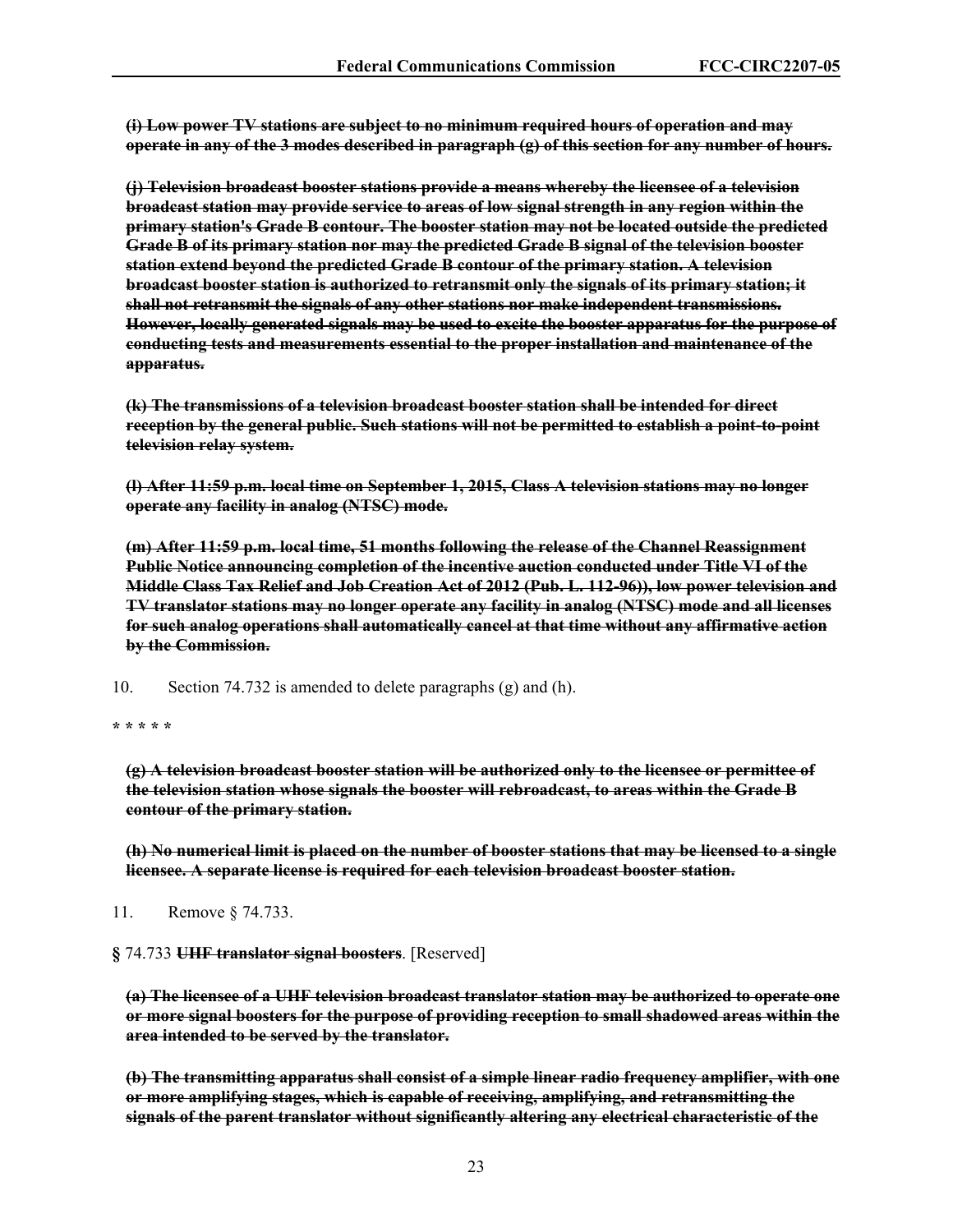**received signal other than its amplitude. The maximum power input to the plate of the final radio frequency amplifier shall not exceed 5 watts.** 

**(c) The amplifier shall be equipped with suitable circuits which will automatically cause it to cease radiating if no signal is being received from the parent translator station. Care shall be taken in the design of the apparatus to insure that out-of-band radiation is not excessive and that adequate isolation is maintained between the input and output circuits to prevent unstable operation.** 

**(d) The installation of the apparatus and its associated receiving and transmitting antennas shall be in accordance with accepted principles of good engineering practice. Either horizontal, vertical, or circular polarization of the electric field of the radiated signal may be employed. If the isolation between the input and output circuits depends in part upon the polarization or directive properties of the transmitting and receiving antennas, the installation shall be sufficiently rugged to withstand the normal hazards of the environment.** 

**(e) The operation of a UHF translator signal booster is subject to the condition that no harmful interference is caused to the reception of any station, broadcast or non-broadcast, other than the parent translator. The licensee of the UHF translator signal booster is expected to use reasonable diligence to minimize interference to the direct reception of the parent translator station.** 

**(f) UHF translator signal boosters may be operated unattended. Repairs and adjustments shall be made by a qualified person. The required qualifications are set forth in § 74.750 (g) and (h).** 

**(g) An individual call sign will not be assigned to a UHF translator booster station. The retransmission of the call sign of the parent translator will serve as station identification.** 

**(h) Applications for authority to construct and operate a UHF translator signal booster shall be submitted on FCC Form 346A. No construction of facilities or installation of apparatus at the proposed transmitter site shall be made until a construction permit therefor has been issued by the Commission.** 

**(i) The provisions of §§ 74.767 and 74.781 concerning marking and lighting of antenna structures and station records, respectively, apply to UHF translator signal boosters.** 

12. Section 74.734 is amended to revise paragraph (a) as follows:

(a) Low power TV**,** and TV translator**, and TV booster** stations may be operated without a designated person in attendance if the following requirements are met:

- $(1)$  \* \* \*
- $(2)$  \* \* \*
- $(3)$  \* \* \*
- $(4)$  \* \* \*
- $(5)$  \* \* \*

\* \* \* \* \*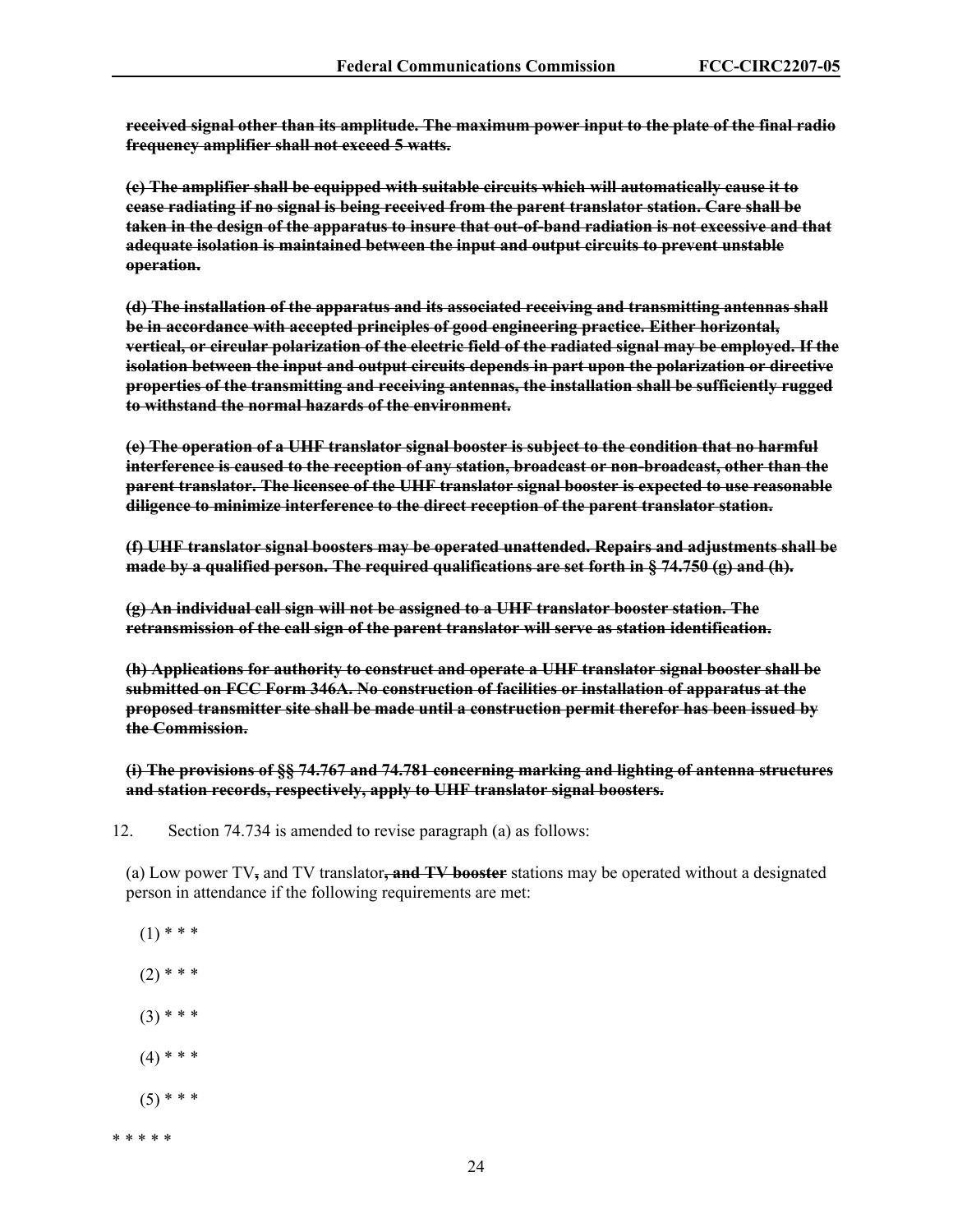13. Section 74.735 is amended to revise paragraphs (b) and (c) as follows:

\* \* \* \* \*

(b) The maximum ERP of a **digital** low power TV**, or** TV translator**, or TV booster** station (average power) shall not exceed:

- (1) 3 kW for VHF channels 2-13; and
- (2) 15 kW for UHF channels 14-**5136**.

(c) The limits in paragraph (b) of this section apply separately to the effective radiated powers that may be obtained by the use of horizontally or vertically polarized transmitting antennas**, providing the applicable provisions of §§ 74.705, 74.706, 74.707 and 74.709 are met**. \* \* \*

 $(1)$  \* \* \*

- $(2)$  \* \* \*
- $(3)$  \* \* \*
- $(4)$  \* \* \*
- $(5)$  \* \* \*

§ 74.736 **Emissions and bandwidth.** [Reserved]

**(a) The license of a low power TV, TV translator, or TV booster station authorizes the transmission of the visual signal by amplitude modulation (A5) and the accompanying aural signal by frequency modulation (F3).** 

**(b) Standard width television channels will be assigned and the transmitting apparatus shall be operated so as to limit spurious emissions to the lowest practicable value. Any emissions including intermodulation products and radio frequency harmonics which are not essential for the transmission of the desired picture and sound information shall be considered to be spurious emissions.** 

**(c) Any emissions appearing on frequencies more than 3 MHz above or below the upper and lower edges, respectively, of the assigned channel shall be attenuated no less than:** 

**(1) 30 dB for transmitters rated at no more than 1 watt power output.** 

**(2) 50 dB for transmitters rated at more than 1 watt power output.** 

**(3) 60 dB for transmitters rated at more than 100 watts power output.** 

**(d) Greater attenuation than that specified in paragraph (c) of this section may be required if interference results from emissions outside the assigned channel.** 

<sup>14.</sup> Remove § 74.736.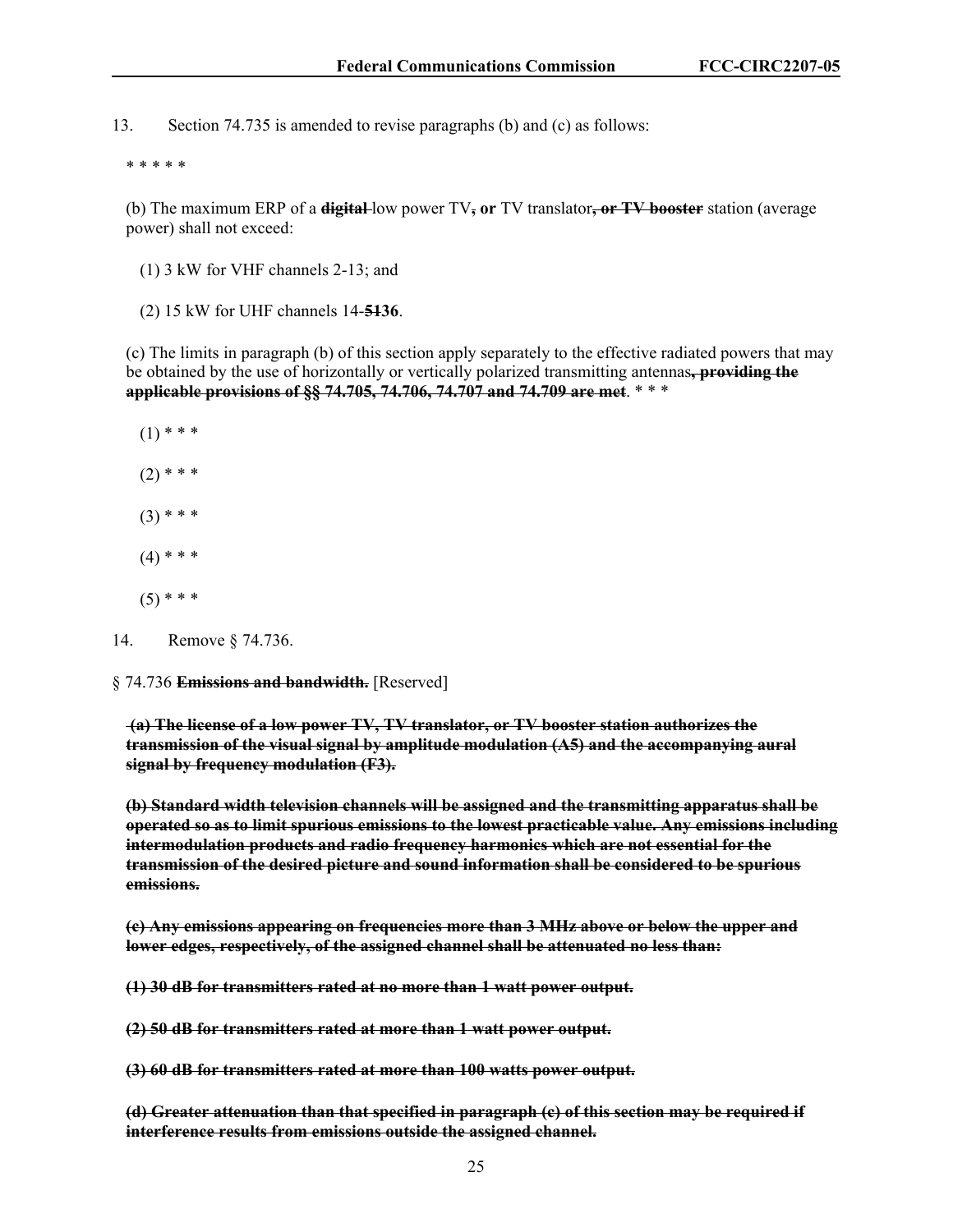15. Section 74.751 is amended by revising paragraph (b) as follows:

#### \* \* \* \* \*

(b) Formal application **(FCC Form 346) (FCC Form 2100, Schedule C)** is required for any of the following changes:

(1) Replacement of the transmitter as a whole, except replacement with a transmitter of identical power rating which has been certificated by the FCC for use by low power TV**, and** TV translator, **and TV booster** stations, or any change which could result in a change in the electrical characteristics or performance of the station.

- $(2)$  \* \* \*
- $(3)$  \* \* \*
- $(4)$  \* \* \*
- $(i) * * *$
- $(ii)$  \* \* \*
- $(5)$  \* \* \*
- $(6)$  \* \* \*
- $(7)$  \* \* \*
- \* \* \* \* \*
- 16. Remove § 74.761.

#### **§ 74.761 Frequency tolerance.** [Reserved]

**The licensee of a low power TV, TV translator, or TV booster station shall maintain the transmitter output frequencies as set forth below. The frequency tolerance of stations using direct frequency conversion of a received signal and not engaging in offset carrier operation as set forth in paragraph (d) of this section will be referenced to the authorized plus or minus 10 kHz offset, if any, of the primary station.** 

**(a) The visual carrier shall be maintained to within 0.02 percent of the assigned visual carrier frequency for transmitters rated at not more than 100 watts peak visual power.** 

**(b) The visual carrier shall be maintained to within 0.002 percent of the assigned visual carrier frequency for transmitters rated at more than 100 watts peak visual power.** 

**(c) The aural carrier of stations employing modulating equipment shall be maintained at 4.5 MHz ±1 kHz above the visual carrier frequency.**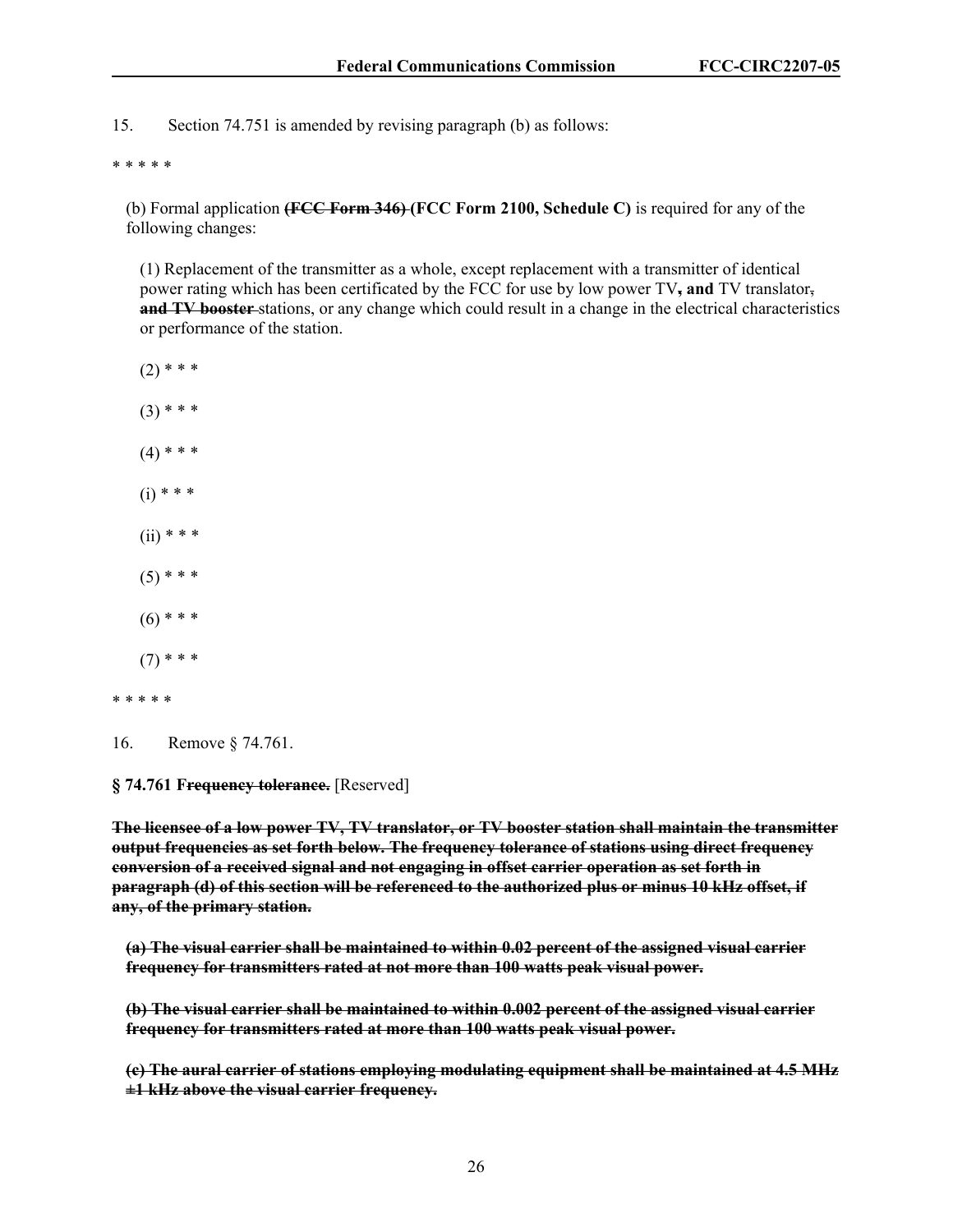**(d) The visual carrier shall be maintained to within 1 kHz of the assigned channel carrier frequency if the low power TV, TV translator, or TV booster station is authorized with a specified offset designation in order to provide protection under the provisions of § 74.705 or § 74.707.** 

17. Section 74.763 is amended by revising paragraphs (a) and (c) as follows:

(a) A low power TV**, or** TV translator**, or TV booster** station is not required to adhere to any regular schedule of operation. However, the licensee of a TV translator **or TV booster** station is expected to provide service to the extent that such is within its control and to avoid unwarranted interruptions in the service provided.

\* \* \* \* \*

(c) Failure of a low power TV**, or** TV translator**, or TV booster** station to operate for a period of 30 days or more, except for causes beyond the control of the licensee, shall be deemed evidence of discontinuation of operation and the license of the station may be cancelled at the discretion of the FCC. \* \* \*

\* \* \* \* \*

18. The title of Section 74.780 and the rule are revised as follows:

§ 74.780 Broadcast regulations applicable to translators**,** and low power**, and booster** stations.

The following rules are applicable to TV translator**, and** low power TV**, and TV booster** stations**:**

Part 5 - Experimental authorizations.

#### **Section 73.653 - Operation of TV aural and visual transmitters.**

Section 73.658 - Affiliation agreements and network program practices; territorial exclusivity in nonnetwork program arrangements.

Part 11<del>73, Subpart G</del>-Emergency Broadcast-Alert System (for low power TV stations locally originating programming as defined by § 74.701(h)).

**Section 73.1030 - Notifications concerning interference to radio astronomy, research and receiving installations.** 

**Section 73.1201 - Station identification (for low power TV stations locally originating programming as defined by** § 74.701(h)).

Section 73.1206 - Broadcast of telephone conversations.

Section 73.1207 - Rebroadcasts.

Section 73.1208 - Broadcast of taped, filmed**,** or recorded material.

Section 73.1211 - Broadcast of lottery information.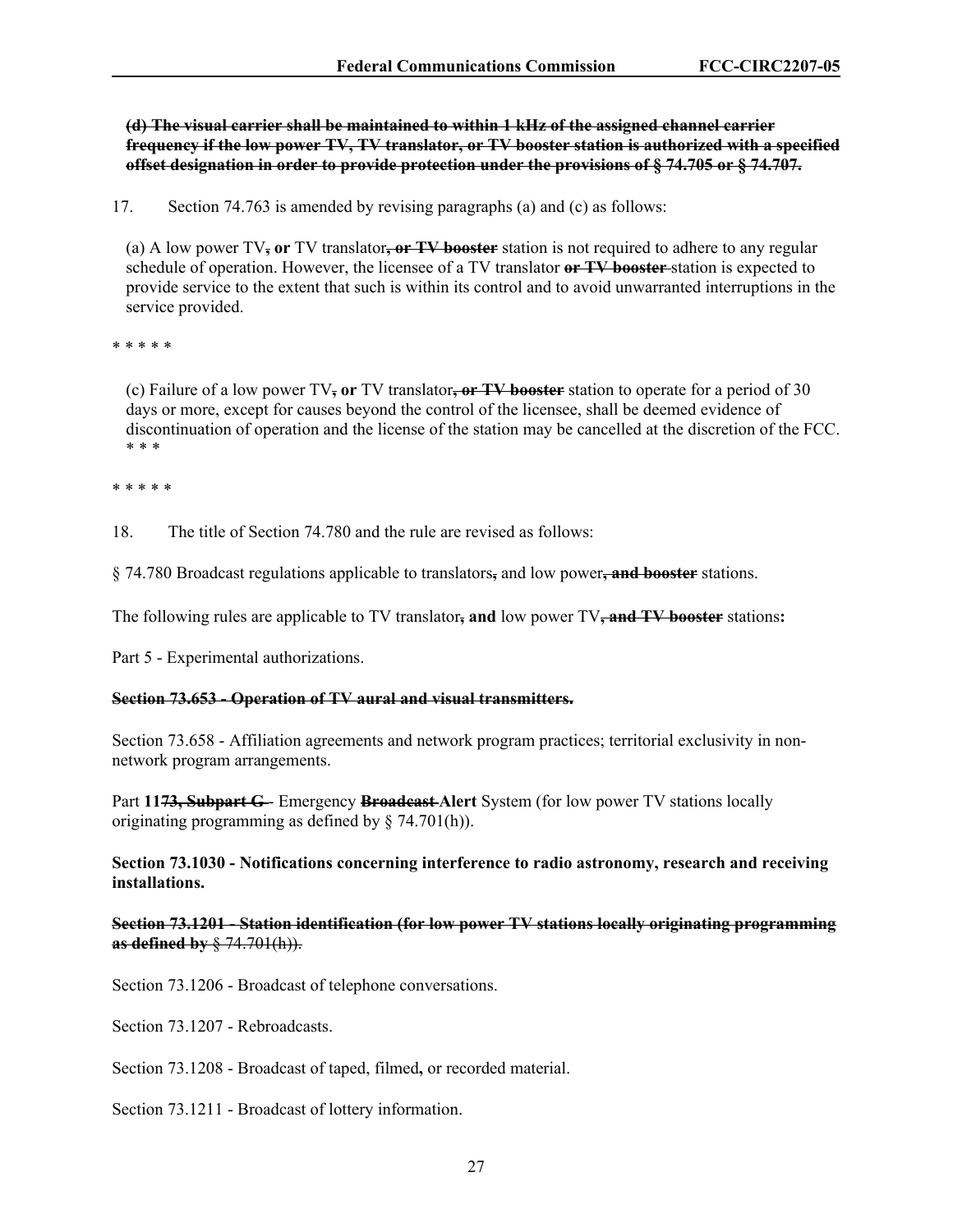- Section 73.1212 Sponsorship identifications; list retention**;,** related requirements.
- Section 73.1216 Licensee**-**conducted contests.
- Section 73.1515 Special field test authorizations.
- Section 73.1615 Operation during modifications of facilities.
- Section 73.1635 Special temporary authorizations (STA).
- Section 73.1650 International **broadcasting** agreements.
- Section 73.1680 Emergency antennas.
- Section 73.1692 **Construction near or installations on an AM broadcast tower. [Reserved]**
- Section 73.1940 **Legally qualified candidates Broadcasts by candidates** for public office.
- Section 73.2080 Equal employment opportunities (for low power TV stations only).
- Section 73.3500 Application and report forms.
- Section 73.3511 Applications required.
- Section 73.3512 Where to file; number of copies.
- Section 73.3513 Signing of applications.
- Section 73.3514 Content of applications.
- Section 73.3516 Specification of facilities.
- Section 73.3517 Contingent applications.
- Section 73.3518 Inconsistent or conflicting applications.
- Section 73.3519 Repetitious applications.
- Section 73.3521 Mutually exclusive applications for low power TV and TV translator stations.
- Section 73.3522 Amendment of applications.
- Section 73.3525 Agreements for removing application conflicts.

Section 73.3533 - Application for construction permit or modification of construction permit.

#### **Section 73.3534 - Application for extension of construction permit or for construction permit to replace expired construction permit.**

Section 73.3536 - Application for license to cover construction permit.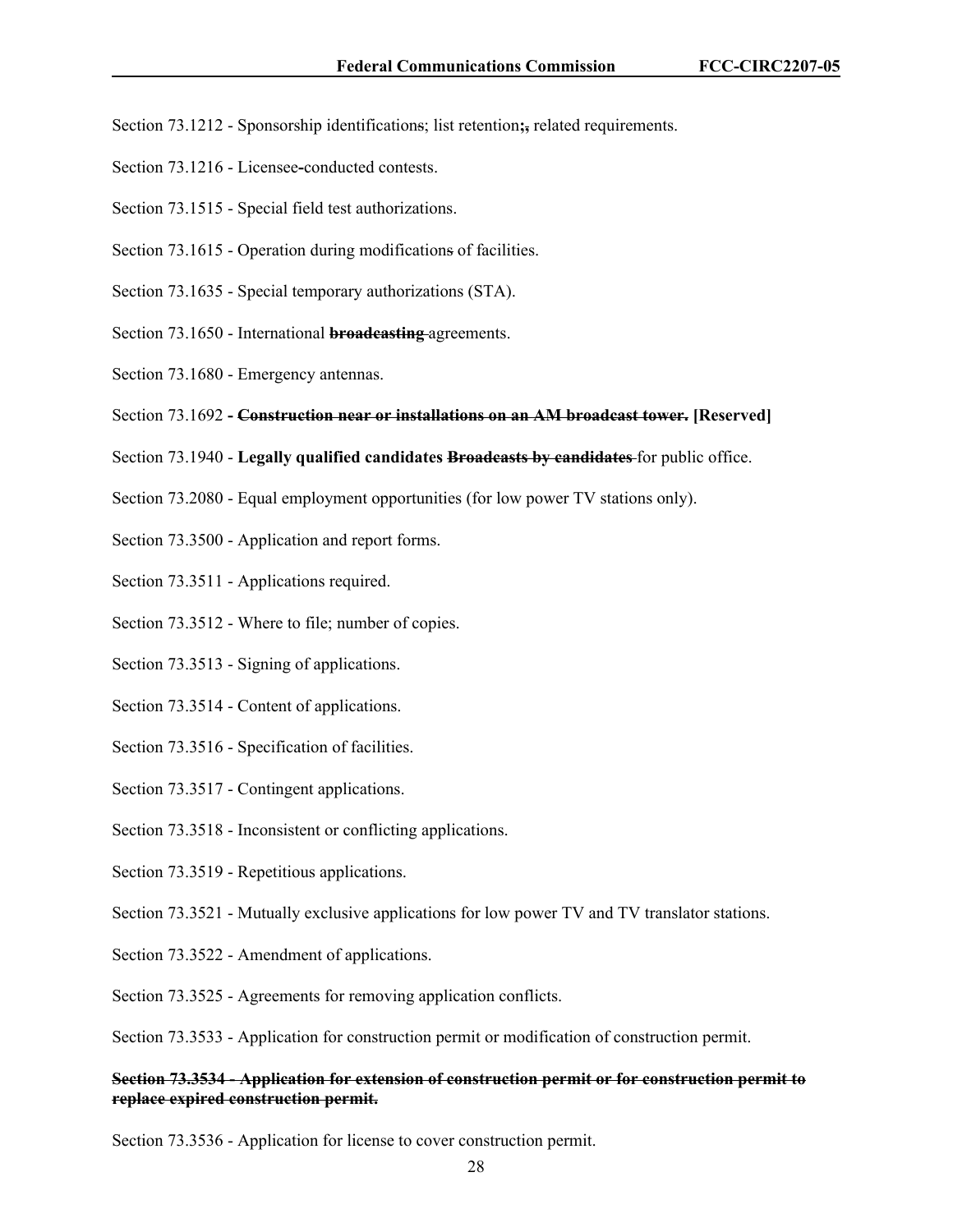Section 73.3538 (a)(1)(3)(4), (b)**(2)** - Application to make changes in **an** existing station.

- Section 73.3539 Application for renewal of license.
- Section 73.3540 Application for voluntary assignment o**rf** transfer of control.
- Section 73.3541 Application for involuntary assignment **of license** or transfer of control.
- Section 73.3542 Application for emergency authorization.
- Section 73.3544 Application to obtain a modified station license.
- Section 73.3545 Application for permit to deliver programs to foreign stations.
- Section 73.3550 Requests for new or modified call sign assignments.
- Section 73.3561 Staff consideration of applications requiring Commission action.
- Section 73.3562 Staff consideration of applications not requiring action by the Commission.
- Section 73.3564 Acceptance of applications.
- Section 73.3566 Defective applications.
- Section 73.3568 Dismissal of applications.
- Section 73.3572 Processing of TV broadcast, low power TV, and TV translator station applications.
- Section 73.3580 Local public notice of filing of broadcast applications.
- Section 73.3584 Petitions to deny.
- Section 73.3587 Informal objections.
- Section 73.3591 Grants without hearing.
- Section 73.3593 Designation for hearing.
- Section 73.3594 Local public notice of designation for hearing.
- Section 73.3597 Procedures on transfer and assignment applications.
- Section 73.3598 Period of construction.

## **Section 73.3599 - Forfeiture of construction permit.**

- Section 73.3601 Simultaneous modification and renewal of license.
- Section 73.3603 Special waiver procedure relative to applications.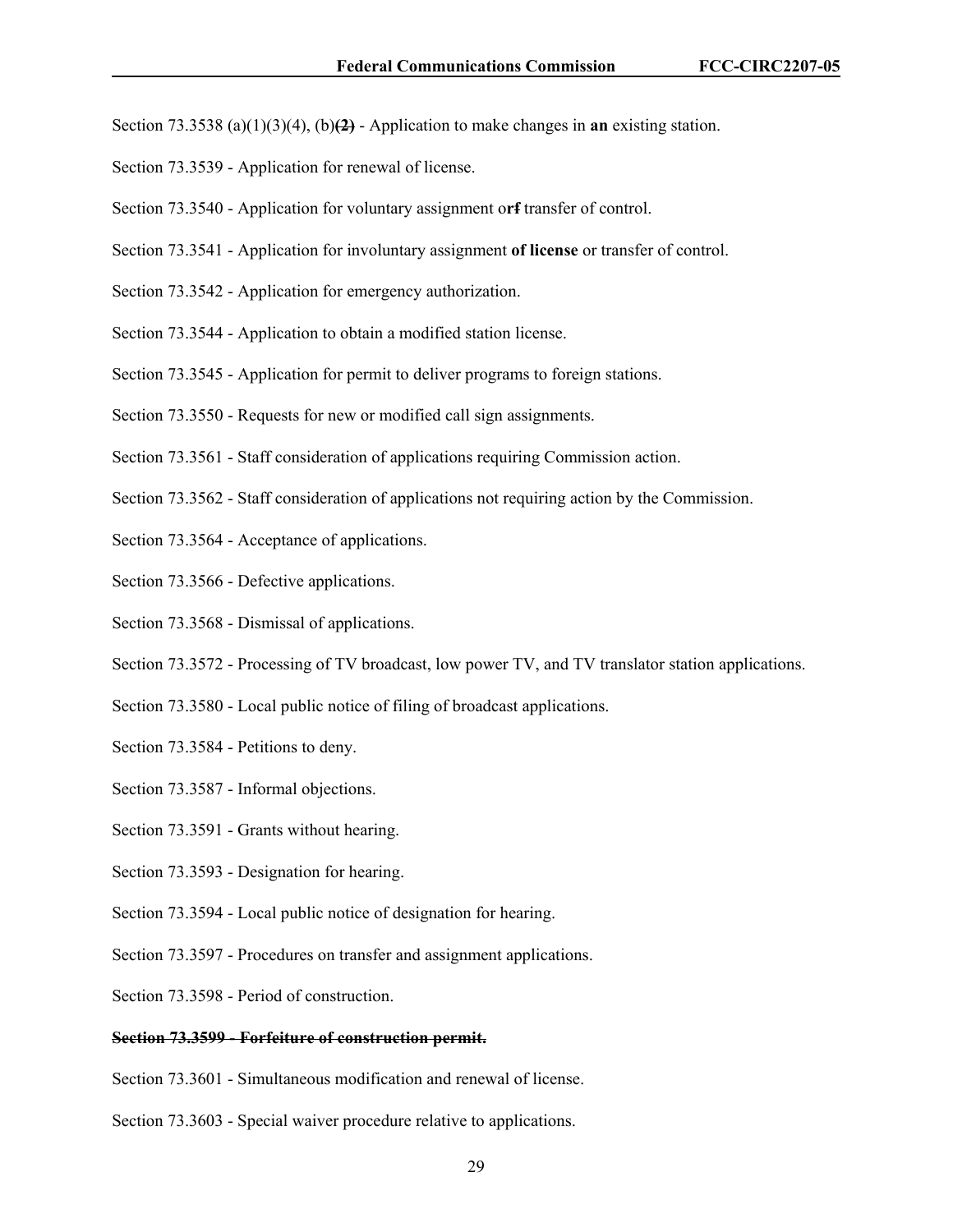Section 73.3612 - Annual employment report (for low power TV stations only).

Section 73.3613 - Availability to FCC of station contracts (network affiliation contracts for low power TV stations only)".

19. Section 74.781 is amended by revising paragraphs (a) and (c) as follows:

(a) The licensee of a low power TV**, or** TV translator**, or TV booster** station shall maintain adequate station records, including the current instrument of authorization, official correspondence with the FCC, contracts, permission for rebroadcasts, and other pertinent documents.

\* \* \* \* \*

(c) The station records shall be maintained for inspection at a residence, office, or public building, place of business, or other suitable place, in one of the communities of license of the translator **or booster**, except that the station records of a **booster or** translator licensed to the licensee of the primary station may be kept at the same place where the primary station records are kept. \* \* \*

\* \* \* \* \*

20. Section 74.784 is amended by deleting paragraph (d).

\* \* \* \* \*

(d) **A TV booster station may rebroadcast only programs and signals that are simultaneously transmitted by the primary station to which it is authorized**. [Reserved]

\* \* \* \* \*

21. The title of Section 74.787 is revised and Section 74.787 is amended by revising paragraphs (a) and (b), deleting paragraphs (a)(1)-(2), (a)(5)(ii), and (a)(5)(iv).

§ 74.787 **Digital l**Licensing.

(a) *Applications for digital low power television and television translator stations* -

(1) *Applications for digital conversion.* **Applications for** *digital conversion channels* **may be filed at any time. Such applications shall be filed on FCC Form 346 and will be treated as a minor change application. There will be no application fee.** [Reserved]

(2) *Applications for companion digital channel.* [Reserved]

(i) **A public notice will specify a time period or "window" for filing applications for companion digital channels. During this window, only existing low power television or television translator stations or licensees and permittees of Class A TV stations may submit applications for companion digital channels. Applications submitted prior to the initial window identified in the public notice will be returned as premature. At a subsequent time, a public notice will announcement the commencement of a filing procedure in which applications will accepted on a first-come, first-served basis not restricted to existing station licensees and permittees;** [Reserved]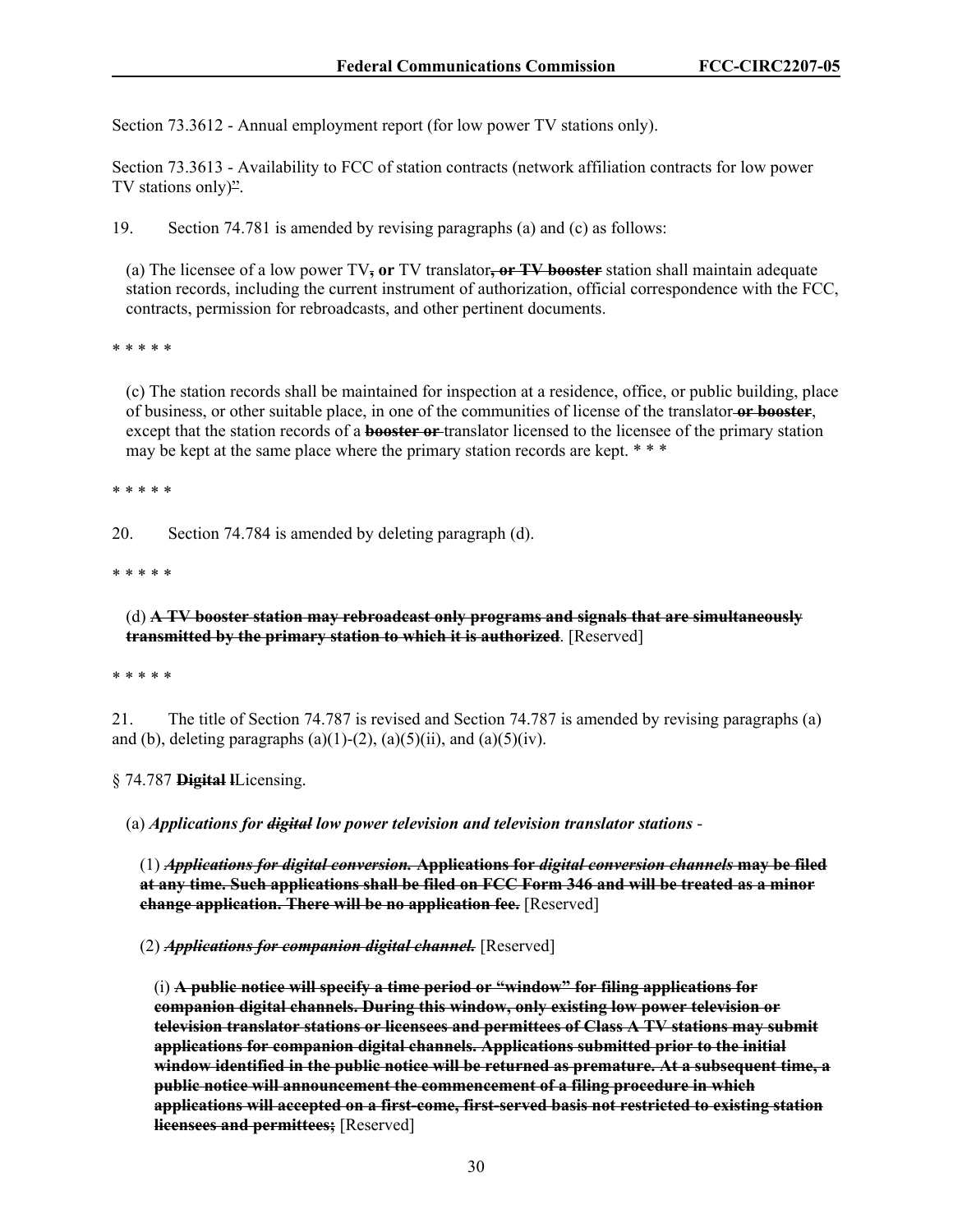(ii) **Applications for companion digital channels filed during the initial window shall be filed in accordance with the provisions of §§ 1.2105 and 73.5002 of this chapter regarding the submission of the short-form application, FCC Form 175, and all appropriate certifications, information and exhibits contained therein. To determine which applicants are mutually exclusive, applicants must submit the engineering data contained in FCC Form 346 as a supplement to its short-form application. Such engineering data will not be studied for technical acceptability, but will be protected from subsequently filed applications as of the close of the initial window period. Determinations as to the acceptability or grantability of an applicant's proposal will not be made prior to an auction;** [Reserved]

(iii) **After the close of the initial window, a public notice will identify the short-form applications received during the window filing period which are found to be mutually exclusive. Such short-form applications will be resolved via the Commission's Part 1 and broadcast competitive bidding rules, §§ 1.2100** *et seq.,* **and §§ 73.5000** *et seq.* **of this chapter. Such applicants shall be afforded an opportunity to submit settlements and engineering solutions to resolve mutual exclusivity pursuant to § 73.5002(d) of this chapter;** [Reserved]

(iv) **After the close of the window, a public notice will identify short-form applications received that are found to be non-mutually exclusive. All non-mutually exclusive applicants will be required to submit an FCC Form 346 pursuant to § 73.5005 of this chapter. Such applications shall be processed pursuant to § 73.5006 of this chapter; and** [Reserved]

(v) **With regard to fees, an application (FCC Form 346) for companion digital channels shall be treated as a minor change application and there will be no application fee.** [Reserved]

(3) *Construction permit applications for new stations, major changes to existing stations in the low power television service.* \* \* \* Such applications shall be accepted on a first-come, first-served basis, and shall be filed on FCC **Form 2100, Schedule C**.**Form 346**. \* \* \*

(4) *Displacement applications.* A **digital** low power television**, or** television translator**, or DRT or DTDRT** station which is causing or receiving interference or is predicted to cause or receive interference to or from an authorized TV broadcast station**, DTV station** or allotment or other protected station or service, may at any time file a displacement relief application for change in channel, together with technical modifications that are necessary to avoid interference or continue serving the station's protected service area, provided the proposed transmitter site is not located more than 30 miles from the reference coordinates of the existing station's community of license. *See* § 76.53 of this chapter. A displacement relief application shall be filed on FCC Form **2100, Schedule C346** and will be considered a minor change and will be placed on public notice for a period of not less than 30 days to permit the filing of petitions to deny. These applications will not be subject to the filing of competing applications. Where a displacement relief application for a **digital** low power television or television translator station becomes mutually exclusive **with** the application(s) for new **analog or digital** low power television or television translator stations, **with a displacement relief application for an analog a low power television or television translator station,** or with other non-displacement relief applications for facilities modifications of **analog or digital** low power television or television translator stations, priority will be afforded to the displacement application for the **digital** low power television or television translator station to the exclusion of other applications. Mutually exclusive displacement relief applications for **digital** low power television and television translator stations shall be resolved via the Commission's part 1 and broadcast competitive bidding rules, § 1.2100 *et seq.,* and § 73.5000 *et seq.* of this chapter. \* \* \*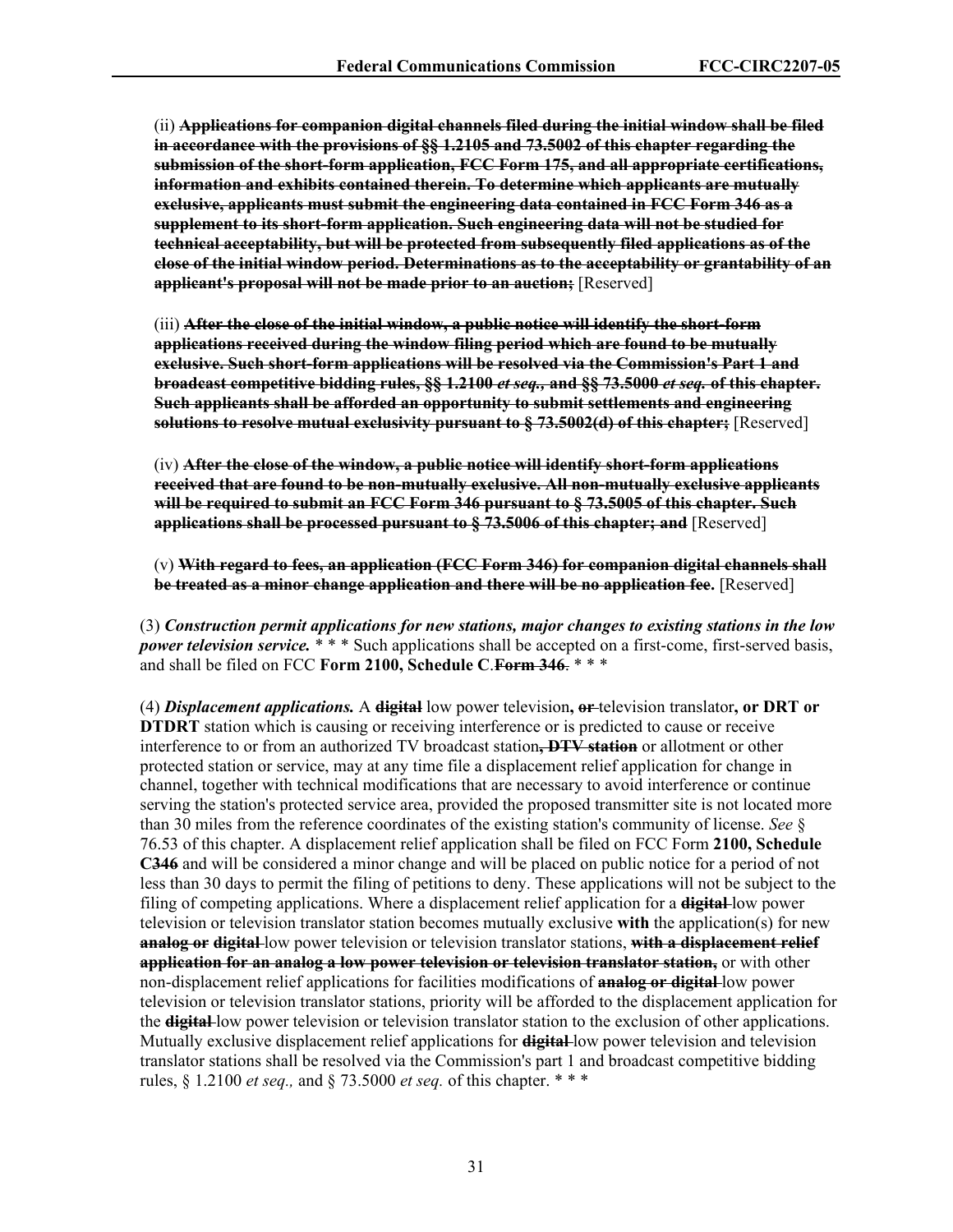## (5) *Applications for analog-to-digital and digital-to-digital replacement television translators.*

(i) Applications for new **DRTs analog-to-digital replacement translators and DTDRTs will are** no**t longer be** accepted. **Displacement applications for analog-to-digital replacement translators will continue to be accepted. An application for a new digital-to-digital replacement translator may be filed beginning the first day of the low power television and TV translator displacement window set forth in [§ 73.3700\(g\)\(1\) of this part](https://www.ecfr.gov/current/title-47/part-74/section-74.73.3700#p-74.73.3700(g)(1)) to one year after the completion of the 39-month post-auction transition period as defined in [§ 27.4 of this](https://www.ecfr.gov/current/title-47/section-27.4)  [chapter.](https://www.ecfr.gov/current/title-47/section-27.4) Applications for digital-to-digital replacement translators filed during the displacement window will be considered filed on the last day of the window. Following the completion of the displacement window, applications for digital-to-digital replacement translators will be accepted on a first-come, first-served basis.**

(ii) **Each original construction permit for the construction of a displacement analog-to-digital or new or displacement digital-to-digital replacement television translator station shall specify a period of three years from the date of issuance of the original construction permit within which construction shall be completed and application for license filed. The provisions of [§](https://www.ecfr.gov/current/title-47/section-74.788#p-74.788(c))  [74.788\(c\) of this chapter](https://www.ecfr.gov/current/title-47/section-74.788#p-74.788(c)) shall apply for stations seeking additional time to complete construction of their displacement analog-to-digital or new or displacement digital-to-digital replacement television translator station.** [Reserved].

(iii) Displacement applications for **DRTs and DTDRTs analog-to-digital replacement television translators** shall be given processing priority over all other low power television and TV translator new, minor change, or displacement applications except **displacement** applications for **other DRTs and DTDRTs digital-to-digital replacement television translators** with which they shall have co-equal priority. **Applications for digital-to-digital replacement television translators shall be given processing priority over all low power television and TV translator new, minor change, or displacement applications, except displacement applications for analog-to-digital replacement translators with which they shall have co-equal priority.**

(iv) **Applications for new digital-to-digital replacement television translators and displacement applications for analog-to-digital and digital-to-digital replacement television translators shall be treated as an application for minor change. Mutually exclusive applications shall be resolved via the Commission's part 1 and broadcast competitive bidding rules, [§ 1.2100](https://www.ecfr.gov/current/title-47/section-1.2100)** *et seq.* **and [§ 73.5000](https://www.ecfr.gov/current/title-47/section-73.5000)** *et seq.* **of this chapter.** [Reserved]

(v) **A license for a digital-to-digital replacement television translator will be issued only to a full-power television broadcast station licensee that demonstrates in its application a loss in the station's pre-auction digital service area as a result of the broadcast television spectrum incentive auction, including the repacking process, conducted under section 6403 of the Middle Class Tax Relief and Job Creation Act of 2012 [\(Pub. L. 112-96\)](https://www.govinfo.gov/link/plaw/112/public/96).** "Pre-auction digital service area" is defined as the geographic area within the full power station's noise-limited contour (as set forth in Public Notice, DA 15-1296, released November 12, 2015). The service area of the digital-to-digital replacement translator shall be limited to only the demonstrated loss area within the full power station's pre-auction digital service area, provided that an applicant for a digital-todigital replacement television translator may propose a *de minimis* expansion of its full power preauction digital service area upon demonstrating that the expansion is necessary to replace a loss in its pre-auction digital service area.

 $(vi)$  \* \* \*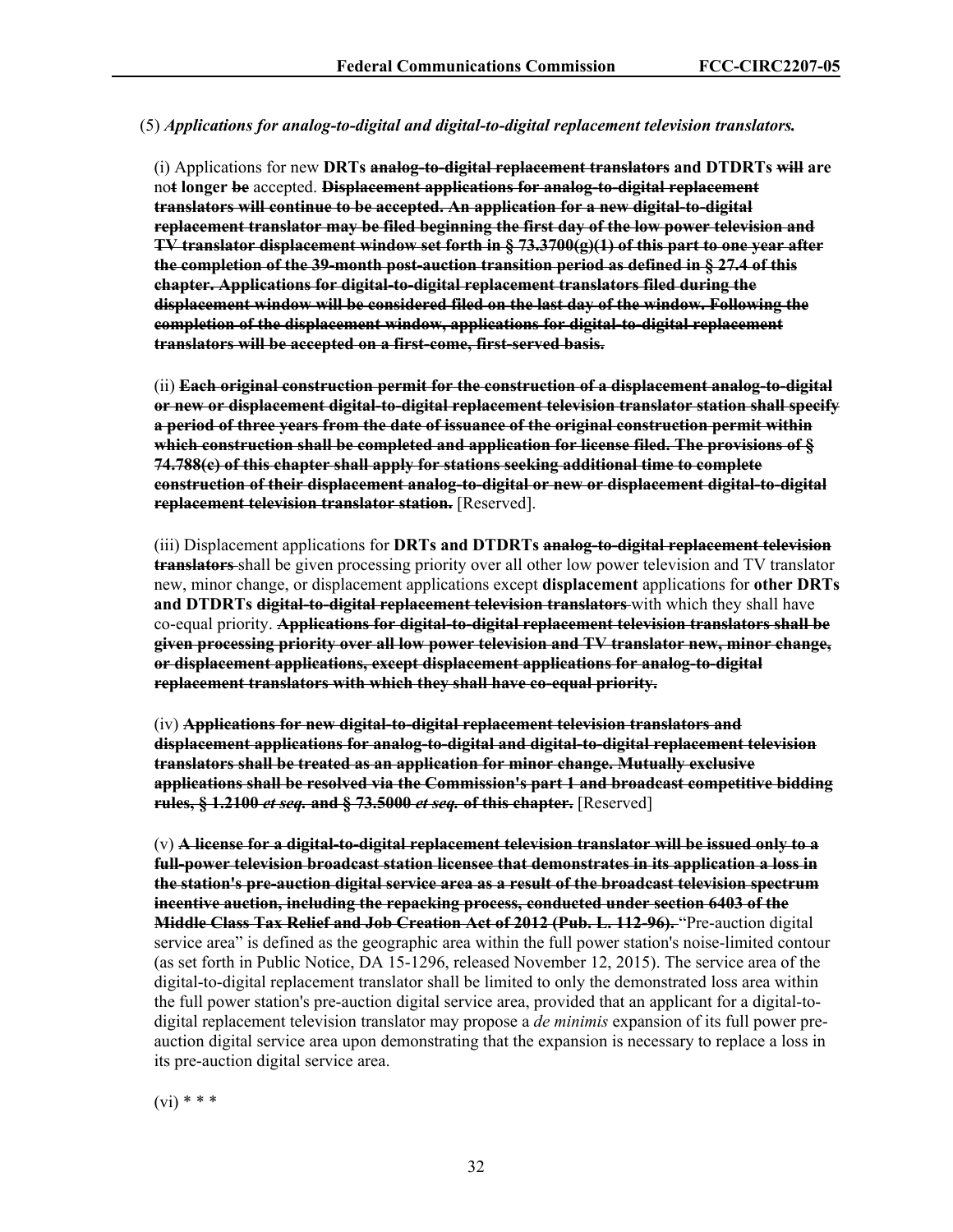(vii) Analog-to-digital and digital-to-digital replacement television translators may operate only on those television channels designated for broadcast television **usein section 74.702 of this subpart. following completion of the broadcast television spectrum incentive auction conducted under section 6403 of the Middle Class Tax Relief and Job Creation Act of 2012 [\(Pub. L. 112-96\)](https://www.govinfo.gov/link/plaw/112/public/96).**

(viii) The following sections are applicable to analog-to-digital and digital-to-digital replacement television translator stations:

Applicable Rule Sections

### **§ 73.1030 Notifications concerning interference to radio astronomy, research and receiving installations.**

- § 74.703 Interference.
- § 74.709 Land mobile station protection.
- § 74.734 Attended and unattended operation.
- § 74.735 Power Limitations.
- § 74.751 Modification of transmission systems.
- § 74.763 Time of Operation.
- § 74.769 Familiarity with FCC rules.

§ 74.780 Broadcast regulations applicable to translators**,** and low power**, and booster** stations **(except [§ 73.653](https://www.ecfr.gov/current/title-47/section-73.653) - Operation of TV aural and visual transmitters and [§ 73.1201](https://www.ecfr.gov/current/title-47/section-73.1201) - Station identification).** 

§ 74.781 Station records.

§ 74.784 Rebroadcasts.

## (b) *Definitions of "major" and "minor" changes to digital low power television and television translator stations.*

(1) Applications for major changes in **digital** low power television and television translator stations include:

 $(i)$  \* \* \*  $(ii)$  \* \* \*  $(iii)$  \* \* \*  $(2)$  \* \* \*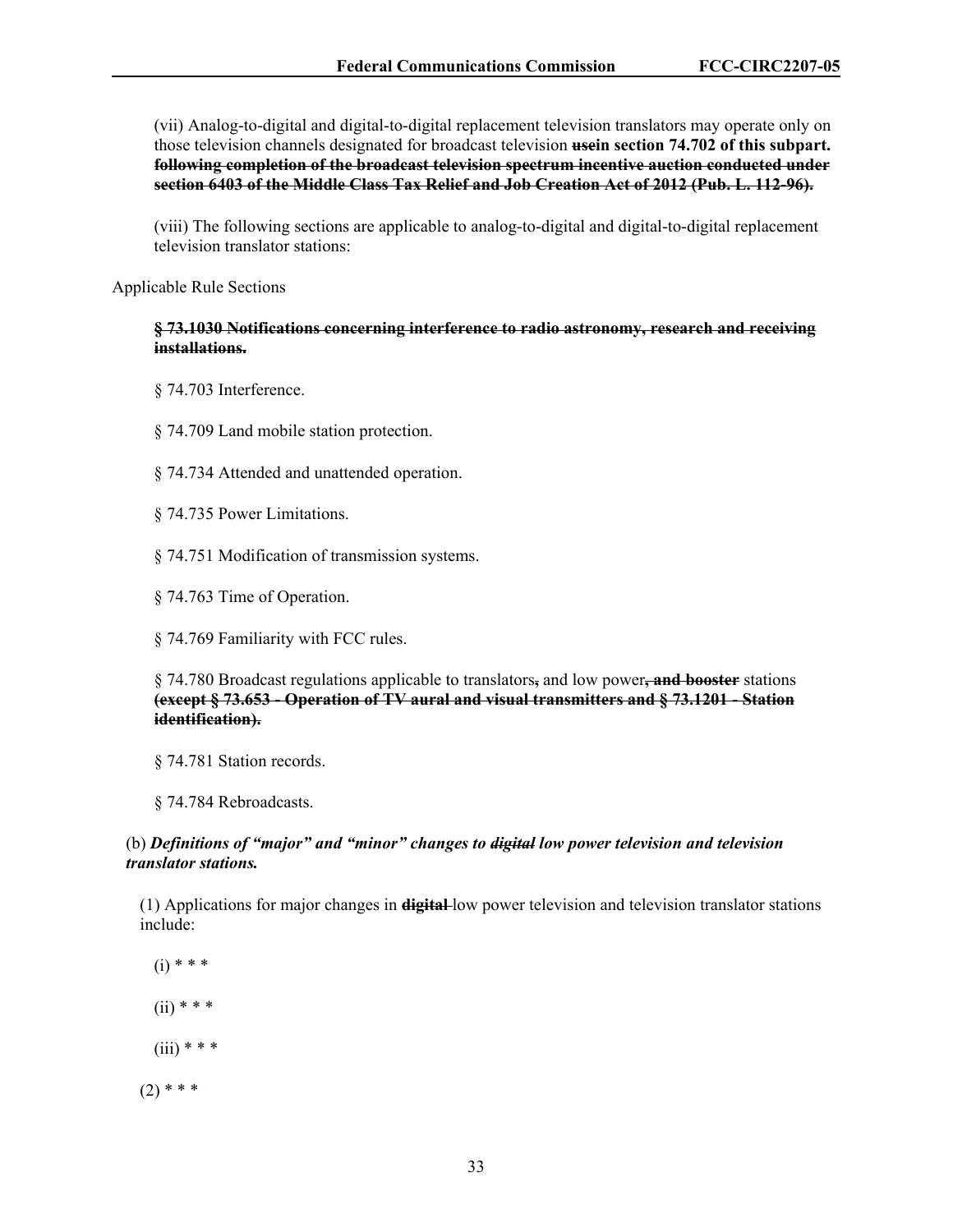## 22. Remove § 74.788.

## § 74.788 **Digital construction period.** [Reserved]

**(a) Except as indicated below, each original construction permit for the construction of a new digital low power television or television translator station shall specify a period of three years from the date of issuance of the original construction permit within which construction shall be completed and application for license filed. Construction permits for the construction of a new digital low power television or television translator station granted after the release of the LPTV DTV Third Report and Order, MB Docket No. 03-185 (FCC 15-175) shall specify the later of either the digital transition deadline or three years from the date of issuance of the original construction permit within which construction shall be completed and application for license filed.** 

**(b) Any construction permit for which construction has not been completed and for which an application for license or extension of time has not been filed, shall be automatically forfeited upon expiration without any further affirmative cancellation by the Commission.** 

#### (c) *Authority delegated.*

**(1) For the September 1, 2015 Class A television digital construction deadline, authority is delegated to the Chief, Media Bureau to grant an extension of time of up to six months beyond September 1, 2015 upon demonstration by the Class A station that failure to meet the construction deadline is due to circumstances that are either unforeseeable or beyond the licensee's control where the licensee has taken all reasonable steps to resolve the problem expeditiously. For the low power television and TV translator station digital transition deadline set forth in § 74.731(l) of this subpart, authority is delegated to the Chief, Media Bureau to grant an extension of time of up to six months beyond the digital transition deadline set forth in § 74.731(l) upon demonstration that failure to meet the construction deadline is due to circumstances that are either unforeseeable or beyond the station's control where the station has taken all reasonable steps to resolve the problem expeditiously.** 

**(2) Such circumstances shall include, but shall not be limited to:** 

**(i) Inability to construct and place in operation a facility necessary for transmitting digital television, such as a tower, because of delays in obtaining zoning or FAA approvals, or similar constraints;** 

**(ii) The lack of equipment necessary to obtain a digital television signal; or** 

**(iii) Where the cost of construction exceeds the station's financial resources.** 

**(3) Applications for extension of time filed by Class A television stations shall be filed not later than May 1, 2015 absent a showing of sufficient reasons for late filing. Applications for extension of time filed by low power television and TV translator stations shall be filed not later than four months before the digital transition deadline set forth in § 74.731(l) of this subpart absent a showing of sufficient reasons for late filing.** 

**(d) For Class A television digital construction deadlines occurring after September 1, 2015, the tolling provisions of § 73.3598 shall apply. For low power television and TV translator digital**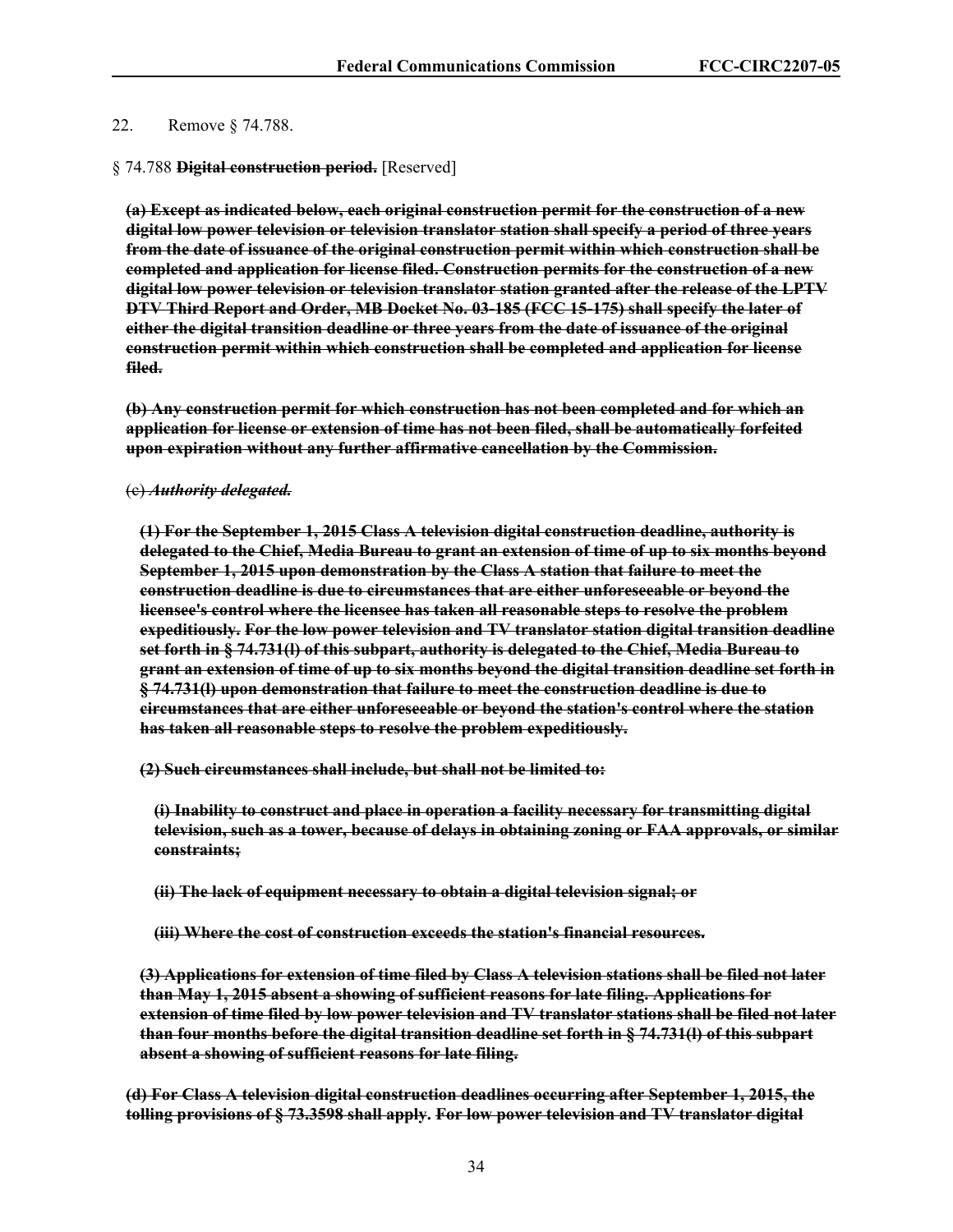**construction deadlines occurring after the digital transition deadline set forth in § 74.731(l) of this subpart, the tolling provisions of § 73.3598 shall apply.** 

**(e) A low power television, TV translator or Class A television station that holds a construction permit for an unbuilt analog and corresponding unbuilt digital station and fails to complete construction of the analog station by the expiration date on the analog construction permit shall forfeit both the analog and digital construction permits notwithstanding a later expiration date on the digital construction permit.** 

**(f) A low power television, TV translator or Class A television station that holds a construction permit for an unbuilt analog and corresponding unbuilt digital station and completes construction of the digital station by the expiration date on the analog construction permit, begins operating and files a license application for the digital station may forego construction of the unbuilt analog station.** 

23. The title of Section 74.789 is revised and Section 74.789 is amended as follows:

§ 74.789 Broadcast regulations applicable to **digital** low power television and television translator stations.

The following sections are applicable to **digital** low power television and television translator stations:

## **§ 73.1030 Notifications concerning interference to radio astronomy, research and receiving installations.**

§ 74.600 Eligibility for license.

§ 74.703 Interference.

§ 74.709 Land mobile station protection.

§ 74.732 Eligibility and licensing requirements.

§ 74.734 Attended and unattended operation.

§ 74.735 Power limitations.

§ 74.751 Modification of transmission systems.

§ 74.763 Time of operation.

§ 74.769 Familiarity with FCC rules.

§ 74.780 Broadcast regulations applicable to translators**, and** low power**, and booster** stations **(except § 73.653 - Operation of TV aural and visual transmitters and § 73.1201 - Station identification**).

§ 74.781 Station records.

§ 74.784 Rebroadcasts.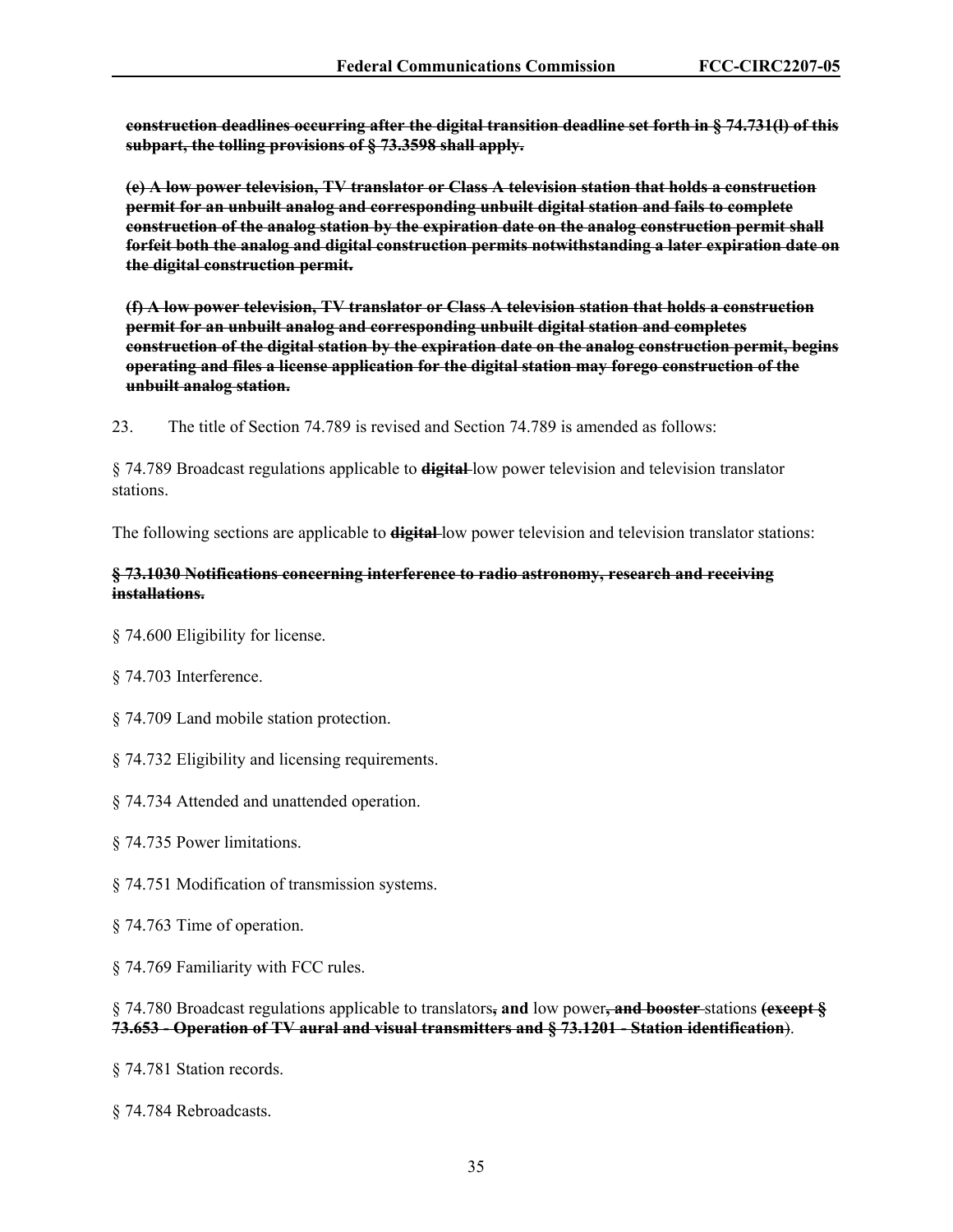24. The title of Section 74.790 is amended. Section 74.790 is also amended by revising paragraphs  $(a)-(k)$  as follows and adding paragraphs  $(l)$  and  $(m)$ :

§74.790 Permissible service of **digital** TV translator and LPTV stations.

(a) **Digital** TV translator stations provide a means whereby the signals of **DTV** broadcast stations may be retransmitted to areas in which direct reception of such **DTV** stations is unsatisfactory due to distance or intervening terrain barriers.

(b) Except as provided in paragraph (f) of this section, a **digital** TV translator station may be used only to receive the signals of a TV broadcast **station or DTV broadcast station**, another **digital** TV translator station, a TV translator relay station, a television intercity relay station, a television STL station, or other suitable sources such as a CARS or common carrier microwave station, for the simultaneous retransmission of the programs and signals of a TV **or DTV** broadcast station. Such retransmissions may be accomplished by any of the following means:

(1) Reception of TV broadcast **or DTV broadcast** station programs and signals directly through space and conversion to a different channel by one of the following transmission modes:

 $(i) * * * *$ 

(ii) Digital signal regeneration (*i.e.*, **DTV** signal demodulation, decoding, error processing, encoding, remodulation, and frequency upconversion) and suitable amplification; or,

(2) Demodulation, remodulation**,** and amplification of TV broadcast **or DTV broadcast** station programs and signals received through a microwave transport.

(c) The transmissions of each **digital** TV translator station shall be intended for direct reception by the general public, and any other use shall be incidental thereto. A **digital** TV translator station shall not be operated solely for the purpose of relaying signals to one or more fixed receiving points for retransmission, distribution, or further relaying.

(d) Except as provided in (e) and (f) of this section, the technical characteristics of the retransmitted signals shall not be deliberately altered so as to hinder reception on consumer **D**TV broadcast receiving equipment.

(e) A **digital** TV translator station shall not retransmit the programs and signals of any TV broadcast **or DTV broadcast** station(s) without the prior written consent of such station(s). A **digital** TV translator may multiplex on its output channel the video program services of two or more TV broadcast **and/or DTV** broadcast stations, pursuant to arrangements with all affected stations, and for this limited purpose, is permitted to alter a TV broadcast **and/or DTV broadcast** signal.

(f) A **digital** TV translator station may transmit locally originated visual and/or aural messages limited to emergency warnings of imminent danger, to local public service announcements (PSAs) and to seeking or acknowledging financial support deemed necessary to the continued operation of the station. Acknowledgments of financial support may include identification of the contributors, the size and nature of the contribution and the advertising messages of the contributors. The originations concerning financial support and PSAs are limited to 30 seconds each, no more than once per hour. Emergency transmissions shall be no longer or more frequent than necessary to protect life and property. Such originations may be accomplished by any technical means agreed upon between the TV translator and **D**TV station whose signal is being retransmitted, but must be capable of being received on consumer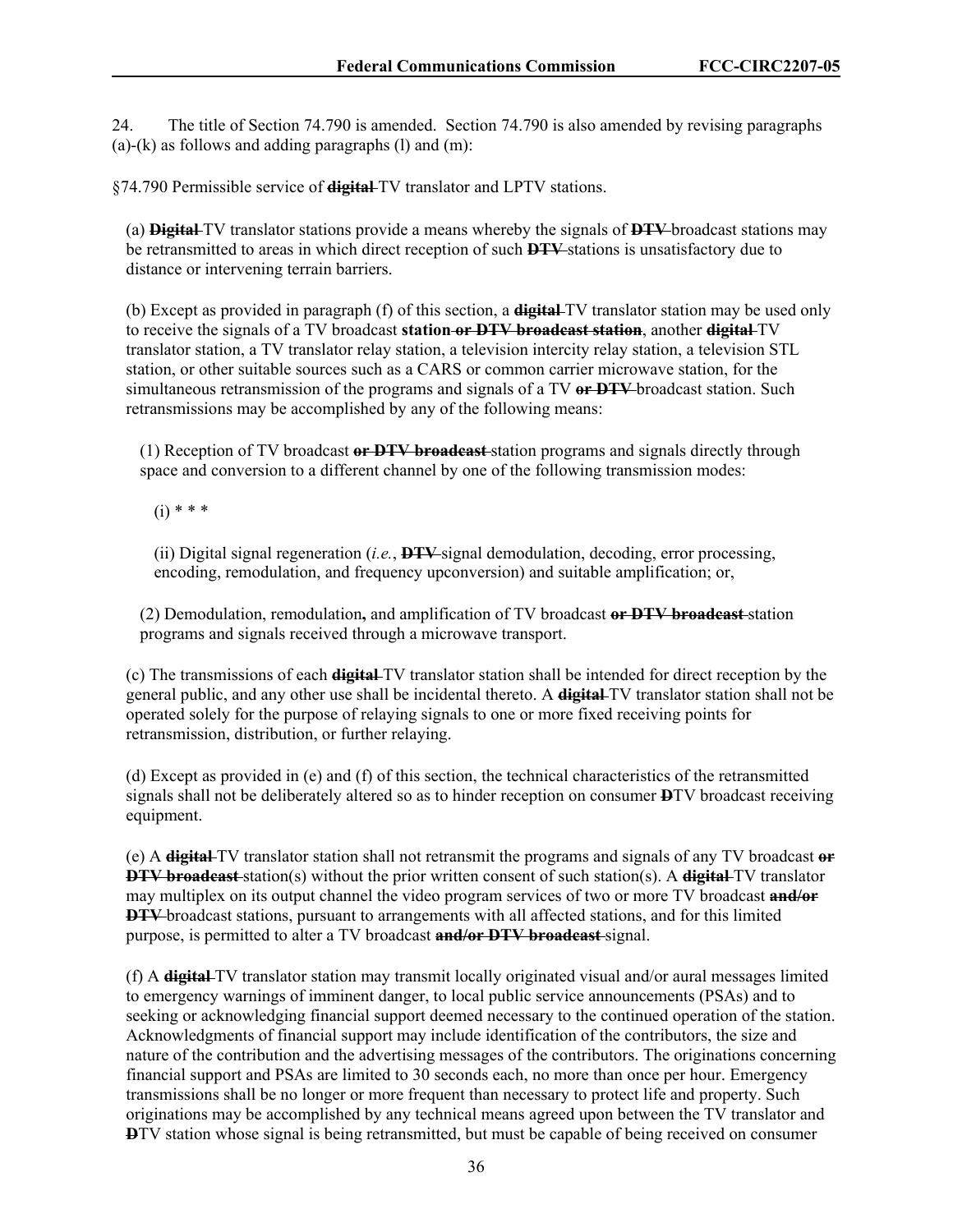**D**TV broadcast reception equipment. **A digital TV translator shall modify, as necessary to avoid DTV reception tuning conflicts, the Program System and Information Protocol (PSIP) information in the DTV broadcast signal being retransmitted.** 

(g) A**n digital** LPTV station may operate under the following modes of service:

(1) For the retransmission of programming of a TV broadcast **or DTV broadcast** station, subject to the prior written consent of the station whose signal is being retransmitted;

 $(2)$  \* \* \*

(3) Whenever operating, a**n digital** LPTV station must transmit a**t least onen** over-the-air video program signal at no direct charge to viewers at least comparable in resolution to that of its associated analog (NTSC) LPTV station or, in the case of an on-channel digital conversion, that of its former analog LPTV station.

(4) A**n digital** LPTV station may dynamically alter the bit stream of its signal to transmit one or more video program services in any established DTV video format.

(h) A**n digital** LPTV station is not subject to minimum required hours of operation and may operate in either of the two modes described in paragraph (g) of this section for any number of hours.

(i) Upon transmitting a signal that meets the requirements of paragraph (g)(3) of this section, a**n digital** LPTV station may offer services of any nature, consistent with the public interest, convenience, and necessity, on an ancillary or supplementary basis in accordance with the provisions of  $\S 73.624(c)$  and (g) of this chapter.

(j) A**n digital** LPTV station may not be operated solely for the purpose of relaying signals to one or more fixed receiving points for retransmission, distribution or relaying.

(k) A**n digital** LPTV station may receive input signals for transmission or retransmission by any technical means, including those specified in paragraph (b) of this section.

**(l) As necessary, a TV translator shall modify, as necessary to avoid TV reception tuning conflicts with other stations, the Program System and Information Protocol (PSIP) information in the TV broadcast signal being retransmitted.** 

**(m**) **Low power television and TV translator stations may no longer operate any facility in analog (NTSC) mode.**

25. The title of Section 74.791 is amended. Section 74.791 is also amended by revising paragraphs (a)-(c) as follows:

§ 74.791 **Digital cC**all signs.

(a) *Digital lLow power stations.* Call signs for **digital** low power stations will be made up of a prefix consisting of the initial letter K or W followed by the channel number assigned to the station and two additional letters and a suffix consisting of the letters -D.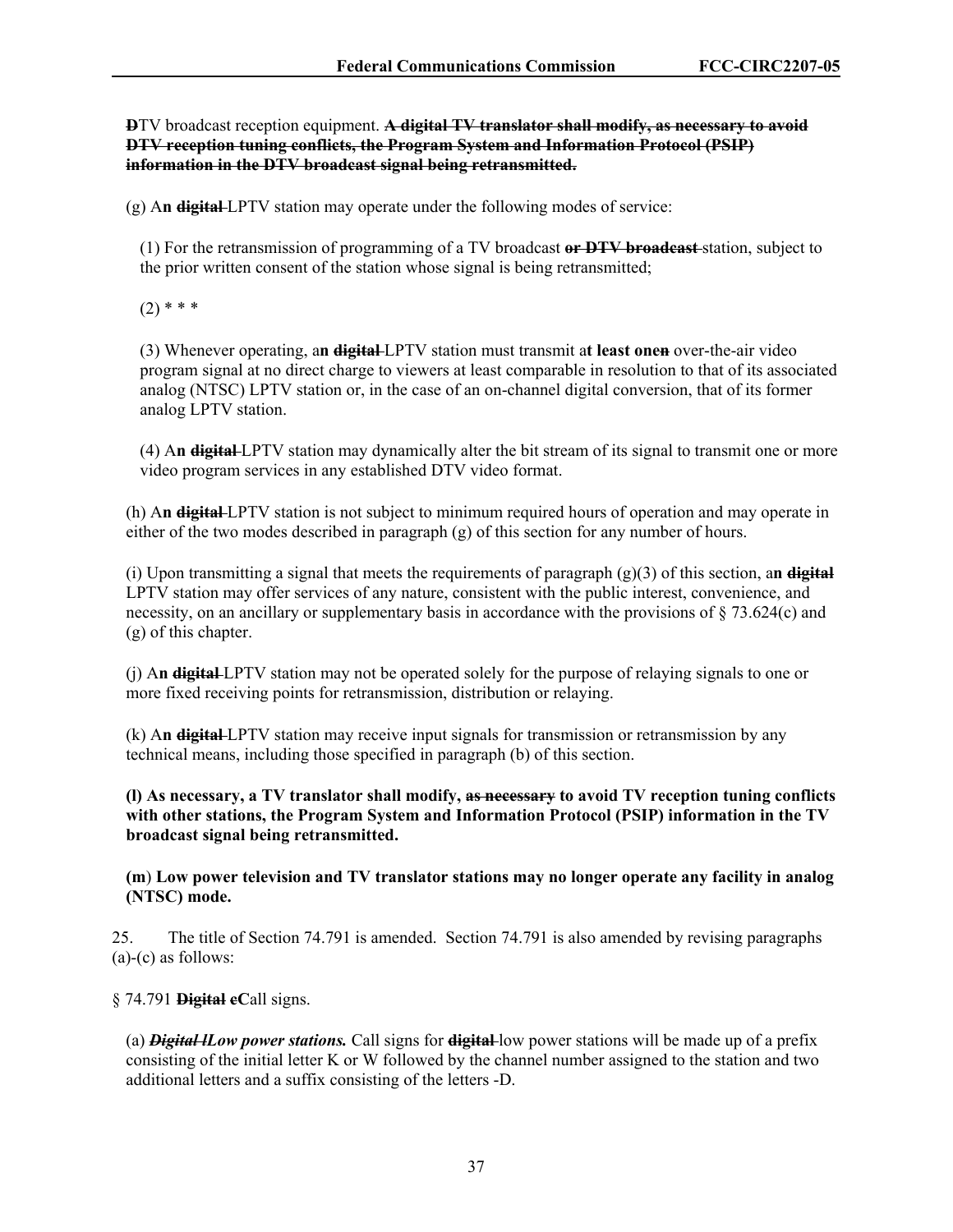(b) *Digital Ttelevision translator stations.* Call signs for digital television translator stations will be made up of a prefix consisting of the initial letter K or W followed by the channel number assigned to the station and two additional letters and a suffix consisting of the letter -D.

(c) *Digital lLow power television stations* and *Class A television stations.* **Digital lL**ow power television and Class A television stations may be assigned a call sign with a four-letter prefix pursuant to § 73.3550 of the Commission's rules. **Digital lL**ow power stations with four-letter prefixes will be assigned the suffix −LD and digital Class A stations with four-letter prefixes will be assigned the suffix  $-CD$ .

26. The title of Section 74.792 is amended. Section 74.792 is also amended by revising paragraph (a) as follows:

§ 74.792 **Digital lL**ow power TV and TV translator station protected contour.

(a) A **digital** low power TV or TV translator will be protected from interference from other low power TV, TV translator**, or** Class A TV **or TV booster** stations **or digital low power TV, TV translator or Class A TV stations** within the following predicted contours:

 $(1)$  \* \* \*

 $(2)$  \* \* \*

(3) 51 dBu for stations on Channels 14 through 51 **36**.

\* \* \* \* \*

27. The title of Section 74.793 is amended. Section 74.793 is also amended by revising paragraphs (a)-(c) and (h) as follows and deleting paragraph  $(f)$ :

§ 74.793 **Digital lL**ow power TV and TV translator station protection of broadcast stations.

(a) An application to construct a new **digital** low power TV or TV translator station or change the facilities of an existing station will not be accepted if it fails to meet the interference protection requirements in this section.

(b) Except as provided in this section, interference prediction analysis is based on the interference thresholds (D/U signal strength ratios) and other criteria and methods specified in  $\S$  73.623(c)(2) through (c)(4) of this chapter. Predictions of interference to co-channel **D**TV broadcast, **digital** Class A TV, **digital** LPTV and **digital** TV translator stations will be based on the interference thresholds specified therein for "DTV-into-DTV." **Predictions of interference to co-channel TV broadcast, Class A TV, LPTV and TV translator stations will be based on the interference threshold specified for "DTV-into-analog TV." Predictions of interference to TV broadcast, Class A TV, LPTV and TV translator stations with the following channel relationships to a digital channel will be based on the threshold values specified for "Other Adjacent Channels (Channels 14-69 only)," where N is the analog channel: N-2, N + 2, N-3, N + 3, N-4, N + 4, N-7 , N + 7, N-8, N + 8, N + 14,**   $and N+15.$ 

(c) The following D/U signal strength ratio (d**Bb**) shall apply to the protection of stations on the first adjacent channel. **The D/U ratios for "Digital TV-into-analog TV" shall apply to the protection of Class A TV, LPTV and TV translator stations. The D/U ratios for "Digital TV-into-digital TV"**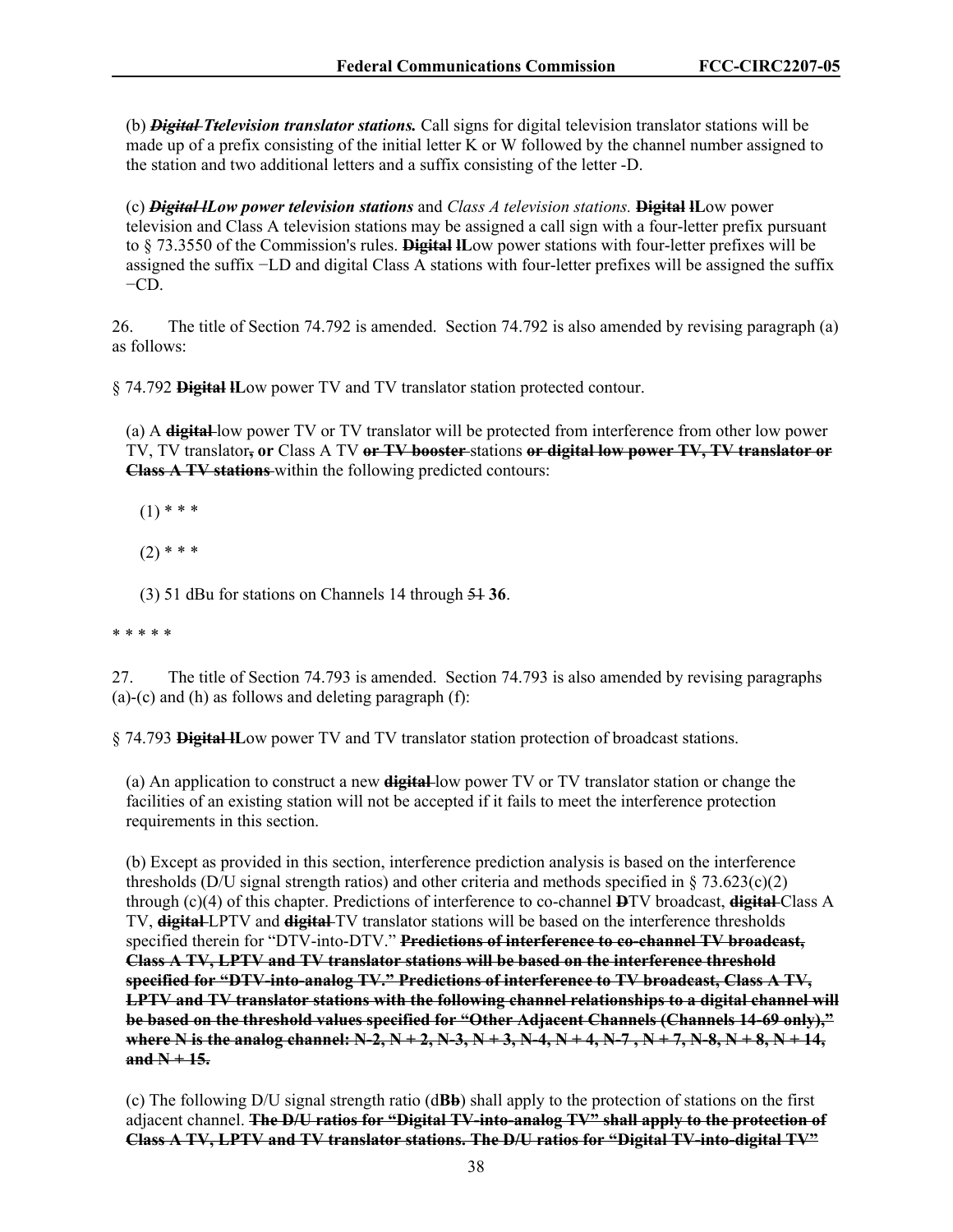**shall apply to the protection of DTV, digital Class A TV, digital LPTV and digital TV translator stations.** The D/U ratios correspond to the **digital** LPTV or TV translator station's specified out-ofchannel emission mask.

|                                 | Simple mask Stringent mask | <b>Full service mask</b>     |
|---------------------------------|----------------------------|------------------------------|
| Digital TV-into-analog TV 10    | H                          | $Lower (-14)/Upper (-17)$    |
| Digital TV-into-digital TV $-7$ | $-12$                      | Lower $(-28)$ /Upper $(-26)$ |

\* \* \* \* \*

(f) **Protection to the authorized facilities of TV broadcast stations shall be based on not causing predicted interference to the population within the Grade B field strength contours defined and described in § 73.683 of this chapter, except that a digital low power TV or TV translator station must not cause a loss of service to 0.5 percent or more of the population predicted to receive service from the authorized TV broadcast facilities.** [Reserved]

\* \* \* \* \*

(h) Protection to the authorized facilities of low power TV and TV translator stations **and digital low power TV and TV translator stations** shall be based on not causing predicted interference to the population within the service area defined and described in §**§ 74.707(a) and 74.792**, **respectively,** except that a digital low power TV or TV translator station must not cause a loss of service to 2.0 percent or more of the population predicted to receive service from the authorized low power TV **or ,**  TV translator**, digital low power TV or digital TV translator** station.

28. Section 74.794 is amended by revising paragraph (a)(1) as follows:

(a)

(1) An applicant for a **digital** LPTV or TV translator station construction permit shall specify that the station will be constructed to confine out-of-channel emissions within one of the following emission masks: Simple, stringent**,** or full service.

 $(2)$  \* \* \*  $(i) * * *$  $(ii)$  \* \* \*  $(iii)$  \* \* \*

\* \* \* \* \*

29. The title of Section 74.795 is amended. Section 74.795 is also amended by revising paragraphs (a)-(b) as follows:

§ 74.795 **Digital lL**ow power TV and TV translator transmission system facilities.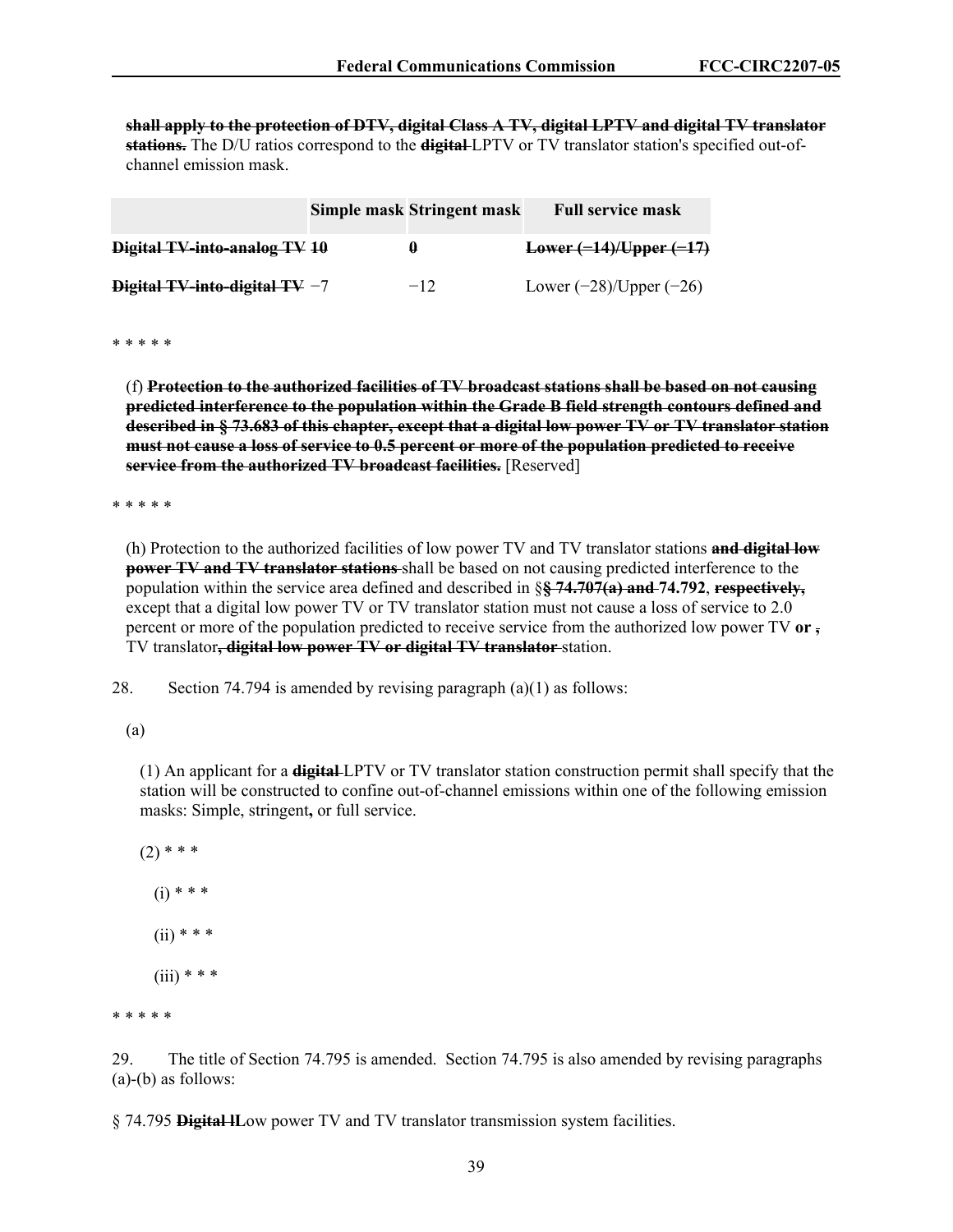(a) A **digital** low power TV or TV translator station shall operate with a transmitter that is either certificated for licensing based on the following provisions or has been modified for digital operation pursuant to § 74.796.

(b) The following requirements must be met before **digital** low power TV and TV translator transmitter will be certificated by the FCC:

 $(1)$  \* \* \*  $(2)$  \* \* \*  $(3)$  \* \* \*  $(4)$  \* \* \*  $(5)$  \* \* \* \* \* \* \* \*

30. The title of Section 74.796 is amended. Section 74.796 is also amended by revising paragraph (a) as follows:

§ 74.796 Modification of **digital** transmission systems **and analog transmission systems for digital operation.** 

(a) The provisions of § 74.751 shall apply to the modification of **digital** low power TV and TV translator transmission systems **and the modification of existing analog transmission systems for digital operation.**

\* \* \* \* \*

31. Section 74.797 is amended as follows:

The Ownership Report for Commercial Broadcast Stations (FCC **Form 2100, Schedule 323**) must be electronically filed by December 1 in all odd-numbered years by each licensee of a low power television station or other Respondent (as defined in § 73.3615(a) of this chapter).  $***$ 

32. Remove § 74.798.

§ 74.798 **Digital television transition notices by broadcasters.** [Reserved]

**(a) Each low power television, TV translator and Class A television station licensee or permittee must air an educational campaign about the transition from analog broadcasting to digital television (DTV).** 

**(b) Stations that have already terminated analog service and begun operating in digital prior to effective date of this rule shall not be subject to this requirement.**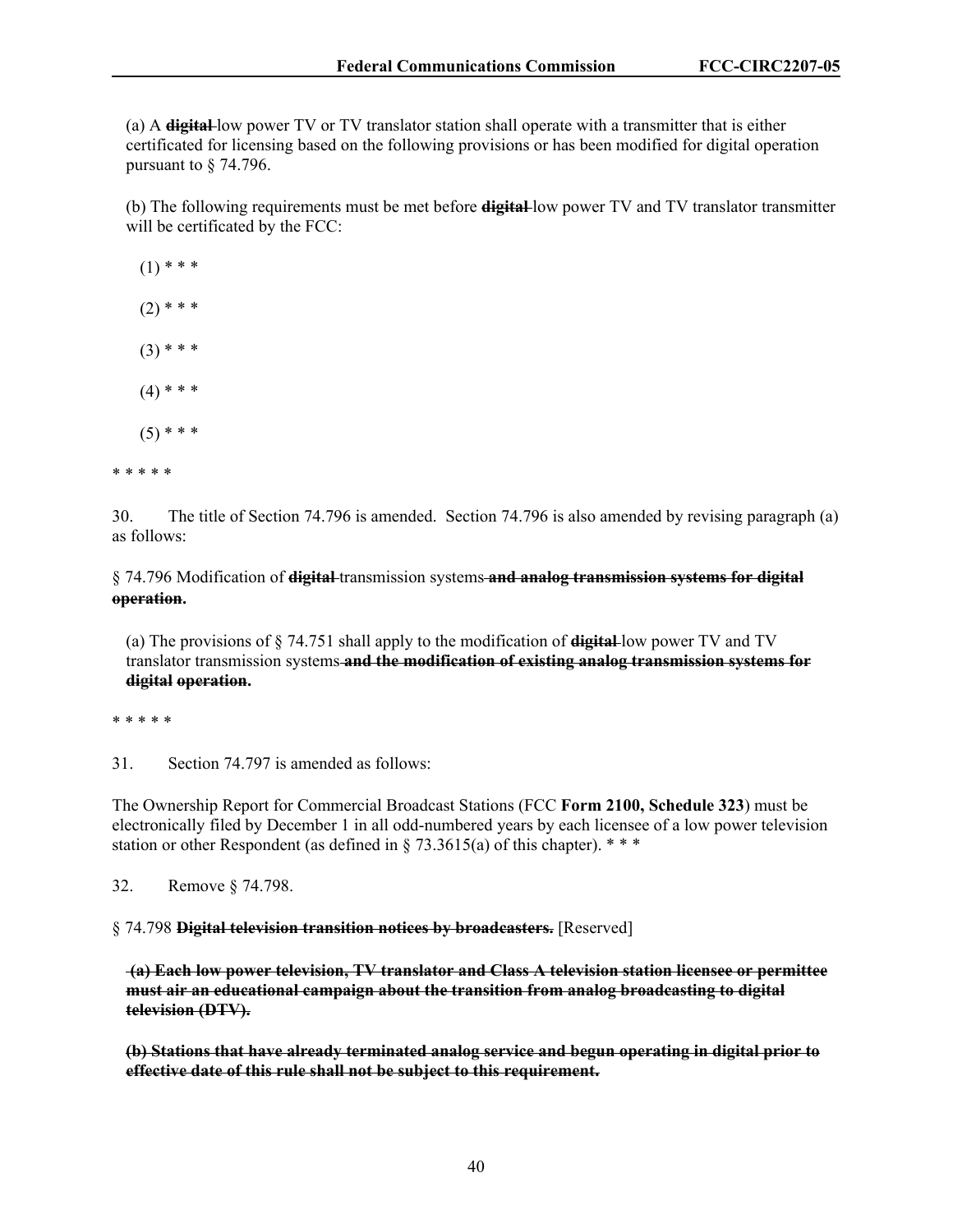**(c) Stations with the technical ability to locally-originate programming must air viewer notifications at a time when the highest number of viewers is watching. Stations have the discretion as to the form of these notifications.** 

**(d) Stations that lack the technical ability to locally-originate programming, or find that airing of viewer notifications would pose some sort of a hardship, may notify their viewers by some other reasonable means, e.g. publication of a notification in a local newspaper. Stations have discretion as to the format and time-frame of such local notification.**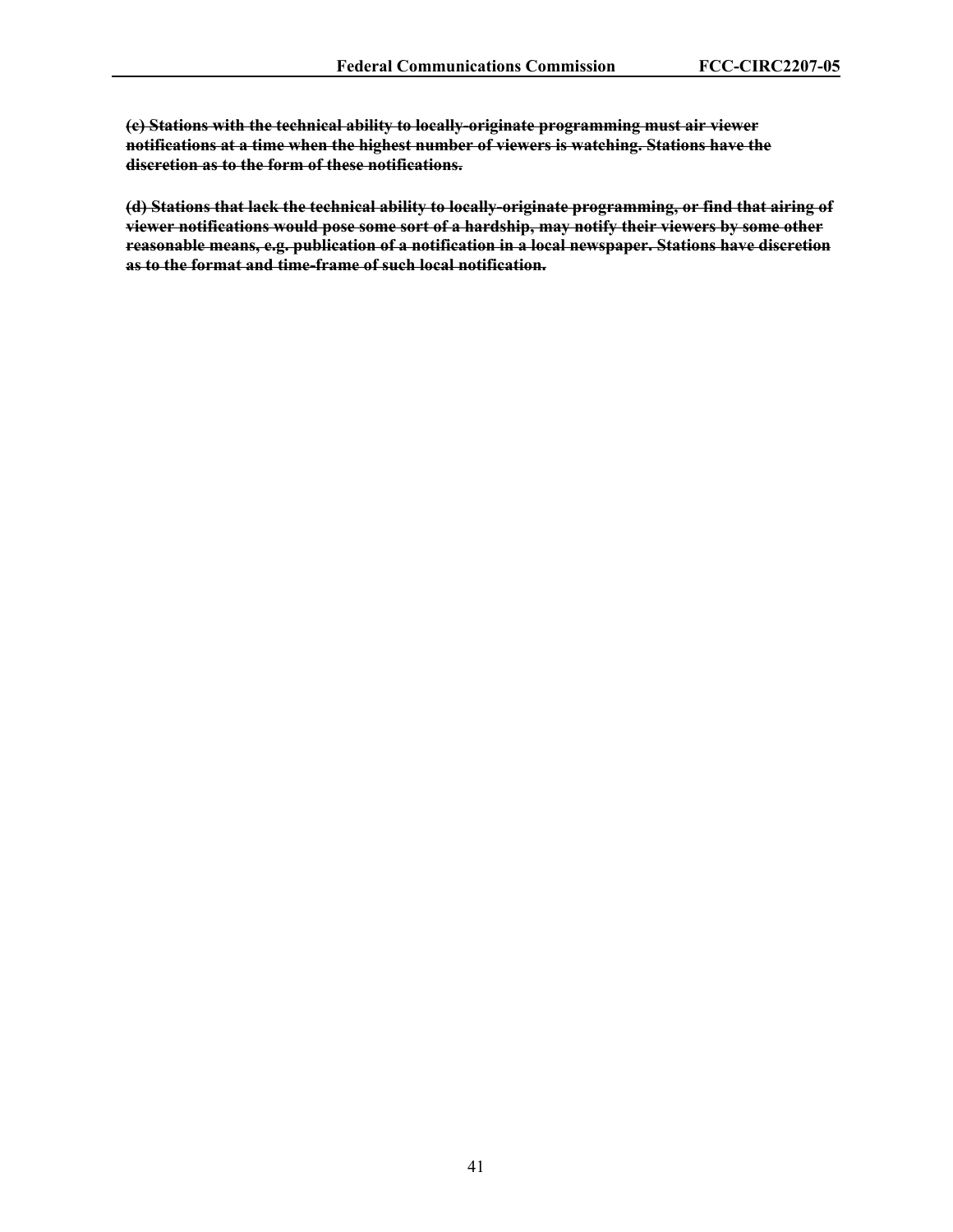# **APPENDIX B**

## **Proposed Rules**

Part 74 of Title 47 of the U.S. Code of Federal Regulations is proposed to be amended to read as follows:

1. The authority citation for part 74 continues to read as follows:

Authority: 47 U.S.C. 154, 302a, 303, 307, 309, 310, 336, and 554.

2. Section 74.702 is amended by removing paragraph (b) as follows:

**\* \* \* \* \*** 

(b) **Changes in the Table of Allotments (§ 73.622(j) of this chapter), authorizations to construct new DTV stations or to authorizations to change facilities of existing such stations, may be made without regard to existing or proposed low power TV or TV translator stations. Where such a change results in a low power TV or TV translator station causing actual interference to reception of the DTV station, the licensee or permittee of the low power TV or TV translator station shall eliminate the interference or file an application for a change in channel assignment pursuant to § 73.3572 of this chapter**. [Reserved]

**\* \* \* \* \***

3. Section 74.702 is amended by revising paragraph (b) as follows:

\* \* \* \* \*

(b) **Changes in the Table of TV Allotments (§ 73.622(j) of this chapter), authorizations to construct new full power television stations or to authorizations to change facilities of existing such stations, may be made without regard to existing or proposed low power TV or TV translator stations. Where such a change results in a low power TV or TV translator station causing actual interference to reception of the full power television station, the licensee or permittee of the low power TV or TV translator station shall eliminate the interference or file an application for a change in channel assignment pursuant to § 73.3572 of this chapter.** 

**\* \* \* \* \***

4. Section 74.703 is amended by revising paragraph (h) as follows:

\* \* \* \* \*

(h) In each instance where suspension of operation is required, the licensee shall submit a full report to the FCC **in Washington, DC,** after operation is resumed**,** containing details of the nature of the interference, the source of the interfering signals, and the remedial steps taken to eliminate the interference. **This report shall be filed via a Resumption of Operations notice in LMS.**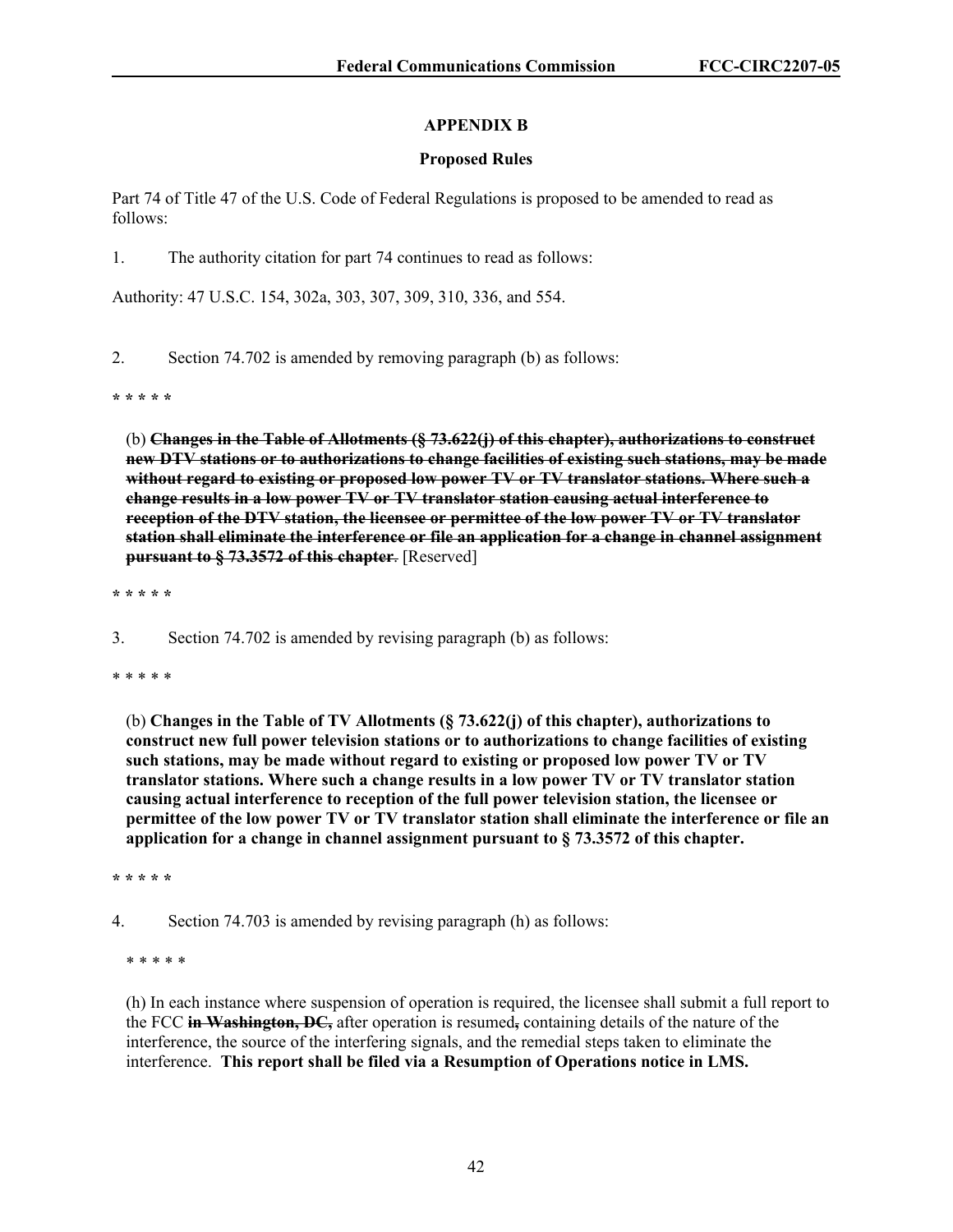5. Remove § 74.708.

§ 74.708 **Class A TV and digital Class A TV station protection.** [Reserved]

**(a) The Class A TV and digital Class A TV station protected contours are specified in § 73.6010 of this chapter.**

**(b) An application to construct a new low power TV, TV translator, or TV booster station or change the facilities of an existing station will not be accepted if it fails to protect an authorized Class A TV or digital Class A TV station or an application for such a station filed prior to the date the low power TV, TV translator, or TV booster application is filed.** 

**(c) Applications for low power TV, or TV translator and TV booster stations shall protect Class A TV stations pursuant to the requirements specified in paragraphs (b) through (e) of § 74.707.** 

**(d) Applications for low power TV, and TV translator and TV booster stations shall protect digital Class A TV stations pursuant to the following requirements:** 

**(i) An application must not specify an antenna site within the protected contour of a co-channel digital Class A TV station.** 

**(ii) The ratio in dB of the field strength of the low power TV, or TV translator or TV booster station to that of the digital Class A TV station must meet the requirements specified in paragraph (d) of § 74.706, calculated using the propagation methods specified in paragraph (c) of that section.** 

6. Section 74.709 is amended by revising paragraphs (a)-(b) as follows:

 $(a) * * *$ 

| <b>City</b>     | <b>Channels</b> | Coordinates                     |                             |
|-----------------|-----------------|---------------------------------|-----------------------------|
|                 |                 | Latitude                        | Longitude                   |
| Boston, MA      | 14, 16          | 42°21′24.4″                     | 071°03'243.2"               |
| Chicago, IL     | 14, 15          |                                 | 41°52'28.1″ 087°38'22.2″    |
| Cleveland, OH   | 14, 15          |                                 | 41°29'51.2" 081°491'5049.5" |
| Dallas, TX      | 16              | 32°47'09.5" 096°47'378"         |                             |
| Detroit, MI     | 15, 16          | $42^{\circ}19'48.1''$           | $083^{\circ}02'56.7''$      |
| Houston, TX     | 17              |                                 | 29°45'26.8" 095°21'37.8"    |
| Los Angeles, CA |                 | 14, 16, 20 34 $^{\circ}$ 03'15" | $118^{\circ}148'31.328''$   |
| Miami, FL       | 14              |                                 | 25°46'38.47" 080°11'31.32"  |
| New York, NY    |                 | 14, 15, 16 40°45′06.4″          | 073°59'37.59"               |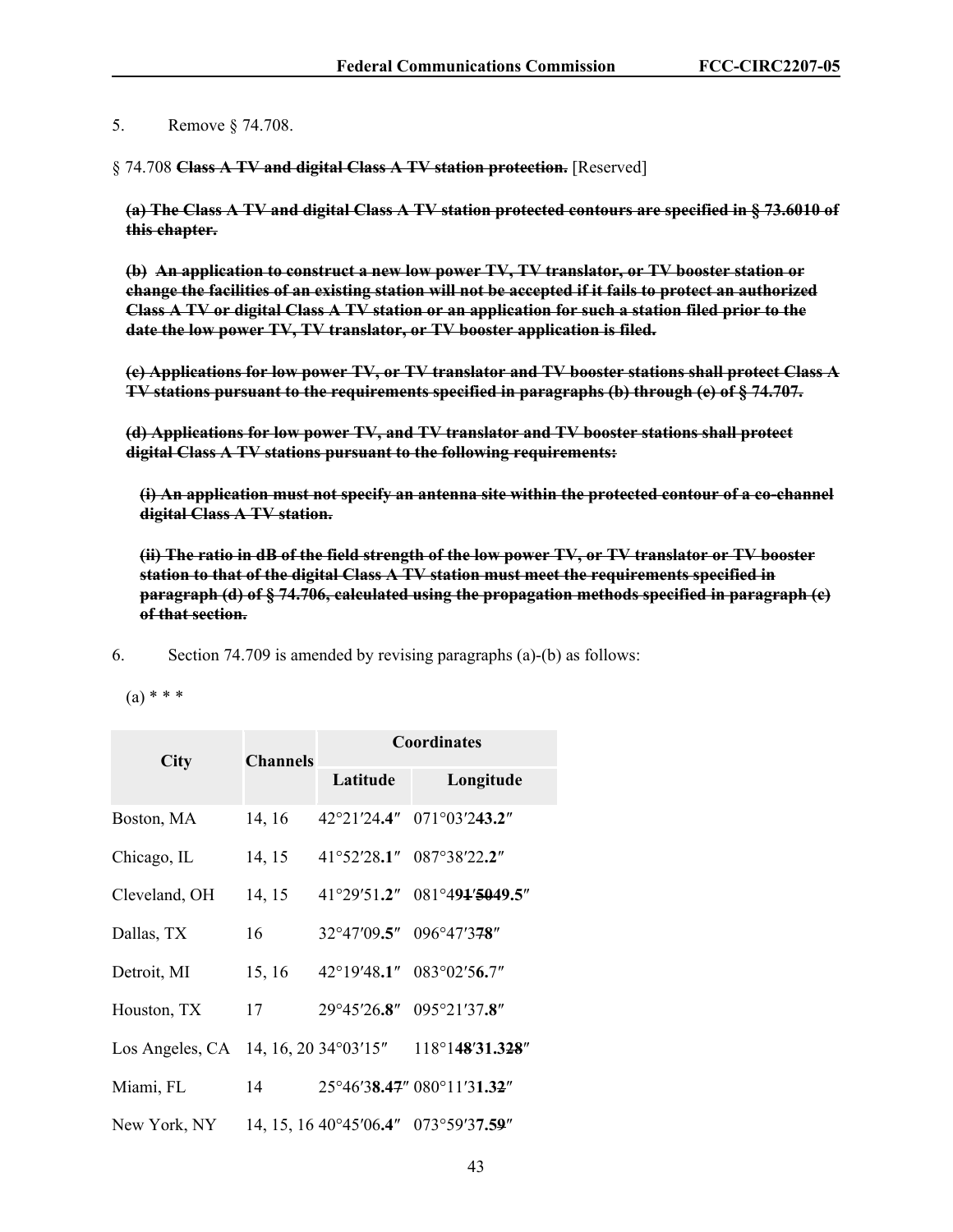|                          | <b>Channels</b><br><b>City</b> |          | <b>Coordinates</b>                   |  |  |
|--------------------------|--------------------------------|----------|--------------------------------------|--|--|
|                          |                                | Latitude | Longitude                            |  |  |
| Philadelphia, PA         | 19, 20                         |          | 39°56′58.4″ 075°09′19.624″           |  |  |
| Pittsburgh, PA           | 14, 18                         |          | 40°26'19.2" 07980°5900'59.200"       |  |  |
| San Francisco, CA 16, 17 |                                |          | $37^{\circ}46'38.79''$ 122°24'43.90" |  |  |
| Washington, DC           | 17, 18                         |          | 38°53'51.4" 077°00'31.93"            |  |  |

(b) \* \* \*

 $(1)$  \* \* \*

 $(2)$  \* \* \*

| City             | <b>Channel</b> | <b>Coordinates</b>   |                              |  |
|------------------|----------------|----------------------|------------------------------|--|
|                  |                | Latitude             | Longitude                    |  |
| San Diego, CA    | 15             |                      | 32°41'52.748" 116°56'06.310" |  |
| Waterbury, CT    | 20             | 41°31'02.3"          | 073°001'0058.4"              |  |
| Washington, DC   | 14             | 38°57'17.4"          | 077°00'15.97"                |  |
| Washington, DC   | 20             | 38°57'49.9"          | 077°06'17.28"                |  |
| Champaign, IL    | 15             | $40^{\circ}04'101''$ | 087°54'465"                  |  |
| Jacksonville, IL | 14             | 39°45'52.1"          | 090°30'29.5"                 |  |
| Ft. Wayne, IN    | 15             | 41°05'35.2"          | 085°10'41.92"                |  |
| South Bend, IN   | 16             | 41°36'20"            | 086°12'464"                  |  |
| Salisbury, MD    | 16             | 38°24'15.4"          | 075°34'43.75"                |  |
| Mt. Pleasant, MI | 14             | 43°34'24.1"          | 084°46'21"                   |  |
| Hanover, NH      | 15             | 43°42'30.2"          | 072°09'14.36"                |  |
| Canton, OH       | 17             | 40°51′04.2"          | 081°16'36.47"                |  |
| Cleveland, OH    | 19             | 41°21'19.2"          | 081°44'23.54"                |  |
| Oxford, OH       | 14             | 39°30'26.2"          | 084°44'08.89"                |  |
| Zanesville, OH   | 18             | 39°55'42"            | 081°59'076"                  |  |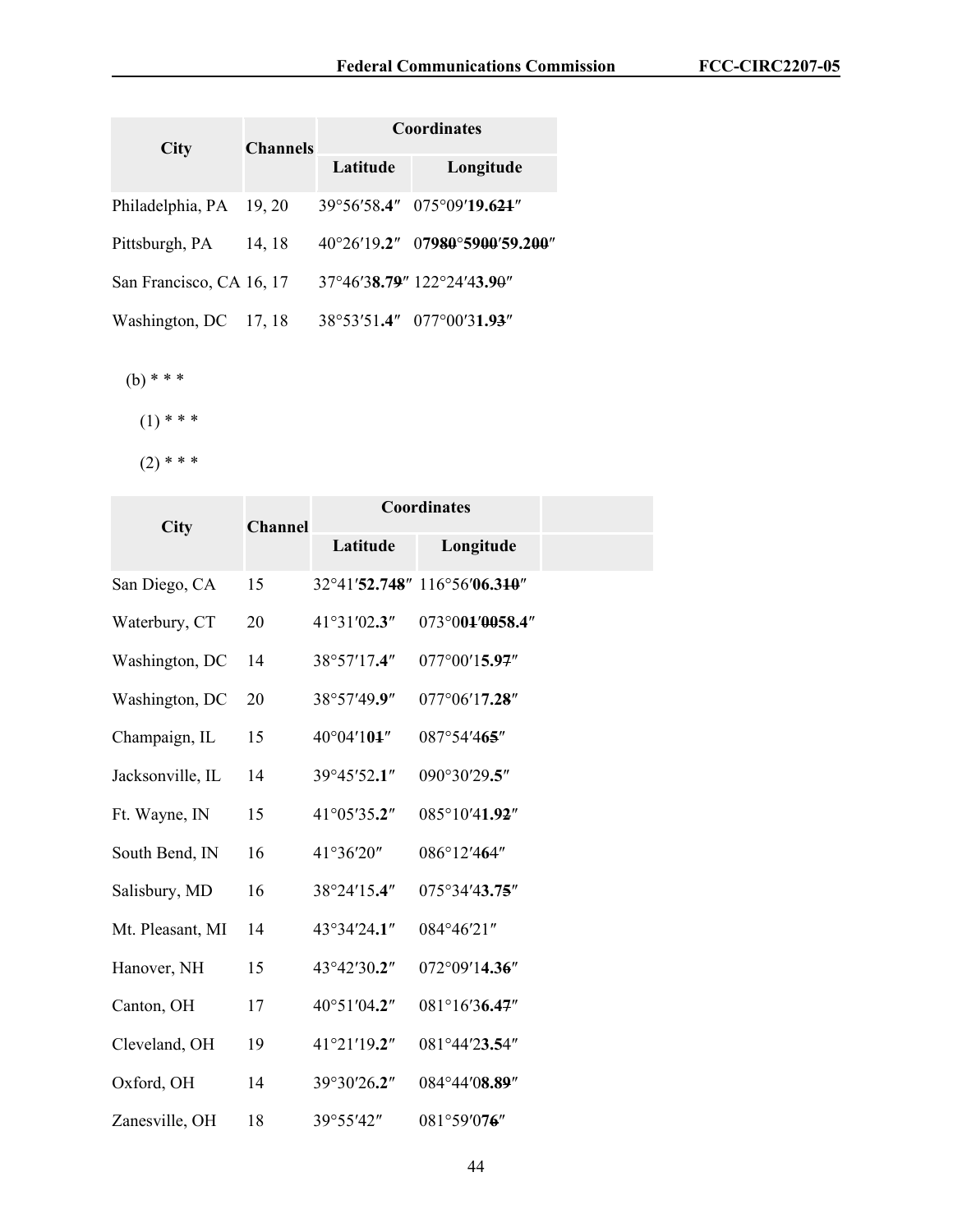| <b>Channel</b><br><b>City</b> |    | <b>Coordinates</b>     |                         |  |
|-------------------------------|----|------------------------|-------------------------|--|
|                               |    | Latitude               | Longitude               |  |
| Elmira-Corning,<br>NY.        | 18 | 42°06'220"             | 076°52'167"             |  |
| Harrisburg, PA                | 21 | $40^{\circ}20'43.14''$ | 076°52′08.39″           |  |
| Johnstown, PA                 | 19 | 40°19'47.3"            | 078°53'44.15''          |  |
| Lancaster, PA                 | 15 | $40^{\circ}15'45''$    | 076°27'5049"            |  |
| Philadelphia, PA              | 17 | 40°02'30.9"            | $075^{\circ}14'21.94''$ |  |
| Pittsburgh, PA                | 16 | $40^{\circ}26'46.2''$  | 079°57'50.21"           |  |
| Scranton, PA                  | 16 | $41^{\circ}10'58.3''$  | 075°52'19.724"          |  |
| Parkersburg, WV               | 15 | 39°20'59.80"           | 081°33'55.46"           |  |
| Madison, WI                   | 15 | $43^{\circ}03'031''$   | $089^{\circ}29'135''$   |  |
| * * * * *                     |    |                        |                         |  |

7. Remove § 74.710.

§ 74.710 **Digital low power TV and TV translator station protection.** [Reserved]

**(a) An application to construct a new low power TV, TV translator, or TV booster station or change the facilities of an existing station will not be accepted if it fails to protect an authorized digital low power TV or TV translator station or an application for such station filed prior to the date the low power TV, TV translator, or TV booster application is filed.**

**(b) Applications for low power TV, and TV translator and TV booster stations shall protect digital low power TV and TV translator stations pursuant to the following requirements:** 

**(1) An application must not specify an antenna site within the protected contour of a co-channel or adjacent channel digital low power TV or TV translator station, as defined in § 74.792.** 

**(2) The ratio in dB of the field strength of the low power TV, or TV translator or TV booster station at the protected contour of a co-channel digital TV or TV translator station must meet the requirements specified in § 74.706(d)(1).** 

**(3) The ratio in dB of the field strength of the low power TV, TV translator or TV booster station at the protected contour of a digital low power TV or TV translator station on the lower and upper adjacent channels must not exceed 49 dB and 48 dB, respectively.** 

**(4) The analysis used in 74.710 should use the propagation methods specified in § 74.706(c).**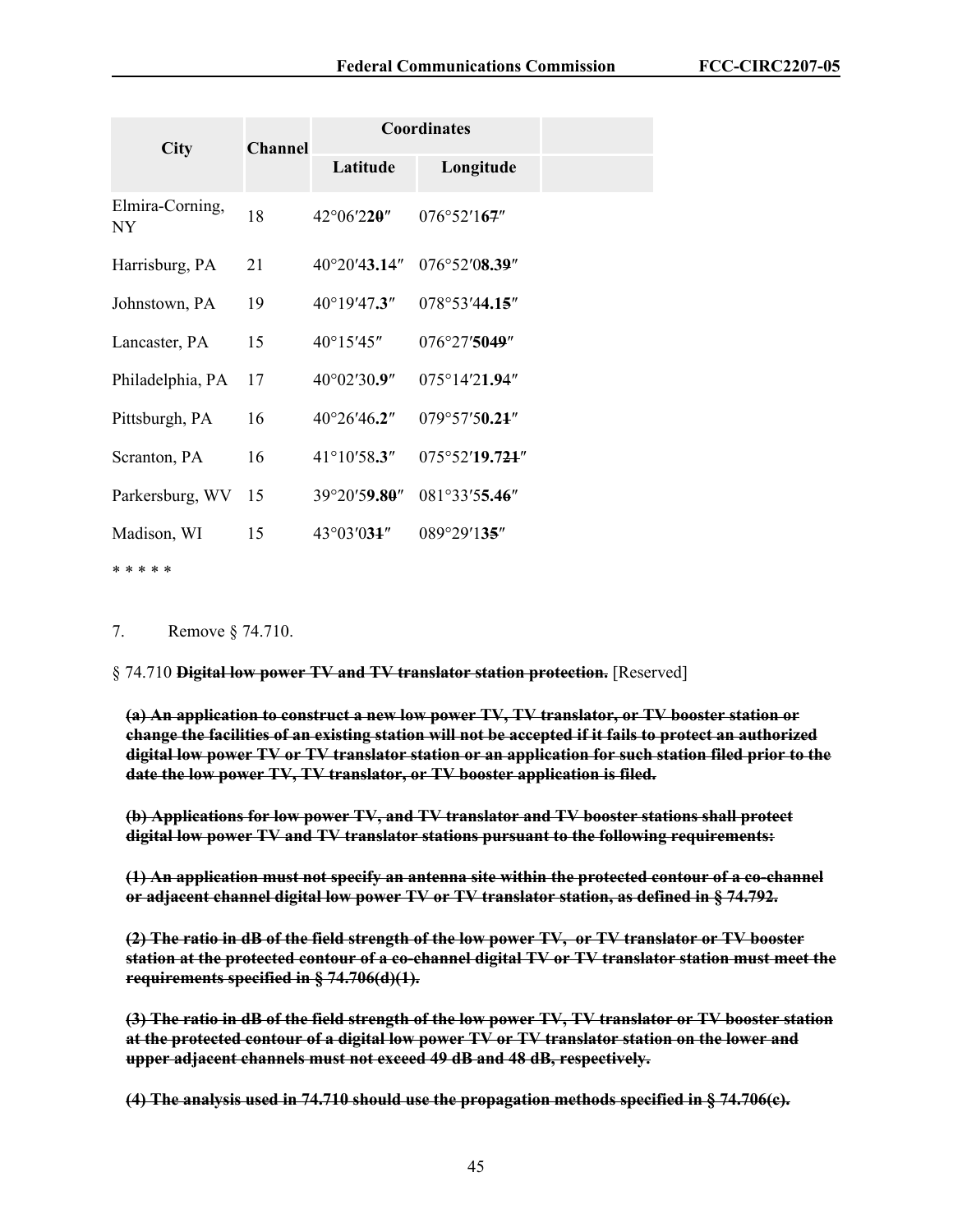**(c) As an alternative to the requirements of paragraph (b) of this section, an applicant for a low power TV, or TV translator or TV booster station may make full use of terrain shielding and Longley-Rice terrain dependent propagation prediction methods to demonstrate that the proposed facility would not be likely to cause interference to digital low power TV or TV translator stations, as described in § 74.707(e) (***i.e.***, reduce the service population by no more than 0.5% within the station's protected contour based on the interference thresholds of § 73.623(c) of this chapter).** 

8. Section 74.734 is amended by revising paragraph (a)(4) as follows:

- $(a) * * *$ 
	- $(1)$  \* \* \*
	- $(2)$  \* \* \*
	- $(3)$  \* \* \*

(4) A **letter** notification must be filed with the FCC **in Washington, DC, Attention: Video Division, Media Bureau, via a Change of Control Point Notice in LMS** providing the name, address, and telephone number of a person or persons who may be called to secure suspension of operation of the transmitter promptly should such action be deemed necessary by the FCC. \* \* \*

 $(5)$  \* \* \*

\* \* \* \* \*

9. Section 74.735 is amended by revising subsections (c)(2) and (c)(4) as follows and adding subsections  $(6)-(7)$  of paragraph  $(c)$ :

\* \* \* \* \*

(c) The limits in paragraph (b) of this section apply **separately** to the effective radiated **powers that may be obtained by the use of in the** horizontally **or vertically** polarized **transmitting antennas plane**. For either omnidirectional or directional antennas, where the ERP values of the vertically and horizontally polarized components are not of equal strength, the ERP limits shall apply to the **horizontal** polarization, **and the vertical ERP shall not exceed the horizontal ERP in any direction with the larger ERP**. \* \* \*

 $(1)$  \* \* \*

(2) Relative field horizontal plane pattern (**patterns for both** horizontal **and vertical** polarization **only should be included if elliptical or circular polarization is used**) of the proposed directional antenna. A value of 1.0 should be used for the maximum radiation **in the horizontal polarization**. \* \* \*

 $(3)$  \* \* \*

(4) All horizontal plane patterns must be plotted **to the largest scale possible on unglazed letter-size polar coordinate paper (main engraving approximately 18 cm × 25 cm (7 inches × 10 inches)) using only scale divisions and subdivisions of 1, 2, 2.5 or 5 times 10-nth. Values of field strength**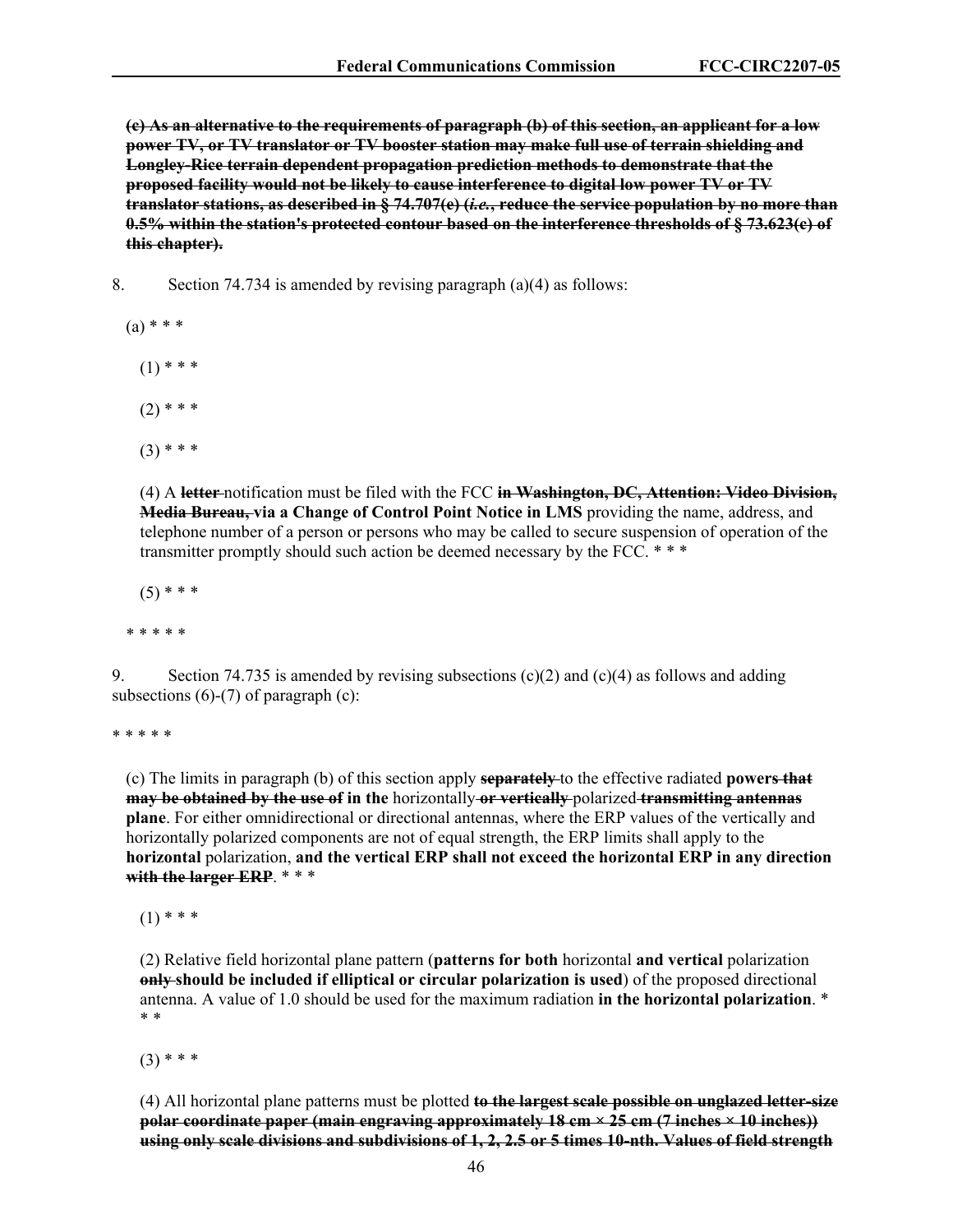**on any pattern less than 10% of the maximum field strength plotted on that pattern must be shown on an enlarged scale in a PDF attachment to the application in a size sufficient to be easily viewed**.

 $(5)$  \* \* \*

**(6) If an elevation pattern is submitted in the application form, similar tabulations and PDF attachments shall be provided for the elevation pattern.** 

**(7) If a matrix pattern is submitted in the application form, similar tabulations and PDF attachments shall be provided as necessary to accurately represent the pattern.**

10. Remove § 74.737.

§ 74.737 **Antenna location.** [Reserved]

**(a) An applicant for a new low power TV, TV translator, or TV booster station or for a change in the facilities of an authorized station shall endeavor to select a site that will provide a line-of-sight transmission path to the entire area intended to be served and at which there is available a suitable signal from the primary station, if any, that will be retransmitted.** 

**(b) The transmitting antenna should be placed above growing vegetation and trees lying in the direction of the area intended to be served, to minimize the possibility of signal absorption by foliage.** 

**(c) A site within 8 kilometers of the area intended to be served is to be preferred if the conditions in paragraph (a) of this section can be met.** 

**(d) Consideration should be given to the accessibility of the site at all seasons of the year and to the availability of facilities for the maintenance and operation of the transmitting equipment.** 

**(e) The transmitting antenna should be located as near as is practical to the transmitter to avoid the use of long transmission lines and the associated power losses.** 

**(f) Consideration should be given to the existence of strong radio frequency fields from other transmitters at the site of the transmitting equipment and the possibility that such fields may result in the retransmissions of signals originating on frequencies other than that of the primary station being rebroadcast.**

11. Section 74.737 is amended by adding a new title and new paragraphs (a)-(f):

§ 74.737 **Antenna location**.

**(a) An applicant for a new low power TV or TV translator station or for a change in the facilities of an authorized station shall endeavor to select a site that will provide a line-of-sight transmission path to the entire area intended to be served and at which there is available a suitable signal from the primary station, if any, that will be retransmitted.** 

**(b) The transmitting antenna should be placed above growing vegetation and trees lying in the direction of the area intended to be served, to minimize the possibility of signal absorption by foliage.**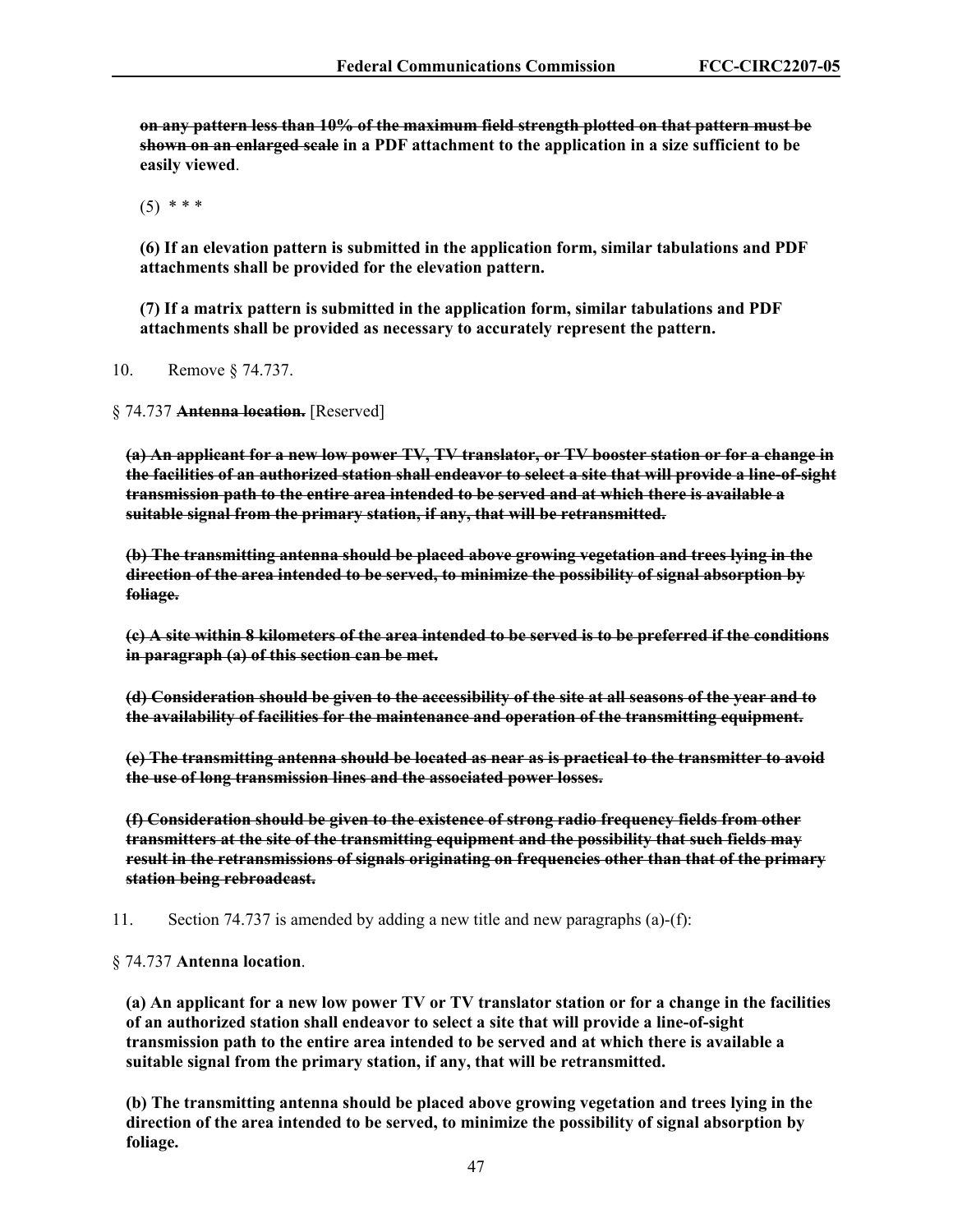**(c) A site within 8 kilometers of the area intended to be served is to be preferred if the conditions in paragraph (a) of this section can be met.** 

**(d) Consideration should be given to the accessibility of the site at all seasons of the year and to the availability of facilities for the maintenance and operation of the transmitting equipment.** 

**(e) The transmitting antenna should be located as near as is practical to the transmitter to avoid the use of long transmission lines and the associated power losses.** 

**(f) Consideration should be given to the existence of strong radio frequency fields from other transmitters at the site of the transmitting equipment and the possibility that such fields may result in the retransmissions of signals originating on frequencies other than that of the primary station being rebroadcast.**

12. Remove § 74.750.

§ 74.750 **Transmission system facilities.** [Reserved]

**(a) A low power TV, TV translator, or TV booster station shall operate with a transmitter that is either certificated for licensing under the provisions of this subpart or type notified for use under part 73 of this chapter.** 

**(b) Transmitting antennas, antennas used to receive the signals to be rebroadcast, and transmission lines are not certificated by the FCC. External preamplifiers also may be used provided that they do not cause improper operation of the transmitting equipment, and use of such preamplifiers is not necessary to meet the provisions of paragraph (c) of this section.** 

**(c) The following requirements must be met before low power TV and TV translator transmitters will be certificated by the FCC:** 

**(1) The equipment shall be so designed that the electrical characteristics of a standard television signal introduced into the input terminals will be maintained at the output. The overall response of the apparatus within its assigned channel, when operating at its rated power output and measured at the output terminals, shall provide a smooth curve, varying within limits separated by no more than 4 dB:** *Provided, however,* **That means may be provided to reduce the amplitude of the aural carrier below those limits, if necessary to prevent intermodulation which would mar the quality of the retransmitted picture or result in emissions outside of the assigned channel.** 

**(2) Radio frequency harmonics of the visual and aural carriers, measured at the output terminals of the transmitter, shall be attenuated no less than 60 dB below the peak visual output power within the assigned channel. All other emissions appearing on frequencies more than 3 megacycles above or below the upper and lower edges, respectively, of the assigned channel shall be attenuated no less than:** 

**(i) 30 dB for transmitters rated at no more than 1 watt power output.** 

**(ii) 50 dB for transmitters rated at more than 1 watt power output.** 

**(iii) 60 dB for transmitters rated at more than 100 watts power output.**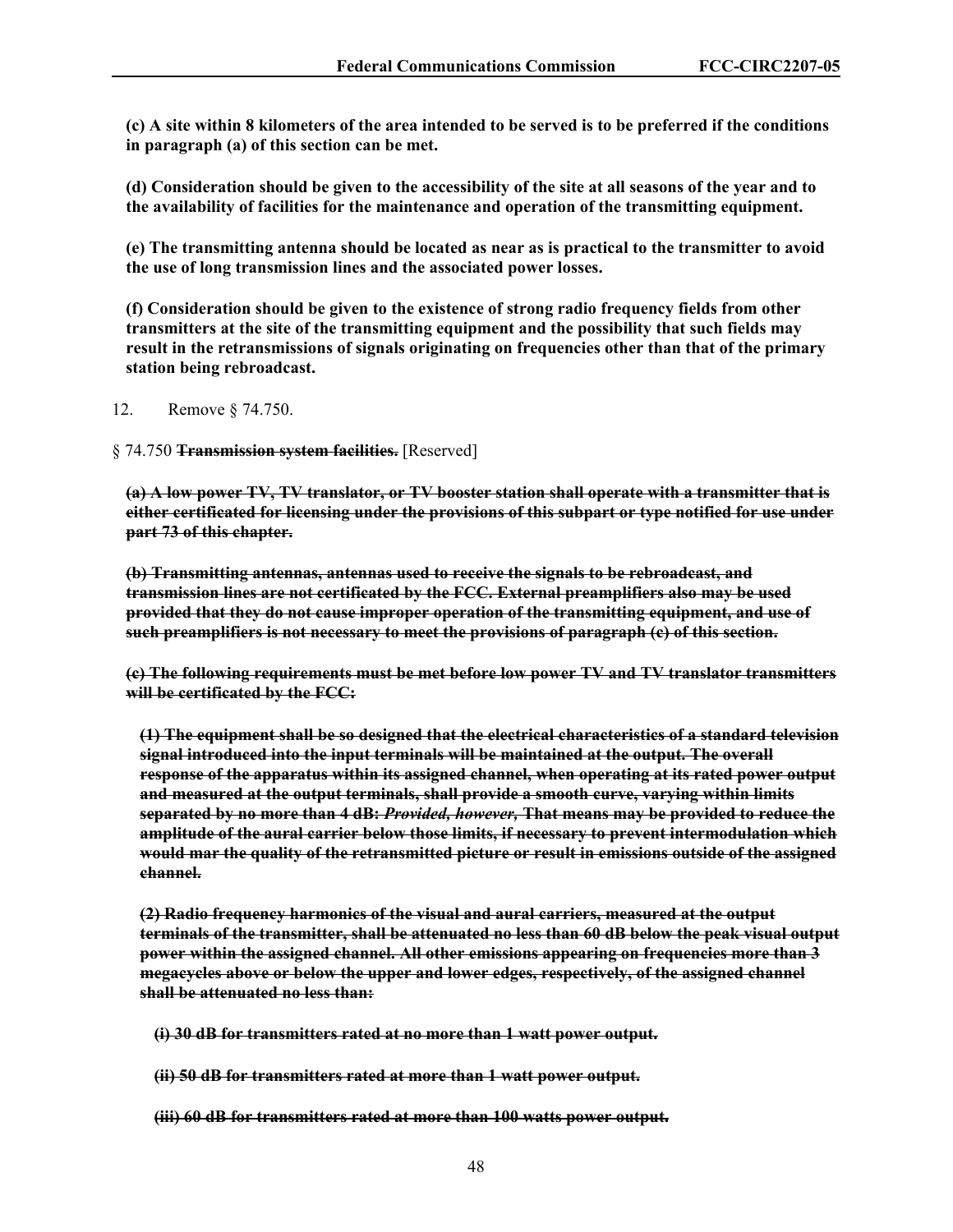**(3) When subjected to variations in ambient temperature between minus 30 degrees and plus 50 degrees Centigrade and variations in power main voltage between 85 percent and 115 percent of rated power supply voltage, the local oscillator frequency stability shall maintain the operating frequency within:** 

**(i) 0.02 percent of its rated frequency for transmitters rated at no more than 100 watts peak visual power.** 

**(ii) 0.002 percent of the rated frequency for transmitters rated at more than 100 watts peak visual power.** 

**(iii) Plus or minus 1 kHz of its rated frequency for transmitters to be used at stations employing offset carrier frequency operation.** 

**(4) The apparatus shall contain automatic circuits which will maintain the peak visual power output constant within 2 dB when the strength of the input signal is varied over a range of 30 dB and which will not permit the peak visual power output to exceed the maximum rated power output under any condition. If a manual adjustment is provided to compensate for different average signal strengths, provision shall be made for determining the proper setting for the control, and if improper adjustment of the control could result in improper operation, a label shall be affixed at the adjustment control bearing a suitable warning.** 

**(5) The apparatus must be equipped with automatic controls that will place it in a nonradiating condition when no signal is being received on the input channel, either due to absence of a transmitted signal or failure of the receiving portion of the facilities used for rebroadcasting the signal of another station. The automatic control may include a time delay feature to prevent interruptions caused by fading or other momentary failures of the incoming signal.** 

**(6) The tube or tubes employed in the final radio frequency amplifier shall be of the appropriate power rating to provide the rated power output of the translator. The normal operating constants for operation at the rated power output shall be specified. The apparatus shall be equipped with suitable meters or meter jacks so that appropriate voltage and current measurements may be made while the apparatus is in operation.** 

**(7) The transmitters of over 0.001 kW peak visual power (0.002 kW when circularly polarized antennas are used) shall be equipped with an automatic keying device that will transmit the call sign of the station, in International Morse Code, at least once each hour during the time the station is in operation when operating in the translator mode retransmitting the programming of a TV broadcast station. However, the identification by Morse Code is not required if the licensee of the low power TV or TV translator station has an agreement with the TV broadcast station being rebroadcast to transmit aurally or visually the low power TV or TV translator station call as provided for in § 74.783. Transmission of the call sign can be accomplished by:** 

**(i) Frequency shift keying; the aural and visual carrier shift shall not be less than 5 kHz or greater than 25 kHz.** 

**(ii) Amplitude modulation of the aural carrier of at least 30% modulation. The audio frequency tone used shall not be within 200 hertz of the Emergency Broadcast System Attention Signal alerting frequencies.**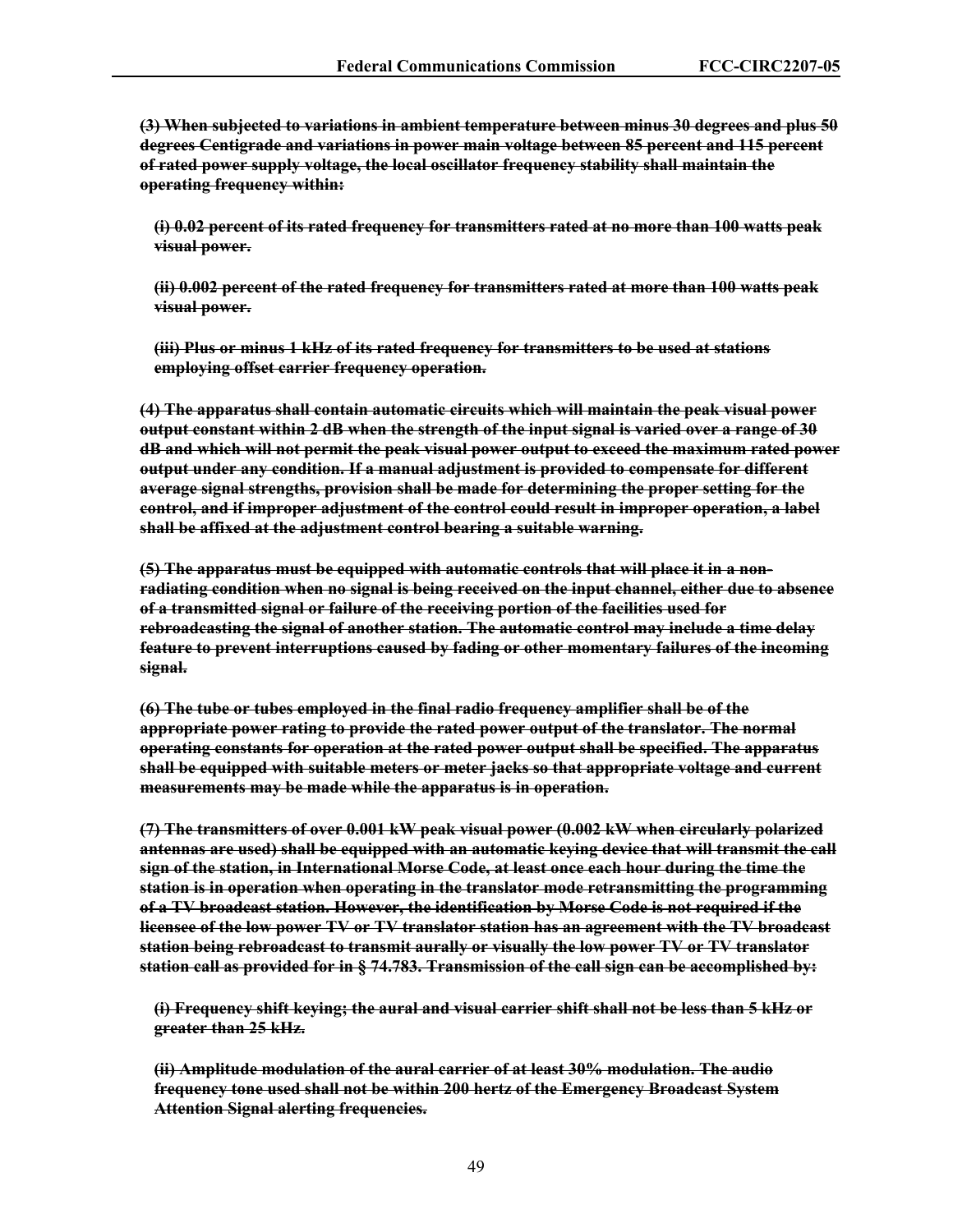**(8) Wiring, shielding, and construction shall be in accordance with accepted principles of good engineering practice.** 

**(d) Low power TV, TV translator and transmitting equipment using a modulation process for either program origination or rebroadcasting TV booster transmitting equipment using a modulation process must meet the following requirements:** 

**(1) The equipment shall meet the requirements of paragraphs (a)(1) and (b)(3) of § 73.687.** 

**(2) The stability of the equipment shall be sufficient to maintain the operating frequency of the aural carrier to 4.5 MHz ±1kHz above the visual carrier when subjected to variations in ambient temperature between 30° and + 50° centigrade and variations in power main voltage between 85 and 115 percent of rated power supply voltage.** 

**(e) Certification will be granted only upon a satisfactory showing that the apparatus is capable of meeting the requirements of paragraphs (c) and (d) of this section. The following procedures shall apply:** 

**(1) Any manufacturer of apparatus intended for use at low power TV, TV translator, or TV booster stations may request certification by following the procedures set forth in part 2, subpart J, of this chapter.**

**(2) Low power TV, TV translator, and TV booster transmitting apparatus that has been certificated by the FCC will normally be authorized without additional measurements from the applicant or licensee.**

**(3) Applications for certification of modulators to be used with existing certificated TV translator apparatus must include the specifications electrical and mechanical interconnecting requirements for the apparatus with which it is designed to be used.**

**(4) Other rules concerning certification, including information regarding withdrawal of type acceptance, modification of certificated equipment and limitations on the findings upon which certification is based, are set forth in part 2, subpart J, of this chapter.**

**(f) The transmitting antenna system may be designed to produce horizontal, vertical, or circular polarization.** 

**(g) Low power TV, TV translator, or TV booster stations installing new certificated transmitting apparatus incorporating modulating equipment need not make equipment performance measurements and shall so indicate on the station license application. Stations adding new or replacing modulating equipment in existing low power TV, TV translator, or TV booster station transmitting apparatus must have a qualified person examine the transmitting system after installation. This person must certify in the application for the station license that the transmitting equipment meets the requirements of paragraph (d)(1) of this section. A report of the methods, measurements, and results must be kept in the station records. However, stations installing modulating equipment solely for the limited local origination of signals permitted by § 74.731 need not comply with the requirements of this paragraph.**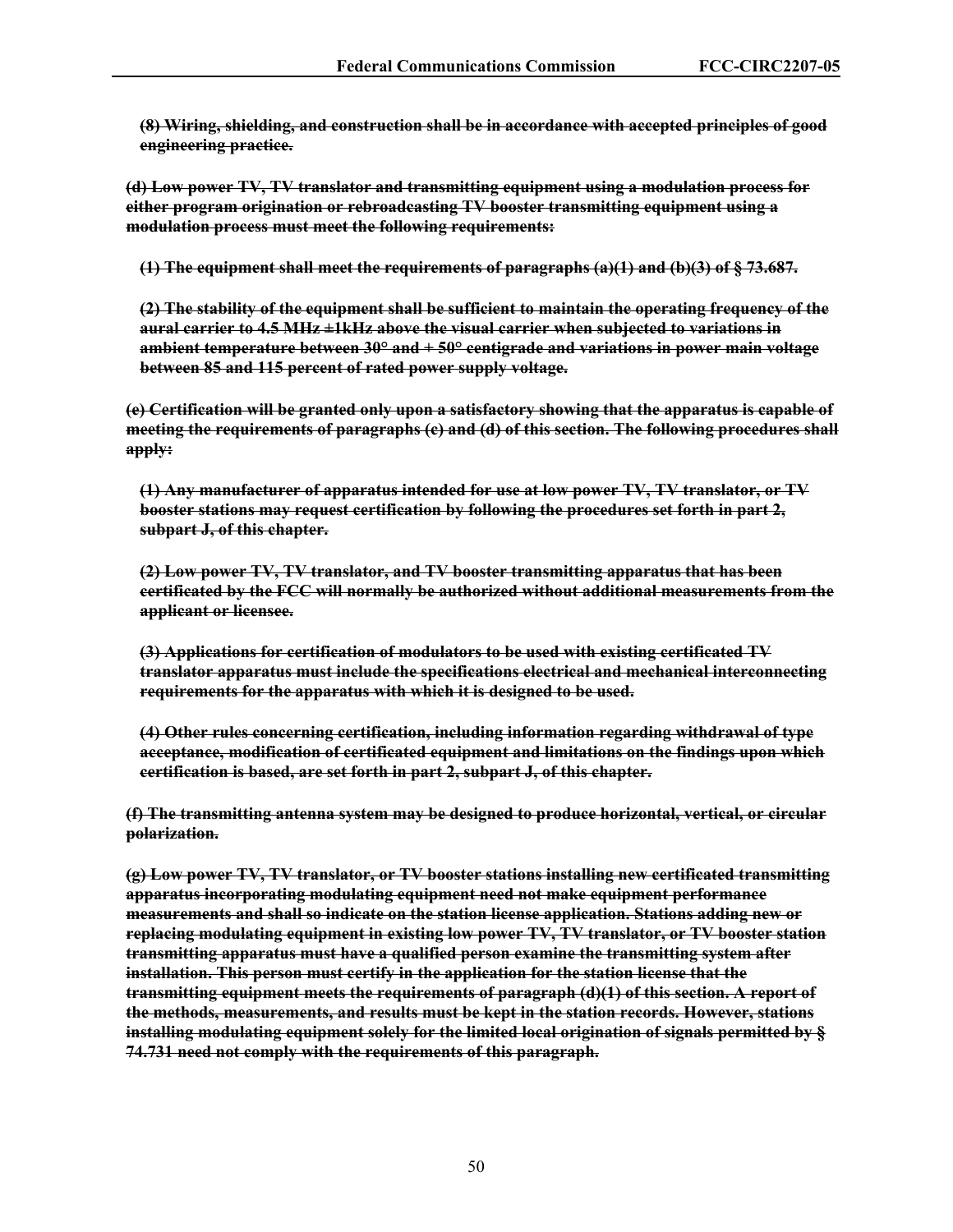13. Section 74.750 is amended by adding a new title and new paragraphs (a)-(b) and (e)-(g):

§ 74.750 **Transmission system facilities.**

**(a) A low power TV or TV translator station shall operate with a transmitter that is either certificated for licensing under the provisions of this subpart or type notified for use under part 73 of this chapter.**

**(b) External preamplifiers also may be used provided that they do not cause improper operation of the transmitting equipment, and use of such preamplifiers is not necessary to meet the provisions of paragraph (b) of 74.795.**

**(c) [Reserved]**

**(d) [Reserved]** 

**(e) The following procedures shall apply:**

**(1) Any manufacturer of apparatus intended for use at low power TV or TV translator stations may request certification by following the procedures set forth in part 2, subpart J, of this chapter.**

**(2) Low power TV and TV translator transmitting apparatus that has been certificated by the FCC will normally be authorized without additional measurements from the applicant or licensee.**

**(3) Applications for certification of modulators to be used with existing certificated TV translator apparatus must include the specifications electrical and mechanical interconnecting requirements for the apparatus with which it is designed to be used.**

**(4) Other rules concerning certification, including information regarding withdrawal of type acceptance, modification of certificated equipment and limitations on the findings upon which certification is based, are set forth in part 2, subpart J, of this chapter.**

**(f) The transmitting antenna system may be designed to produce horizontal, elliptical, or circular polarization.**

**(g) Low power TV or TV translator stations installing new certificated transmitting apparatus incorporating modulating equipment need not make equipment performance measurements and shall so indicate on the station license application. Stations adding new or replacing modulating equipment in existing low power TV, or TV translator station transmitting apparatus must have a qualified person examine the transmitting system after installation. A report of the methods, measurements, and results must be kept in the station records. However, stations installing modulating equipment solely for the limited local origination of signals permitted by 74.790 need not comply with the requirements of this paragraph.**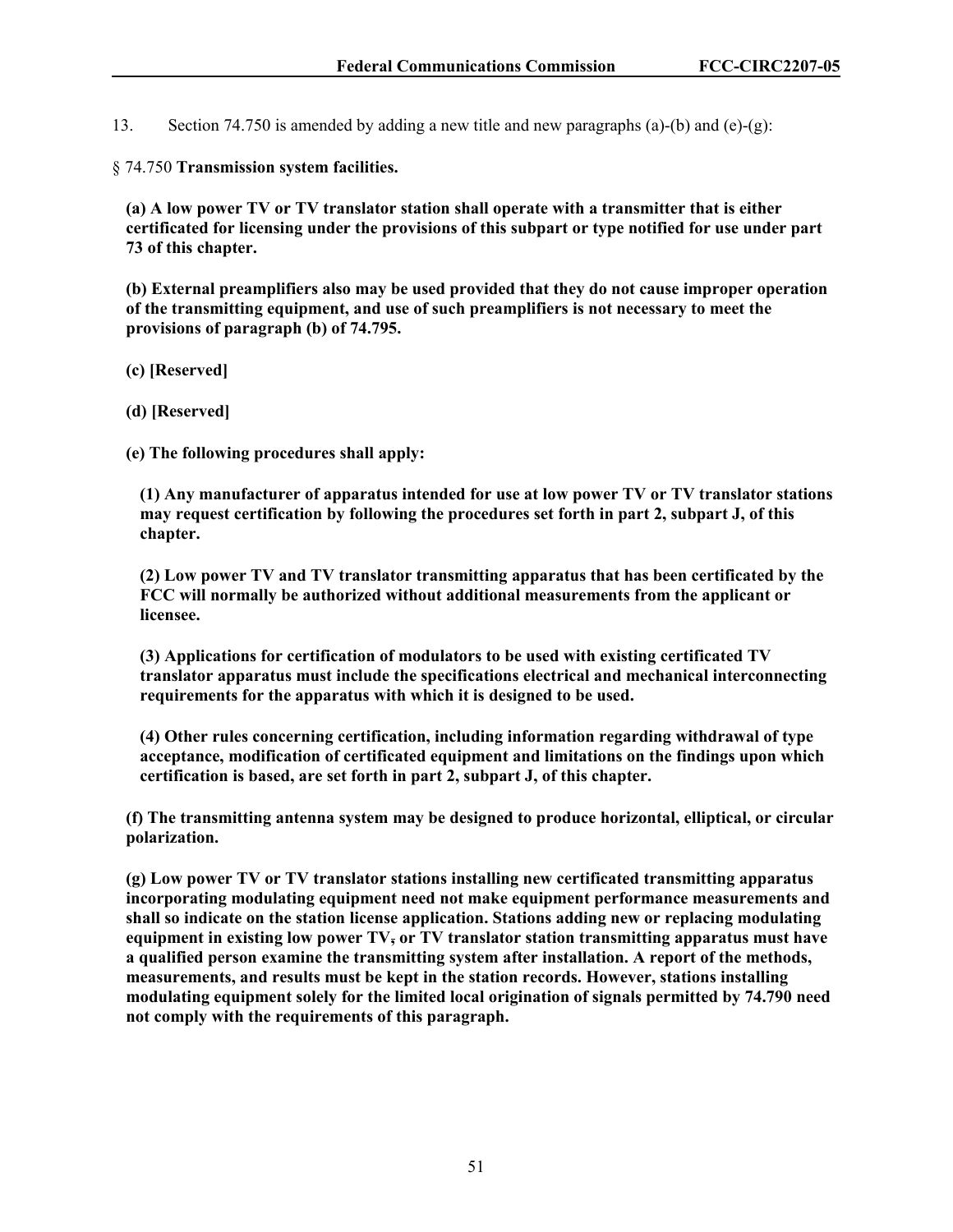14. Section 74.751 is amended by revising paragraph (b) as follows and deleting subsections  $(b)(4)(i)-(ii)$  and  $(b)(6)$ , and paragraph  $(c)$ :

\* \* \* \* \*

(b) \* \* \*

 $(1)$  \* \* \*

- $(2)$  \* \* \*
- $(3)$  \* \* \*

(4) Any horizontal change of the location of the antenna**. structure which would**

(i) **be in excess of 152.4 meters (500 feet), or** [Reserved]

(ii) **require notice to the Federal Aviation Administration pursuant to § 17.7 of the FCC's Rules.** [Reserved]

 $(5)$  \* \* \*

(6) **Any changes in the location of the transmitter except within the same building or upon the same pole or tower.** [Reserved]

 $(7)$  \* \* \*

(c) **Other equipment changes not specifically referred to in paragraphs (a) and (b) of this section may be made at the discretion of the licensee, provided that the FCC in Washington, DC, Attention: Video Division, Media Bureau, is notified in writing upon the completion of such changes.** [Reserved]

\* \* \* \* \*

15. Remove § 74.762.

§ 74.762 **Frequency measurements.** [Reserved]

**(a) The licensee of a low power TV station, a TV translator, or a TV booster station must measure the carrier frequencies of its output channel as often as necessary to ensure operation within the specified tolerances, and at least once each calendar year at intervals not exceeding 14 months.** 

**(b) In the event that a low power TV, TV translator, or TV booster station is found to be operating beyond the frequency tolerance prescribed in § 74.761, the licensee promptly shall suspend operation of the transmitter and shall not resume operation until transmitter has been restored to its assigned frequencies. Adjustment of the frequency determining circuits of the transmitter shall be made only by a qualified person in accordance with § 74.750(g).**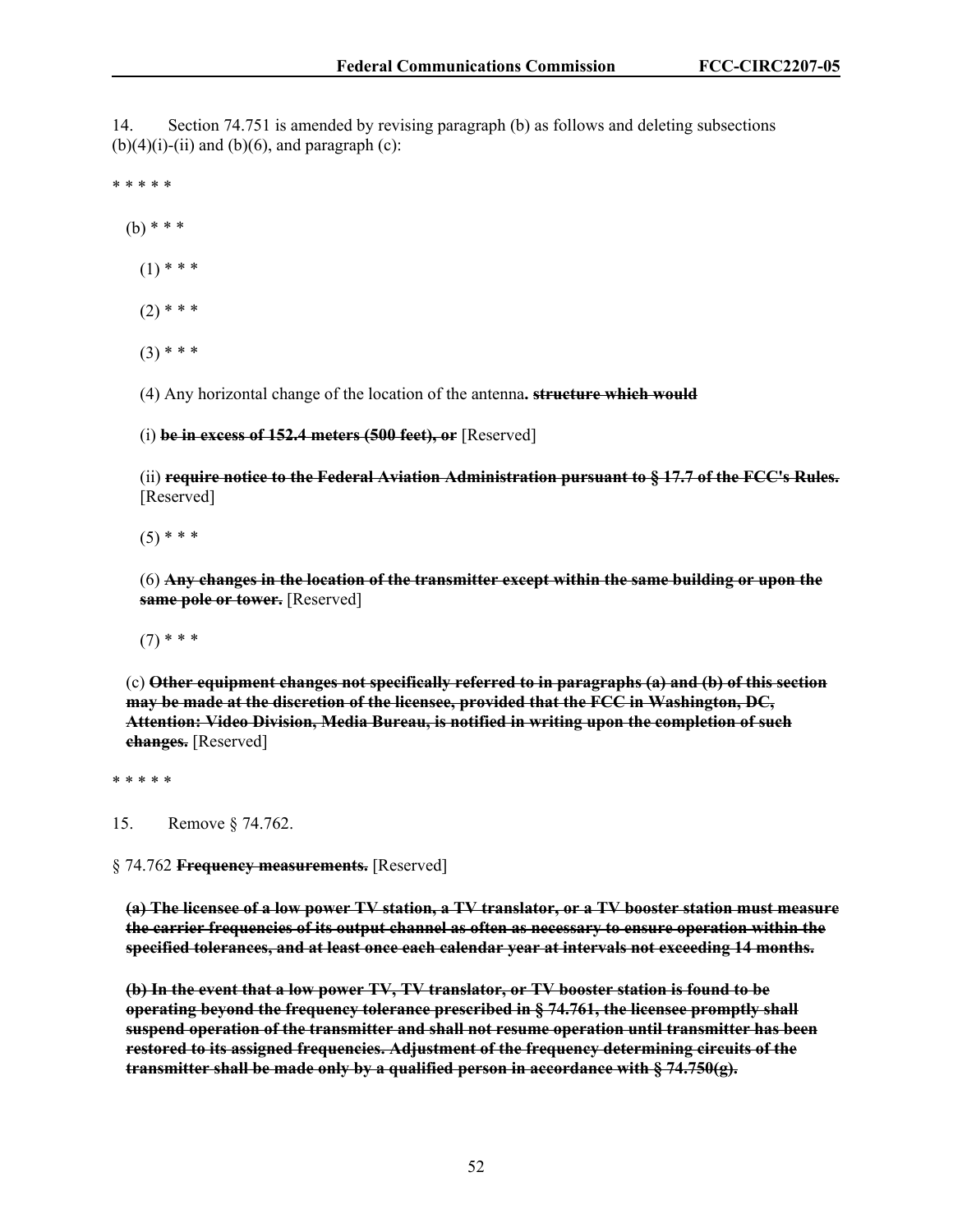16. Section 74.762 is amended by adding a new title and new paragraphs (a)-(b):

§ 74.762 **Frequency measurements.**

**(a) The licensee of a low power TV station or a TV translator station must measure the frequency of its output channel as often as necessary to ensure operation consistent with the ATSC standard (see § 73.682 of this chapter), and at least once each calendar year at intervals not exceeding 14 months.** 

**(b) In the event that a low power TV or TV translator station is found to be operating inconsistent with the standard, the licensee promptly shall suspend operation of the transmitter and shall not resume operation until transmitter has been restored to its assigned frequency.**

17. Section 74.763 is amended by revising paragraph (b) as follows:

\* \* \* \* \*

(b) In the event that causes beyond the control of the low power TV or TV translator station licensee make it impossible to continue operating, the licensee may discontinue operation for a period of not more than 30 days without further authority from the FCC. Notification must be sent to the FCC **in Washington, DC, Attention: Video Division, Media Bureau via a Suspension of Operations Notice filing in LMS**, not later than the 10th day of discontinued operation. During such period, the licensee shall continue to adhere to the requirements in the station license pertaining to the lighting of antenna structures. In the event normal operation is restored prior to the expiration of the 30 day period, the FCC **in Washington, DC, Attention: Video Division, Media Bureau,** shall be notified **in writing via a Resumption of Operations Notice filing in LMS** of the date normal operations resumed. If causes beyond the control of the licensee make it impossible to comply within the allowed period, a request for Special Temporary Authority (see § 73.1635 of this chapter) shall be made to the FCC no later than the 30th day for such additional time as may be deemed necessary **via LMS**.

\* \* \* \* \*

18. Remove § 74.783.

§ 74.783 **Station identification.** [Reserved]

**(a) Each low power TV and TV translator station not originating local programming as defined by § 74.701(h) operating over 0.001 kw peak visual power (0.002 kw when using circularly polarized antennas) must transmit its station identification as follows:** 

**(1) By transmitting the call sign in International Morse Code at least once each hour. This transmission may be accomplished by means of an automatic device as required by § 74.750(c)(7). Call sign transmission shall be made at a code speed not in excess of 20 words per minute; or** 

**(2) By arranging for the primary station, whose signal is being rebroadcast, to identify the translator station by transmitting an easily readable visual presentation or a clearly understandable aural presentation of the translator station's call letters and location. Two such identifications shall be made between 7 a.m. and 9 a.m. and 3 p.m. and 5 p.m. each broadcast day at approximately one hour intervals during each time period. Television stations which do**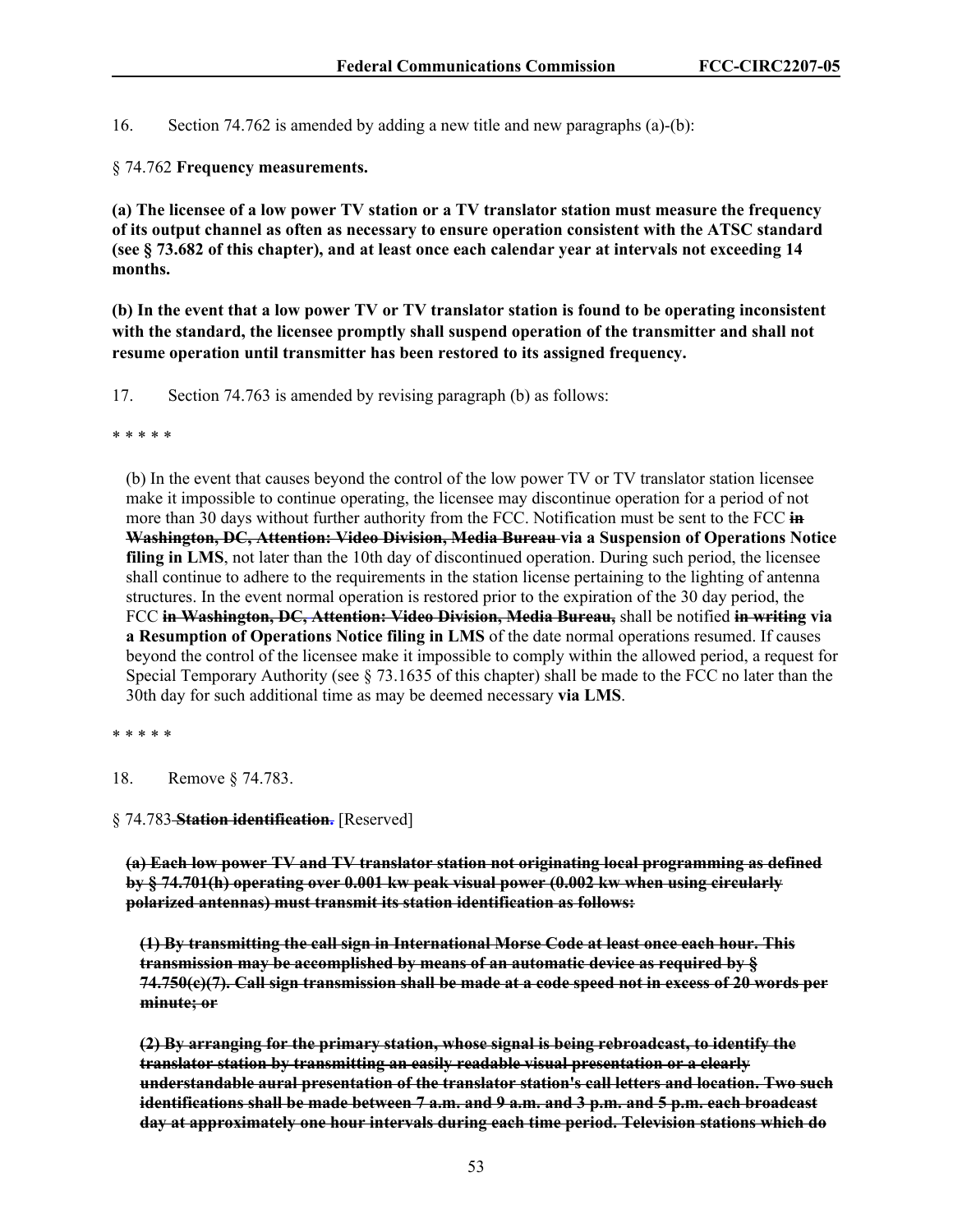**not begin their broadcast day before 9 a.m. shall make these identifications in the hours closest to these time periods at the specified intervals.** 

**(b) Licensees of television translators whose station identification is made by the television station whose signals are being rebroadcast by the translator, must secure agreement with this television station licensee to keep in its file, and available to FCC personnel, the translator's call letters and location, giving the name, address and telephone number of the licensee or his service representative to be contacted in the event of malfunction of the translator. It shall be the responsibility of the translator licensee to furnish current information to the television station licensee for this purpose.** 

**(c) A low power TV station shall comply with the station identification procedures given in § 73.1201 when locally originating programming, as defined by § 74.701(h). The identification procedures given in paragraphs (a) and (b) are to be used at all other times.** 

**(d) Call signs for low power TV and TV translator stations will be made up of the initial letter K or W followed by the channel number assigned to the station and two additional letters. The use of the initial letter generally will follow the pattern used in the broadcast service,** *i.e.***, stations west of the Mississippi River will be assigned an initial letter K and those east, the letter W. The two letter combinations following the channel number will be assigned in order and requests for the assignment of the particular combinations of letters will not be considered. The channel number designator for Channels 2 through 9 will be incorporated in the call sign as a 2-digit number,** *i.e.***, 02, 03, . . . ., so as to avoid similarities with call signs assigned to amateur radio stations.** 

**(e) Low power TV permittees or licensees may request that they be assigned four-letter call signs in lieu of the five-character alpha-numeric call signs described in paragraph (d) of this section. Parties requesting four-letter call signs are to follow the procedures delineated in § 73.3550 of this chapter. Such four-letter call signs shall begin with K or W; stations west of the Mississippi River will be assigned an initial letter K and stations east of the Mississippi River will be assigned an initial letter W. The four-letter call sign will be followed by the suffix "-LP."** 

**(f) TV broadcast booster station shall be identified by their primary stations by broadcasting of the primary station's call letters and location in accordance with the provisions of § 73.1201 of this chapter.**

19. Section 74.783 is amended by adding a new title and new paragraphs (a)-(d):

§ 74.783 **Station identification.**

**(a) Each low power TV and TV translator station not originating local programming as defined by § 74.701(h) must transmit its station identification as follows:**

**(1) By transmitting the call sign in the short channel name field of the PSIP (or its ATSC 3.0 equivalent) for at least one stream on the station; or** 

**(2) By arranging for the primary station, whose signal is being rebroadcast, to identify the translator station by transmitting an easily readable visual presentation or a clearly understandable aural presentation of the translator station's call letters and location. Two such identifications shall be made between 7 a.m. and 9 a.m. and 3 p.m. and 5 p.m. each broadcast day at approximately one hour intervals during each time period. Television stations which do**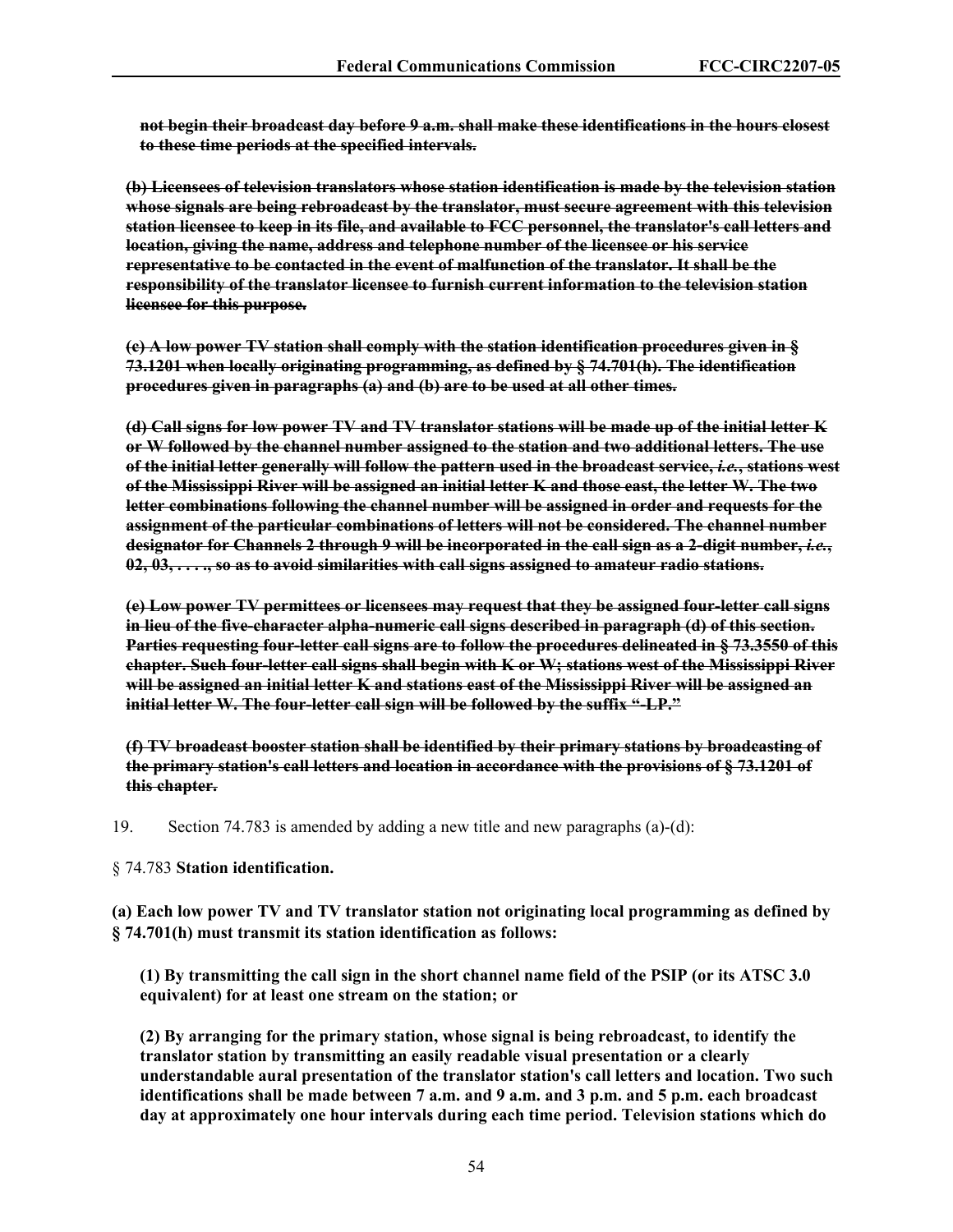**not begin their broadcast day before 9 a.m. shall make these identifications in the hours closest to these time periods at the specified intervals.**

**(b) Licensees of television translators whose station identification is made by the television station whose signals are being rebroadcast by the translator, must secure agreement with this television station licensee to keep in its file, and available to FCC personnel, the translator's call letters and location, giving the name, address and telephone number of the licensee or his service representative to be contacted in the event of malfunction of the translator. It shall be the responsibility of the translator licensee to furnish current information to the television station licensee for this purpose.**

**(c) A low power TV station shall comply with the station identification procedures given in § 73.1201 when locally originating programming, as defined by § 74.701(h), on its primary stream. Other streams may use the method in (a)(1). The identification procedures given in paragraphs (a) and (b) are to be used at all other times.**

**(d) Transport Stream ID (TSID) values are identification numbers assigned to stations by the FCC and stored in the Commission's online database. Two sequential values are assigned to each station.** 

**(1) All low power TV stations shall transmit their assigned odd-numbered TSID, if one has been assigned. All TV translator stations shall transmit their assigned odd-numbered TSID, if one has been assigned, or else the assigned TSID of the originating station if one has not been assigned to the TV translator station.** 

**(2) In ATSC 3.0, a similar value is used called a Bit Stream ID (BSID). LPTV/translator stations operating in ATSC 3.0 mode shall utilize their assigned even-numbered TSID as their BSID, and transmit it as otherwise required in (d)(1).** 

20. Section 74.784 is amended by revising paragraph (b) as follows:

\* \* \* \* \*

(b) \* \* \* The FCC**, Attention: Video Division, Media Bureau,** shall be notified of the call letters of each station rebroadcast, and the licensee of the low power TV or TV broadcast translator station shall certify it has obtained written consent from the licensee of the station whose programs are being retransmitted. **This notification shall be provided by e-mail to TVRebroadcast@fcc.gov, the Video Division's e-mail box.** 

**\* \* \* \* \***

21. § 74.785 is removed.

§ 74.785 **Low power TV digital data service pilot project** [Reserved].

**Low power TV stations authorized pursuant to the LPTV Digital Data Services Act (Public Law 106-554, 114 Stat. 4577, December 1, 2000) to participate in a digital data service pilot project shall be subject to the provisions of the Commission** *Order* **implementing that Act. FCC 01-137, adopted April 19, 2001, as modified by the Commission** *Order on Reconsideration,* **FCC 02-40, adopted February 12, 2002.**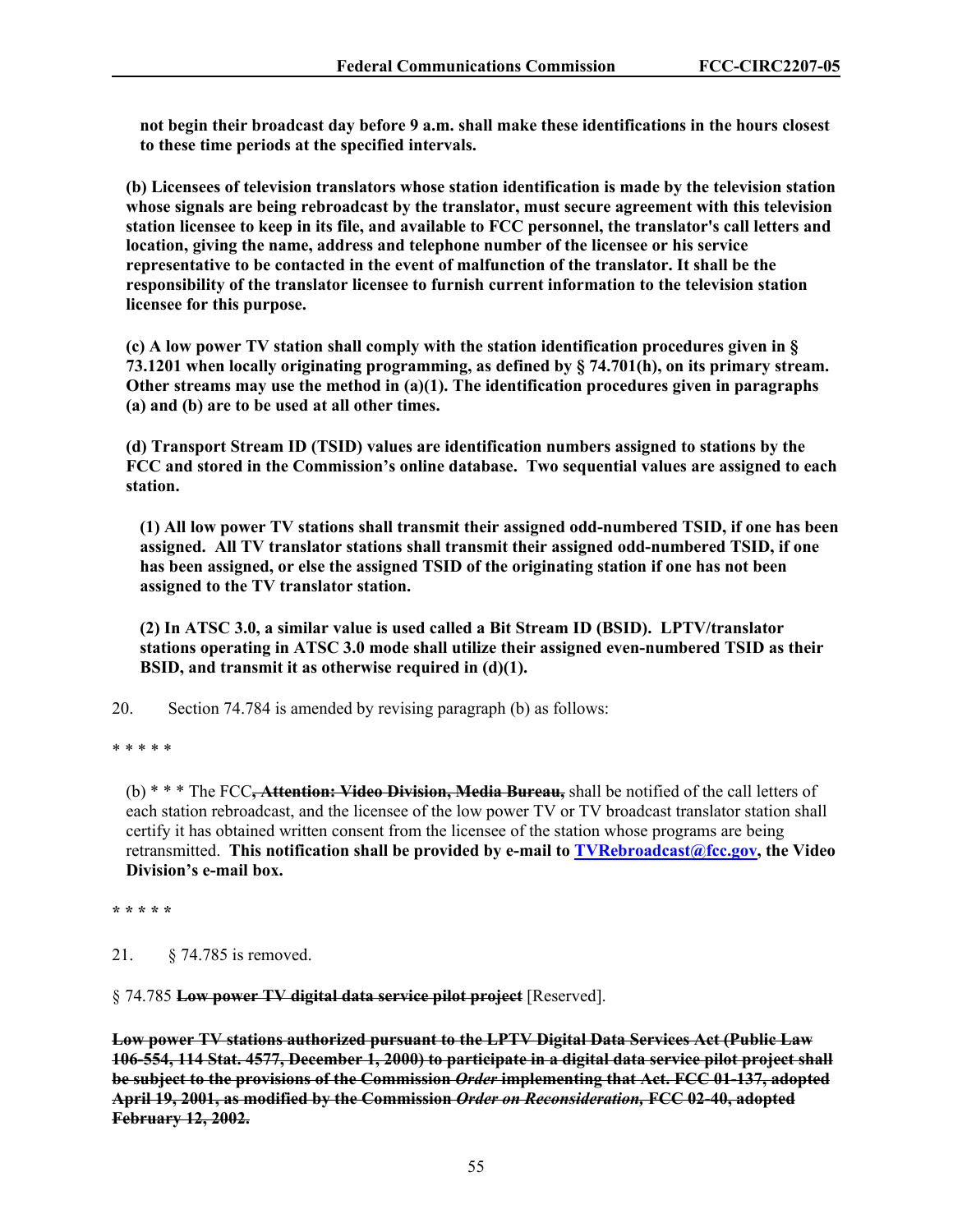22. Remove § 74.786.

§ 74.786 **Digital channel assignments.** [Reserved]

**(a) An applicant for a new low power television or television translator digital station or for changes in the facilities of an authorized digital station shall endeavor to select a channel on which its operation is not likely to cause interference. The applications must be specific with regard to the channel requested. Only one channel will be assigned each station.** 

**(b) Any one of the 12 standard VHF Channels (2 to 13 inclusive) may be assigned to a VHF digital low power television or television translator station.** 

**(c) UHF channels 14 to 36 may be assigned to a UHF digital low power television or television translator station. In accordance with § 73.603(c) of this chapter, Channel 37 will not be assigned to such stations.** 

- 23. Section 74.787 is amended to delete subsection (a)(5)(viii) and add paragraph (c) as follows:
	- $(a) * * *$  $(1)$  \* \* \*  $(2)$  \* \* \*  $(i) * * *$  $(ii)$  \* \* \*  $(iii)$  \* \* \*  $(iv) * * *$  $(v) * * *$  $(3)$  \* \* \*  $(4)$  \* \* \*  $(5)$  \* \* \*  $(i) * * *$  $(ii)$  \* \* \*  $(iii)$  \* \* \*  $(iv) * * *$  $(v) * * *$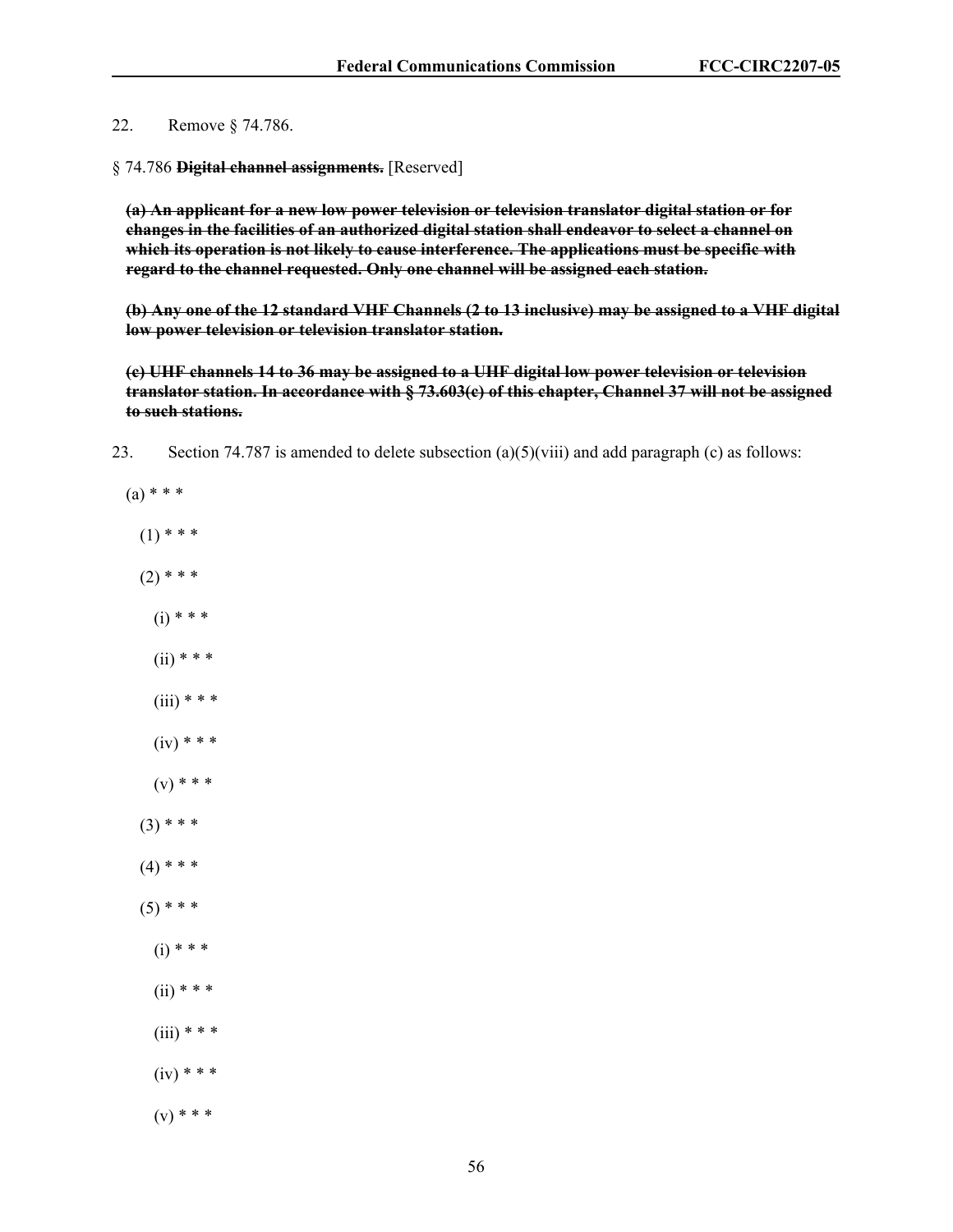$(vi)$  \* \* \*

 $(vii)$  \* \* \*

(viii) [Reserved] **The following sections are applicable to analog-to-digital and digital-to-digital replacement television translator stations:** 

### **Applicable Rule Sections**

**§ 74.703 Interference.** 

**§ 74.709 Land mobile station protection.** 

**§ 74.734 Attended and unattended operation.** 

**§ 74.735 Power Limitations.** 

**§ 74.751 Modification of transmission systems.** 

**§ 74.763 Time of Operation.** 

**§ 74.769 Familiarity with FCC rules.** 

**§ 74.780 Broadcast regulations applicable to translators and low power stations** 

**§ 74.781 Station records.** 

**§ 74.784 Rebroadcasts.** 

\* \* \* \* \*

**(c) An application to construct a new low power TV or TV translator station or change the facilities of an existing station will not be accepted if it fails to protect an authorized Class A, low power TV, or TV translator station or an application for such a station filed prior to the date the low power TV or TV translator application is filed.**

24. § 74.789 is removed.

§ 74.789 **Broadcast regulations applicable to low power television and television translator stations.** [Reserved]

**The following sections are applicable to low power television and television translator stations:** 

**§ 74.600 Eligibility for license.** 

**§ 74.703 Interference.** 

**§ 74.709 Land mobile station protection.** 

**§ 74.732 Eligibility and licensing requirements.**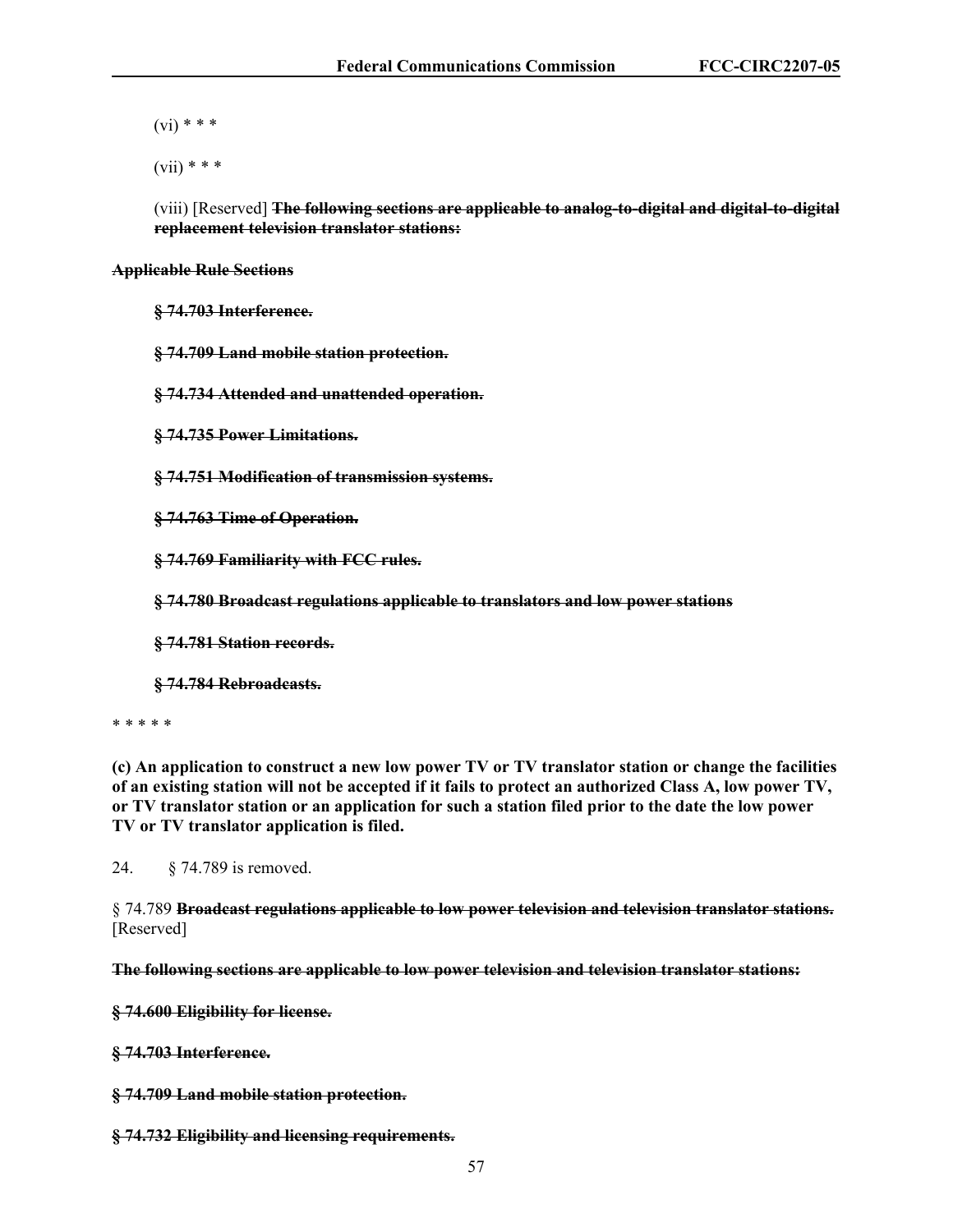#### **§ 74.734 Attended and unattended operation.**

- **§ 74.735 Power limitations.**
- **§ 74.751 Modification of transmission systems.**
- **§ 74.763 Time of operation.**
- **§ 74.769 Familiarity with FCC rules.**

**§ 74.780 Broadcast regulations applicable to translators and low power stations** 

#### **§ 74.781 Station records.**

#### **§ 74.784 Rebroadcasts.**

25. Section 74.790 is amended by revising subsection  $(g)(3)$  as follows and to add paragraph (n):

\* \* \* \* \*

- $(g)$  \* \* \*
	- $(1)$  \* \* \*
	- $(2)$  \* \* \*

(3) Whenever operating, an LPTV station must transmit at least one over-the-air video program signal at no direct charge to viewers **at least comparable in resolution to that of its associated analog (NTSC) LPTV station or, in the case of an on-channel digital conversion, that of its former analog LPTV station. at a resolution of at least 480i (vertical resolution of 480 lines, interlaced).**

 $(4)$  \* \* \*

\* \* \* \* \*

**(n) An LPTV station shall transmit at least the minimum Program System and Information Protocol (PSIP) information necessary for receivers to display the station's programming. The station is not required to utilize any specific virtual channel number, but must avoid creating a contour overlap with any full power TV or Class A TV station's virtual channel as required by ATSC A/65C Annex B, or creating a contour overlap with another LPTV station using the same virtual channel.** 

26. Section 74.791 is amended to add paragraph (d) as follows:

\* \* \* \* \*

**(d) The use of the initial letter generally will follow the pattern used in the broadcast service, i.e., stations west of the Mississippi River will be assigned an initial letter K and those east, the letter W. The two letter combinations following the channel number will be assigned in order, and requests for the assignment of the particular combinations of letters will not be considered. The channel number designator for Channels 2 through 9 will be incorporated in the call sign as a 2-**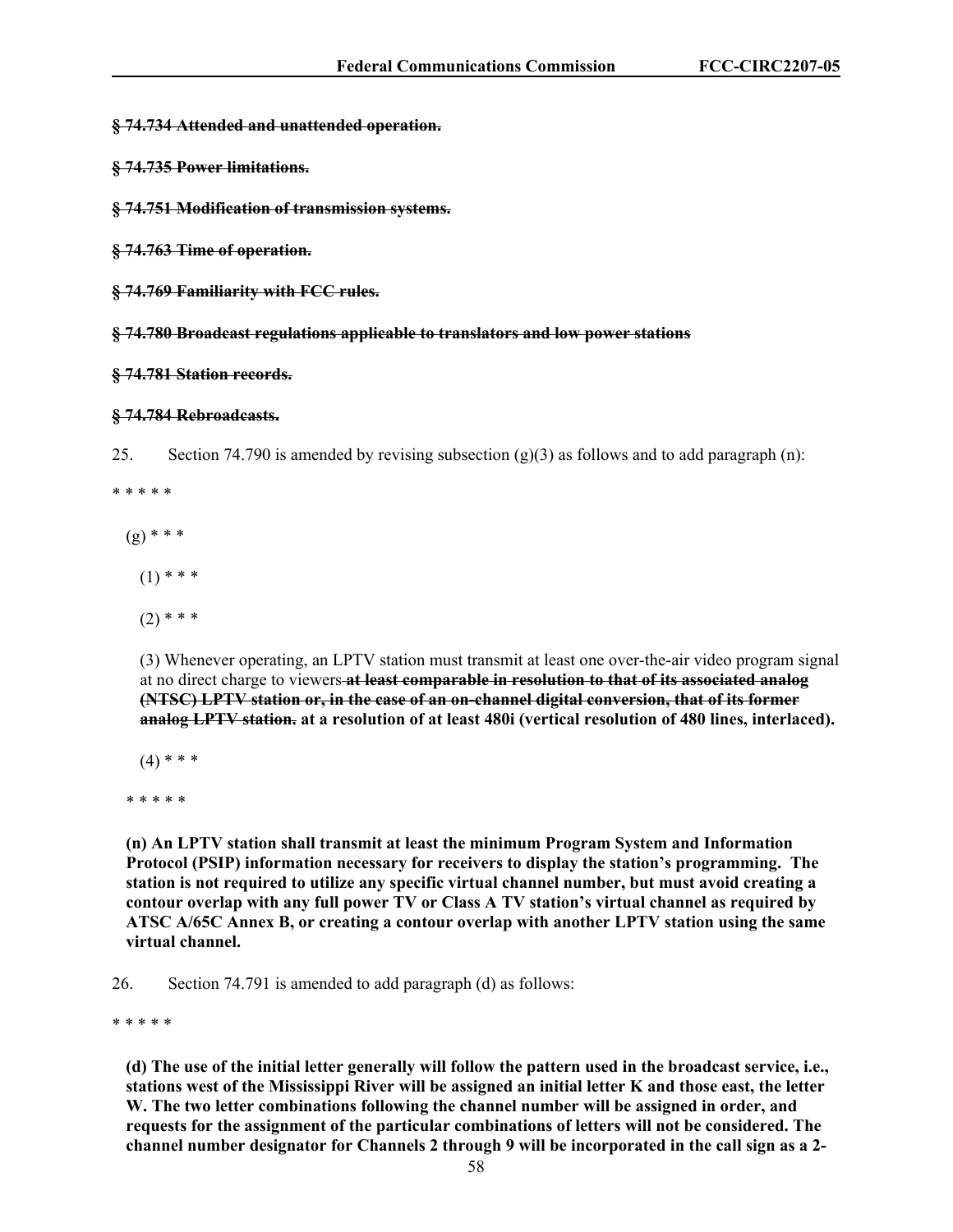**digit number, i.e., 02, 03, . . . ., so as to avoid similarities with call signs assigned to amateur radio stations. In the event that the two letter combination following the channel numbers reaches ZZ, the next subsequent call sign shall have three letters, beginning with AAA.**

27. Section 74.795 is amended to add subsections (b)(6)-(b)(7):

#### \* \* \* \*

- $(b)$  \* \* \*
	- $(1)$  \* \* \*
	- $(2)$  \* \* \*
	- $(3)$  \* \* \*
	- $(4)$  \* \* \*
	- $(5)$  \* \* \*

**(6) The apparatus must be equipped with automatic controls that will place it in a nonradiating condition when no signal is being received on the input channel, either due to absence of a transmitted signal or failure of the receiving portion of the facilities used for rebroadcasting the signal of another station. The automatic control may include a time delay feature to prevent interruptions caused by fading or other momentary failures of the incoming signal.**

**(7) Wiring, shielding, and construction shall be in accordance with accepted principles of good engineering practice.**

\* \* \* \* \*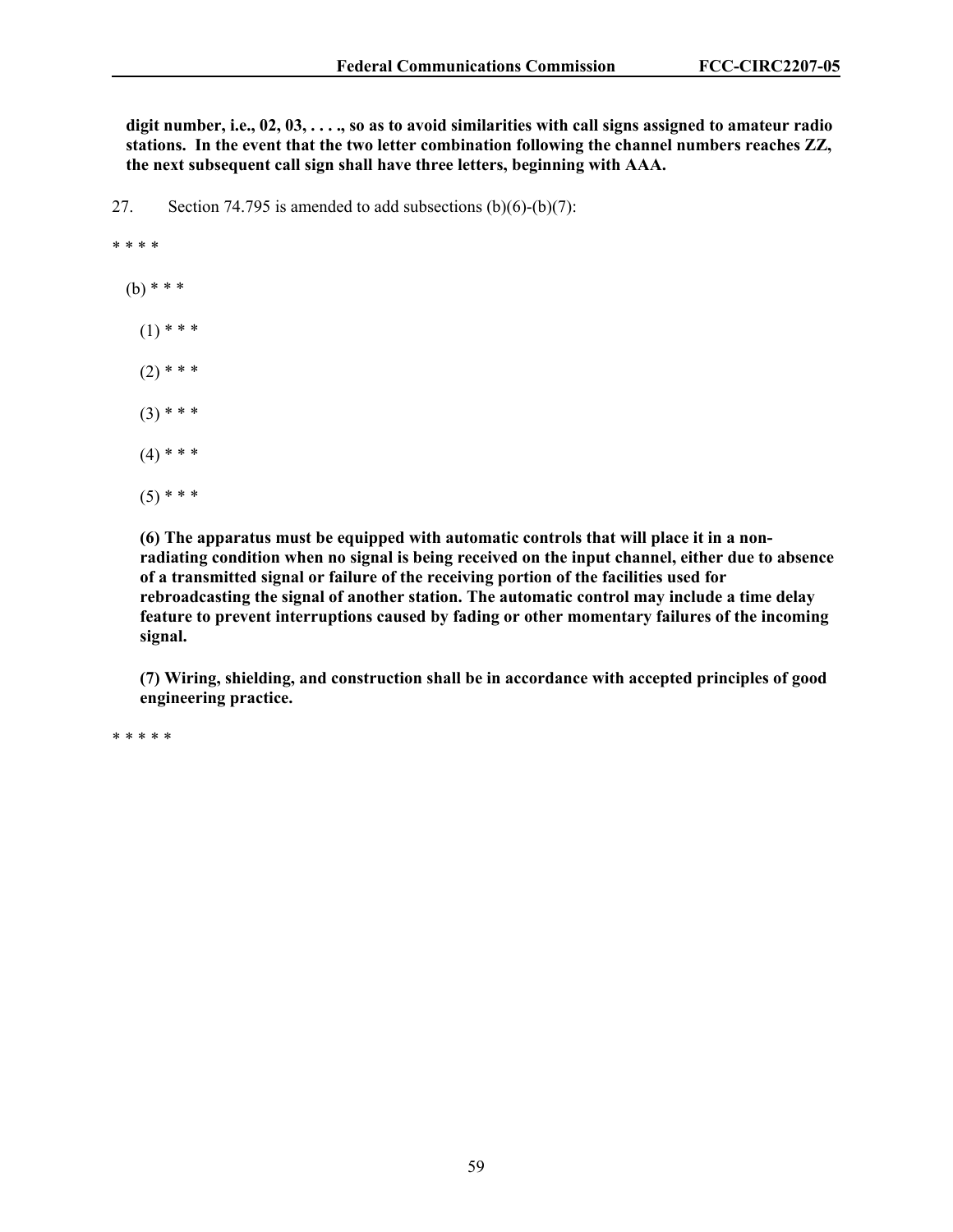# **APPENDIX C**

# **Initial Regulatory Flexibility Act Analysis**

[1](#page-60-0). As required by the Regulatory Flexibility Act of 1980, as amended  $(RFA)$ ,<sup>1</sup> the Commission has prepared this Initial Regulatory Flexibility Act Analysis (IRFA) of the possible significant economic impact on a substantial number of small entities by the policies and rules proposed in this Sixth Notice of Proposed Rulemaking (NPRM). Written public comments are requested on this IRFA. Comments must be identified as responses to the IRFA and must be filed by the deadlines for comments specified on the first page of the NPRM. The Commission will send a copy of the NPRM, including this IRFA, to the Chief Counsel for Advocacy of the Small Business Administration (SBA).<sup>[2](#page-60-1)</sup> In addition, the NPRM and IRFA (or summaries thereof) will be published in the Federal Register.<sup>[3](#page-60-2)</sup>

# **A. Need for, and Objectives of, the Proposed Rules**

2. The NPRM seeks comment on a number of proposals as part of the Commission's effort to update its rules following the termination of analog operations in the low power television (LPTV) and TV translator services. The NPRM proposes to adopt certain rules previously applicable to analog operations for digital operations.

3. The NPRM also proposes to delete the rule requiring LPTV stations that avail themselves of the provisions set forth in the LPTV Digital Data Services Act (DDSA) digital data service pilot project to comply with the Commission's rules implementing the DDSA.

4. Regarding LPTV/translator call signs, the NPRM proposes to amend the Commission's rules to account for the fact that all two letter call sign combinations have been exhausted, and consistent with the Commission's policy that all stations have a unique call sign, the NPRM proposes to codify the current practice of assigning a three letter call sign beginning with "AAA."

5. The NPRM seeks comment on updating the means by which stations may identify their broadcasts over the air. The Commission proposes to offer the option to place the call sign in the PSIP short channel name of at least one stream. Additionally, the NPRM seeks to mandate the broadcast of the station's assigned TSID (or BSID, which is the ATSC 3.0 functional equivalent), assuming one is assigned.

6. Consistent with current staff practice, the NPRM seeks comment on its proposal to require a minor modification application on FCC Form 2100, Schedule C for all station relocations, including those under 500 feet. The NPRM also seeks comment on codifying the staff's practice of requiring LPTV stations to transmit with a virtual channel that avoids conflicts with any full power or Class A station's virtual channel in cases where a contour overlap would arise, or with virtual channels chosen by other LPTV stations. The NPRM also seeks comment on updating various filing requirements that currently specify submission by letter or other means to the FCC to instead require submission in the Commission's Licensing and Management System (LMS).

7. The NPRM also seeks comment on removing references in the rules to the use of vertical-only antennas, and to require that the horizontal power is higher than or equal to the vertical power in all directions. The NPRM also seeks to clarify what documentation is required when applications are submitted with various kinds of directional patterns.

<span id="page-60-0"></span><sup>1</sup> 5 U.S.C. § 603. The RFA, 5 U.S.C. §§ 601-612, has been amended by the Small Business Regulatory Enforcement Fairness Act of 1996 (SBREFA), Pub. L. No. 104-121, Title II, 110 Stat. 857 (1996). The SBREFA was enacted as Title II of the Contract with America Advancement Act of 1996 (CWAAA).

<span id="page-60-1"></span> $25$  U.S.C. § 603(a).

<span id="page-60-2"></span><sup>3</sup> *Id*.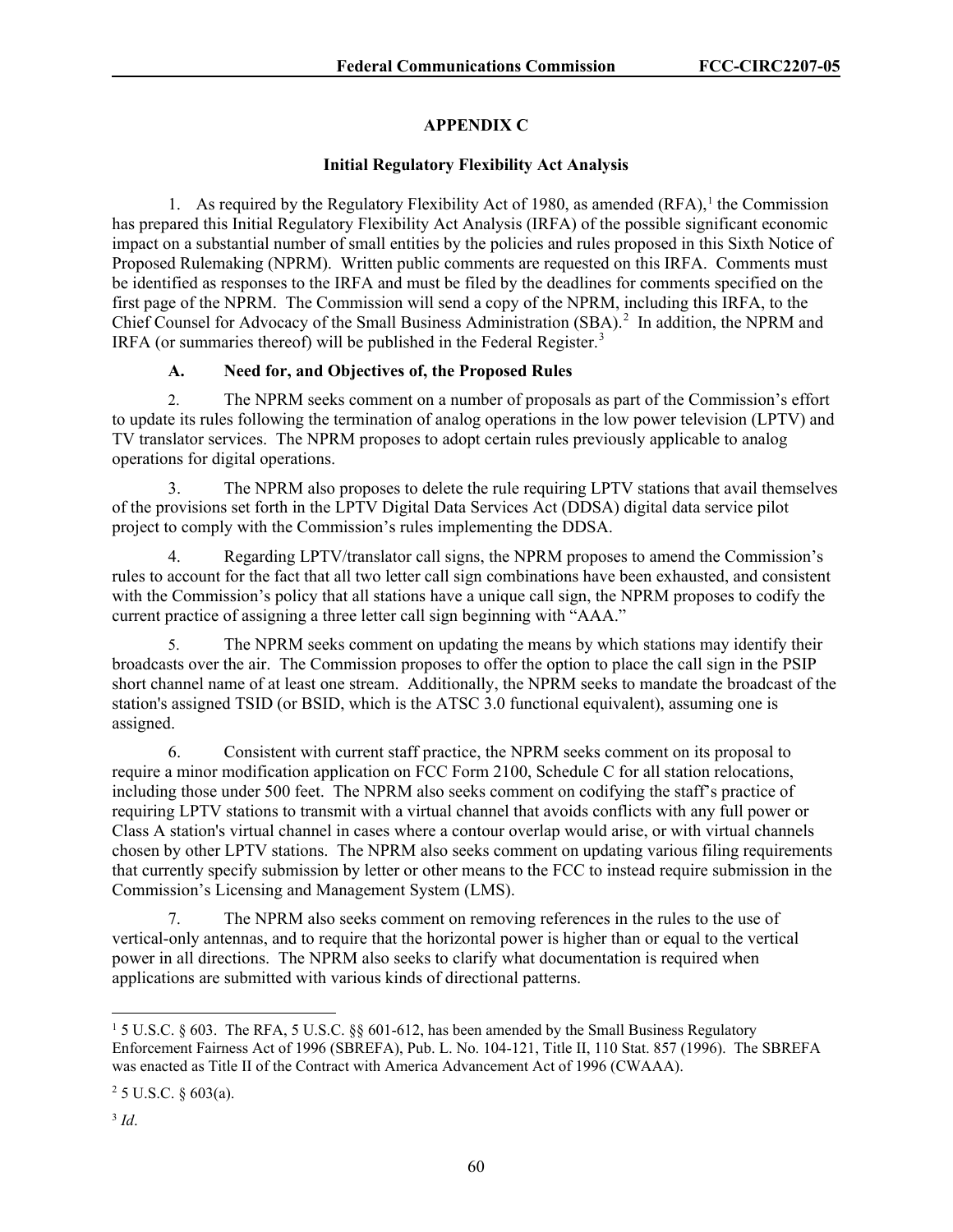8. The NPRM seeks comment on updating the coordinates found throughout Section 74.709 from NAD 27 to NAD 83 and otherwise conforming the values in Section 74.709(a) with those found in Section 90.303. These coordinates are used only to determine where the Commission will or will not grant applications. Section 74.703(e) still requires the resolution of actual interference, so the proposed adjustments to Section 74.709(a) will not change the required amount of interference protection between LPTV/translator stations and land mobile operation.

Finally, the NPRM proposes to update the quality standard set forth in Section  $74.790(g)(3)$  to reflect that 480i video resolution is "comparable in resolution to analog television programming," consistent with the update the Commission made to its full power station rules.

## **B. Legal Basis**

10. The proposed action is authorized under Sections 1, 4, 301, 303, 307, 308, 309, 310, 316, 319, and 336 of the Communications Act of 1934, as amended, 47 U.S.C. §§ 151, 154, 301, 303, 307, 308, 309, 310, 316, 319, 336.

# **C. Description and Estimate of the Number of Small Entities to Which the Proposed Rules Will Apply**

11. The RFA directs agencies to provide a description of, and where feasible, an estimate of the number of small entities that may be affected by the proposed rule revisions, if adopted.[4](#page-61-0) The RFA generally defines the term "small entity" as having the same meaning as the terms "small business," "small organization," and "small governmental jurisdiction."[5](#page-61-1) In addition, the term "small business" has the same meaning as the term "small business concern" under the Small Business Act (SBA).<sup>[6](#page-61-2)</sup> A small business concern is one which: (1) is independently owned and operated; (2) is not dominant in its field of operation; and  $(3)$  satisfies any additional criteria established by the SBA.<sup>[7](#page-61-3)</sup> Below, we provide a description of such small entities, as well as an estimate of the number of such small entities, where feasible.

12. *Television Broadcasting.* This industry is comprised of "establishments primarily engaged in broadcasting images together with sound."[8](#page-61-4) These establishments operate television broadcast studios and facilities for the programming and transmission of programs to the public.<sup>[9](#page-61-5)</sup> These

<span id="page-61-2"></span> $6$  5 U.S.C. § 601(3) (incorporating by reference the definition of "small business concern" in 15 U.S.C. § 632(a)(1)). Pursuant to 5 U.S.C. § 601(3), the statutory definition of a small business applies "unless an agency, after consultation with the Office of Advocacy of the Small Business Administration and after opportunity for public comment, establishes one or more definitions of such term which are appropriate to the activities of the agency and publishes such definition(s) in the Federal Register." *Id.*

<span id="page-61-3"></span> $7$  15 U.S.C. § 632(a)(1)-(2)(A).

<span id="page-61-0"></span> $45$  U.S.C. § 603(b)(3).

<span id="page-61-1"></span><sup>5</sup> 5 U.S.C. § 601(6); *see infra* note 38 (explaining the definition of "small business" under 5 U.S.C. § 601(3)); *see* 5 U.S.C. § 601(4) (defining "small organization" as "any not-for-profit enterprise which is independently owned and operated and is not dominant in its field, unless an agency establishes, after opportunity for public comment, one or more definitions of such term which are appropriate to the activities of the agency and publishes such definition(s) in the Federal Register"); 5 U.S.C. § 601(5) (defining "small governmental jurisdiction" as "governments of cities, counties, towns, townships, villages, school districts, or special districts, with a population of less than fifty thousand, unless an agency establishes, after opportunity for public comment, one or more definitions of such term which are appropriate to the activities of the agency and which are based on such factors as location in rural or sparsely populated areas or limited revenues due to the population of such jurisdiction, and publishes such definition(s) in the Federal Register").

<span id="page-61-5"></span><span id="page-61-4"></span><sup>8</sup> *See* U.S. Census Bureau, *2017 NAICS Definition, "515120 Television Broadcasting,*" [https://www.census.gov/naics/?input=515120&year=2017&details=515120.](https://www.census.gov/naics/?input=515120&year=2017&details=515120)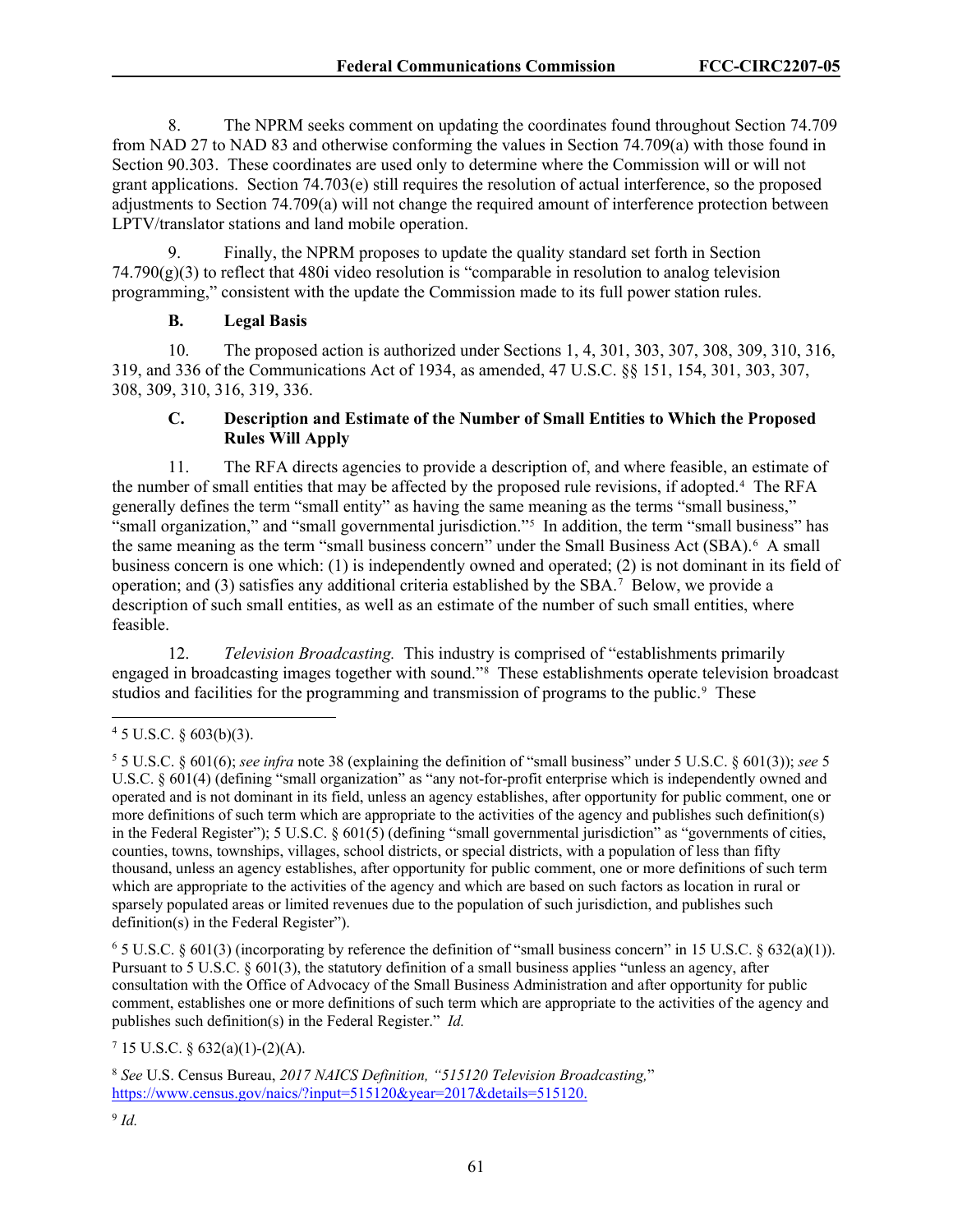establishments also produce or transmit visual programming to affiliated broadcast television stations, which in turn broadcast the programs to the public on a predetermined schedule. Programming may originate in their own studio, from an affiliated network, or from external sources. The SBA small business size standard for this industry classifies businesses having \$41.5 million or less in annual receipts as small.[10](#page-62-0) 2017 U.S. Census Bureau data indicate that 744 firms in this industry operated for the entire year.[11](#page-62-1) Of that number, 657 firms had revenue of less than \$25,000,000.[12](#page-62-2) Based on this data we estimate that the majority of television broadcasters are small entities under the SBA small business size standard.

13. The Commission estimates that as of March 2022, there were 1,373 licensed commercial television stations.[13](#page-62-3) Of this total, 1,280 stations (or 93.2%) had revenues of \$41.5 million or less in 2021, according to Commission staff review of the BIA Kelsey Inc. Media Access Pro Television Database (BIA) on June 1, 2022, and therefore these licensees qualify as small entities under the SBA definition. In addition, the Commission estimates as of March 2022, there were 384 licensed noncommercial educational (NCE) television stations, 383 Class A TV stations, 1,840 LPTV stations and 3,231 TV translator stations.[14](#page-62-4) The Commission however does not compile, and otherwise does not have access to financial information for these television broadcast stations that would permit it to determine how many of these stations qualify as small entities under the SBA small business size standard. Nevertheless, given the SBA's large annual receipts threshold for this industry and the nature of these television station licensees, we presume that all of these entities qualify as small entities under the above SBA small business size standard.

14. *Radio Stations*. This industry is comprised of "establishments primarily engaged in broadcasting aural programs by radio to the public."[15](#page-62-5) Programming may originate in their own studio, from an affiliated network, or from external sources.<sup>[16](#page-62-6)</sup> The SBA small business size standard for this industry classifies firms having \$41.5 million or less in annual receipts as small.<sup>[17](#page-62-7)</sup> U.S. Census Bureau data for 2017 show that 2,963 firms operated in this industry during that year.<sup>[18](#page-62-8)</sup> Of this number, 1,879

<span id="page-62-3"></span><sup>13</sup> Broadcast Station Totals as of March 31, 2022, Public Notice, DA 22-365 (rel. April 5, 2022) (*March 2022 Broadcast Station Totals PN*), https://www.fcc.gov/document/broadcast-station-totals-march-31-2022.

<span id="page-62-4"></span><sup>14</sup> *Id*.

<span id="page-62-6"></span><sup>16</sup> *Id.*

<span id="page-62-7"></span><sup>17</sup> *See* 13 CFR § 121.201, NAICS Code 515112.

<span id="page-62-0"></span><sup>10</sup> *See* 13 CFR § 121.201, NAICS Code 515120.

<span id="page-62-1"></span><sup>11</sup> *See* U.S. Census Bureau, *2017 Economic Census of the United States*, *Selected Sectors: Sales, Value of Shipments, or Revenue Size of Firms for the U.S.: 2017,* Table ID: EC1700SIZEREVFIRM, NAICS Code 515120, https://data.census.gov/cedsci/table?y=2017&n=515120&tid=ECNSIZE2017.EC1700SIZEREVFIRM&hidePrevie w=false.

<span id="page-62-2"></span><sup>&</sup>lt;sup>12</sup> *Id*. The available U.S. Census Bureau data does not provide a more precise estimate of the number of firms that meet the SBA size standard. We also note that according to the U.S. Census Bureau glossary, the terms receipts and revenues are used interchangeably, *see* https://www.census.gov/glossary/#term\_ReceiptsRevenueServices.

<span id="page-62-5"></span><sup>15</sup> *See* U.S. Census Bureau, *2017 NAICS Definition, "515112 Radio Stations*," https://www.census.gov/naics/?input=515112&year=2017&details=515112.

<span id="page-62-8"></span><sup>18</sup> *See* U.S. Census Bureau, *2017 Economic Census of the United States*, *Selected Sectors: Sales, Value of Shipments, or Revenue Size of Firms for the U.S.: 2017,* Table ID: EC1700SIZEREVFIRM, NAICS Code 515112, https://data.census.gov/cedsci/table?y=2017&n=515112&tid=ECNSIZE2017.EC1700SIZEREVFIRM&hidePrevie w=false. We note that the US Census Bureau withheld publication of the number of firms that operated for the entire year.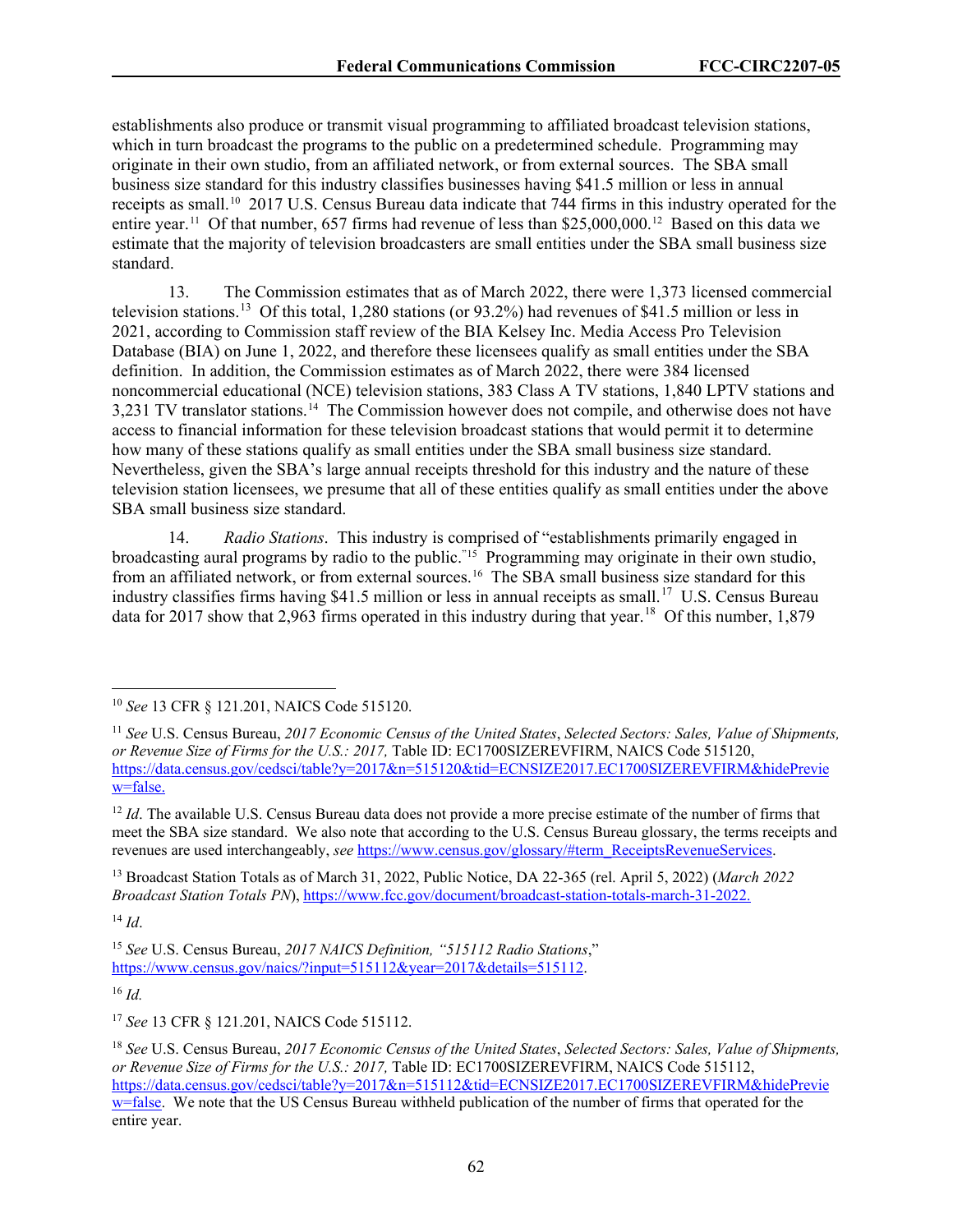firms operated with revenue of less than \$25 million per year. [19](#page-63-0) Based on this data and the SBA's small business size standard, we estimate a majority of such entities are small entities.

15. The Commission estimates that as of September 2021, there were 4,519 licensed commercial AM radio stations, 6,682 licensed commercial FM radio stations and 4,211 licensed noncommercial (NCE) FM radio stations. <sup>20</sup> The Commission however does not compile, and otherwise does not have access to financial information for these radio stations that would permit it to determine how many of these stations qualify as small entities under the SBA small business size standard. Nevertheless, given the SBA's large annual receipts threshold for this industry and the nature of radio station licensees, we presume that all of these entities qualify as small entities under the above SBA small business size standard.

16. We note, however, that in assessing whether a business concern qualifies as "small" under the above definition, business (control) affiliations<sup>[21](#page-63-2)</sup> must be included. Our estimate, therefore, likely overstates the number of small entities that might be affected by our action, because the revenue figure on which it is based does not include or aggregate revenues from affiliated companies. In addition, another element of the definition of "small business" requires that an entity not be dominant in its field of operation. We are unable at this time to define or quantify the criteria that would establish whether a specific radio or television broadcast station is dominant in its field of operation. Accordingly, the estimate of small businesses to which the rules may apply does not exclude any radio or television station from the definition of a small business on this basis and is therefore possibly over-inclusive. An additional element of the definition of "small business" is that the entity must be independently owned and operated. Because it is difficult to assess these criteria in the context of media entities, the estimate of small businesses to which the rules may apply does not exclude any radio or television station from the definition of a small business on this basis and similarly may be over-inclusive.

## **D. Description of Projected Reporting, Recordkeeping, and Other Compliance Requirements**

17. The Commission seeks comment on whether stations should be able to now make certain required notifications through filings procedures in LMS as opposed to by letter, as has been the case. In addition, the Commission tentatively concludes it will modify Section 74.751(b)(4) to require LPTV/translator licensees and permittees to file a minor modification application requesting authorization for all station relocations, including those less than 500 feet (152.4 meters). <sup>[22](#page-63-3)</sup> In past practice, the staff has not permitted stations to move to another tower that is less than 500 feet away from its current location without filing a minor modification application – this rule change would codify the staff's current practice. Should the Commission ultimately decide to adopt these requirements, they would result in a modified paperwork obligation. If adopted, the Commission will seek approval and the corresponding burdens to account for this modified reporting requirement.

<span id="page-63-0"></span><sup>&</sup>lt;sup>19</sup> *Id.* The available U.S. Census Bureau data does not provide a more precise estimate of the number of firms that meet the SBA size standard. We note that the U.S. Census Bureau withheld publication of the number of firms that operated with sales/value of shipments/revenue in the individual categories for less than \$100,000, and \$100,000 to \$249,999 to avoid disclosing data for individual companies (see Cell Notes for the sales/value of shipments/revenue in these categories). Therefore, the number of firms with revenue that meet the SBA size standard would be higher that noted herein. We also note that according to the U.S. Census Bureau glossary, the terms receipts and revenues are used interchangeably, *see* https://www.census.gov/glossary/#term\_ReceiptsRevenueServices.

<span id="page-63-1"></span><sup>20</sup> Broadcast Station Totals as of September 30, 2021 Press Release (MB Oct. 4, 2021) (September 30, 2021 Broadcast Station Totals), https://docs.fcc.gov/public/attachments/DOC-376230A1.pdf.

<span id="page-63-2"></span> $21$  "[Business concerns] are affiliates of each other when one concern controls or has the power to control the other or a third party or parties controls or has the power to control both." 13 CFR § 21.103(a)(1).

<span id="page-63-3"></span><sup>&</sup>lt;sup>22</sup> 47 CFR § 74.751(b)(4) (Modification of transmission systems). The rule as currently written exempts station relocations of less than 500 feet from the application process.